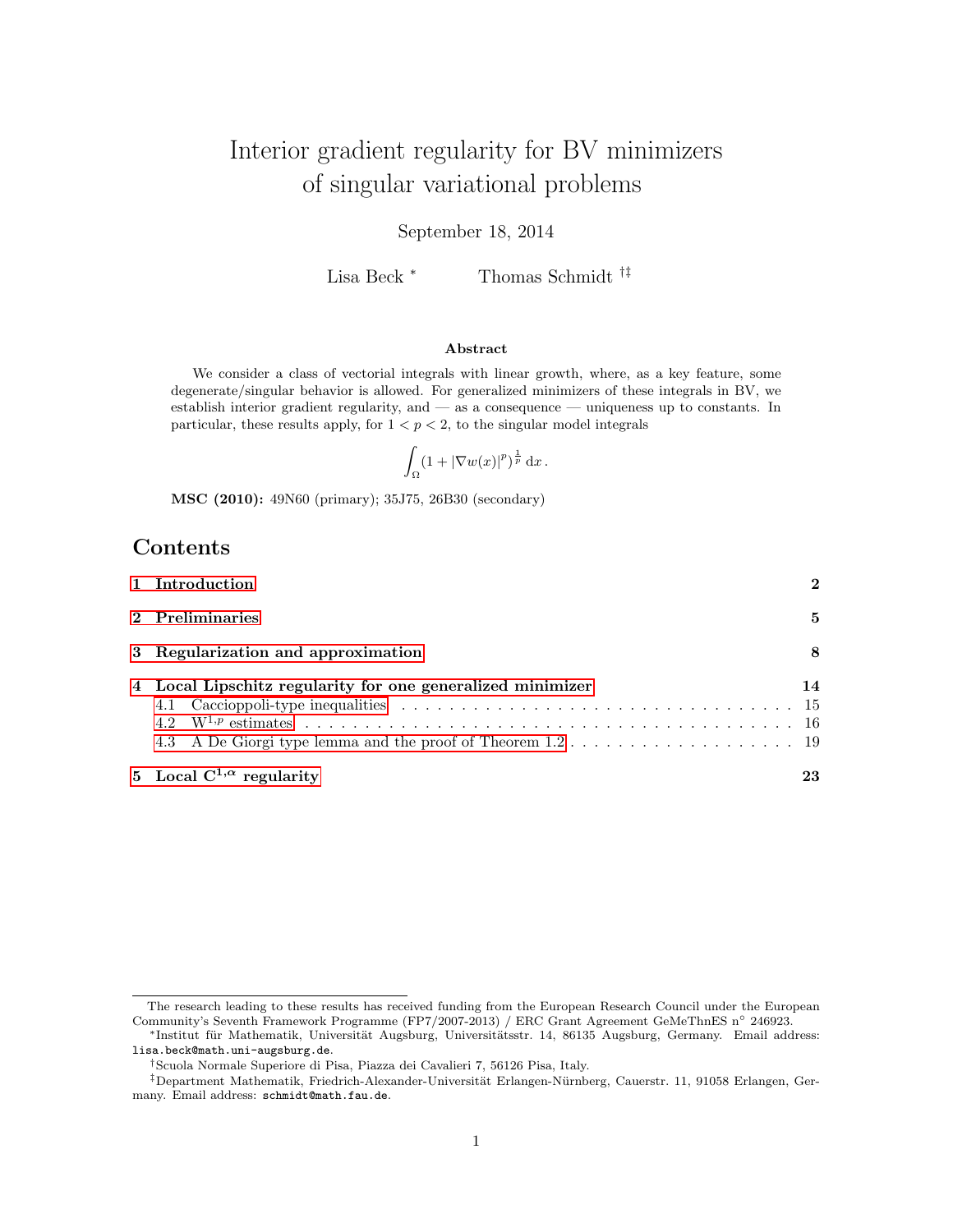### <span id="page-1-0"></span>1 Introduction

In this paper we are concerned with variational integrals of the form

<span id="page-1-5"></span>
$$
F[w] \coloneqq \int_{\Omega} f(\nabla w(x)) dx \quad \text{for } w \colon \Omega \to \mathbb{R}^N. \tag{1.1}
$$

Here, the dimensions  $n, N \in \mathbb{N}$  (with  $n \geq 2$ ) and a bounded, open, connected<sup>[1](#page-1-1)</sup> set  $\Omega$  in  $\mathbb{R}^n$  with a Lip-schitz boundary<sup>[2](#page-1-2)</sup> are permanently and arbitrarily fixed,  $f: \mathbb{R}^{\tilde{N}n} \to \mathbb{R}$  is a given convex integrand with linear growth, and  $|\nabla w(x)|$  denotes the Hilbert-Schmidt norm of the gradient matrix  $\nabla w(x) \in \mathbb{R}^{N_n}$ . Prescribing boundary values by means of a function  $u_0 \in W^{1,1}(\Omega,\mathbb{R}^N)$ , we study the minimization problem for F in a Dirichlet class  $\mathcal{D} := u_0 + W_0^{1,1}(\Omega,\mathbb{R}^N)$ . This problem has a natural generalized formulation — which will be explained in Section [2](#page-4-0) and which we adopt in the following — in the space  $BV(\Omega, \mathbb{R}^N)$  of functions of bounded variation, and we are mainly interested in regularity and uniqueness results for the generalized minimizers.

Before addressing the case of general integrands  $f$ , we want to draw the attention to the singular model integrals

<span id="page-1-4"></span>
$$
\mathcal{M}_p[w] \coloneqq \int_{\Omega} (1 + |\nabla w(x)|^p)^{\frac{1}{p}} dx \quad \text{for } w \colon \Omega \to \mathbb{R}^N \tag{1.2}
$$

with  $1 < p < 2$ . In this situation, our main result guarantees  $C^{1,\alpha}$  regularity and uniqueness up to additive constants for the generalized minimizers:

<span id="page-1-3"></span>**Theorem 1.1** ( $C^{1,\alpha}$  regularity and uniqueness for singular model problems). For  $1 < p < 2$  consider two generalized minimizers  $u, v \in BV(\Omega, \mathbb{R}^N)$  of  $M_p$  in a Dirichlet class  $\mathcal{D}$ . Then u and v are of class  $C^{1,\alpha}$  in the interior of  $\Omega$  with some positive Hölder exponent  $\alpha$ , which depends only on n, N, and p. Moreover, for some constant vector  $y \in \mathbb{R}^N$  there holds  $u = v + y$  almost everywhere on  $\Omega$ .

A formal deduction of Theorem [1.1](#page-1-3) from the more general Theorem [1.3](#page-3-0) is implemented at the end of Section [5.](#page-22-0)

We stress that the second derivatives of the Lagrangian  $m_p$  in [\(1.2\)](#page-1-4), given by

$$
m_p(z) := (1 + |z|^p)^{\frac{1}{p}}
$$
 for  $z \in \mathbb{R}^{N_n}$ ,

blow up for  $z \to 0$ . The main novelty of Theorem [1.1](#page-1-3) and the present paper lies in the treatment of such singular structures in a BV-setting. For non-singular integrals in BV, in contrast, closely related statements are already available in the literature; we refer specifically to the results of [\[10,](#page-25-0) [7,](#page-25-1) [23\]](#page-26-0), which we eventually discuss in a more general context. We also mention that, in the two-dimensional, scalar case  $n = 2$ ,  $N = 1$ , a closely related model equation motivated by nonlinear elasticity has recently been considered in [\[11\]](#page-26-1): under strong assumptions on  $\Omega$  and  $u_0$ , it has been shown that this non-singular equation has even an up-to-the-boundary  $C<sup>1</sup>$  solution, which realizes the boundary values in the classical sense.

We further emphasize that by a classical example of Santi [\[24\]](#page-26-2) (see also [\[20,](#page-26-3) Example 15.12] and [\[4,](#page-25-2) Proposition 3.11]) full uniqueness of minimizers generally fails in the BV-context; thus, one cannot hope to infer  $u = v$  in the situation of Theorem [1.1.](#page-1-3) Nevertheless, one can go slightly beyond the uniqueness assertion made above (and likewise in the more general Theorem [1.3](#page-3-0) below): indeed, once uniqueness up to constants is established, it follows from [\[4,](#page-25-2) Theorem 1.16] that the generalized minimizers in  $\mathcal D$ 

<span id="page-1-1"></span><sup>&</sup>lt;sup>1</sup>The connectedness assumption is not mandatory and is only made in order to simplify the formulation of the uniqueness statements below. Evidently, if this assumption is removed, our theorems still apply on each connected component of  $\Omega$ .

<span id="page-1-2"></span><sup>&</sup>lt;sup>2</sup>With a few technical modifications, generalized minimizers in BV $(\Omega, \mathbb{R}^N)$  still make sense for less regular and possibly unbounded domains Ω, and our results continue to hold in this more general setting. However, in order to avoid some technicalities, which have already been extensively discussed in [\[5,](#page-25-3) [28\]](#page-26-4), we prefer to impose the above-stated stronger hypotheses on  $\Omega$ .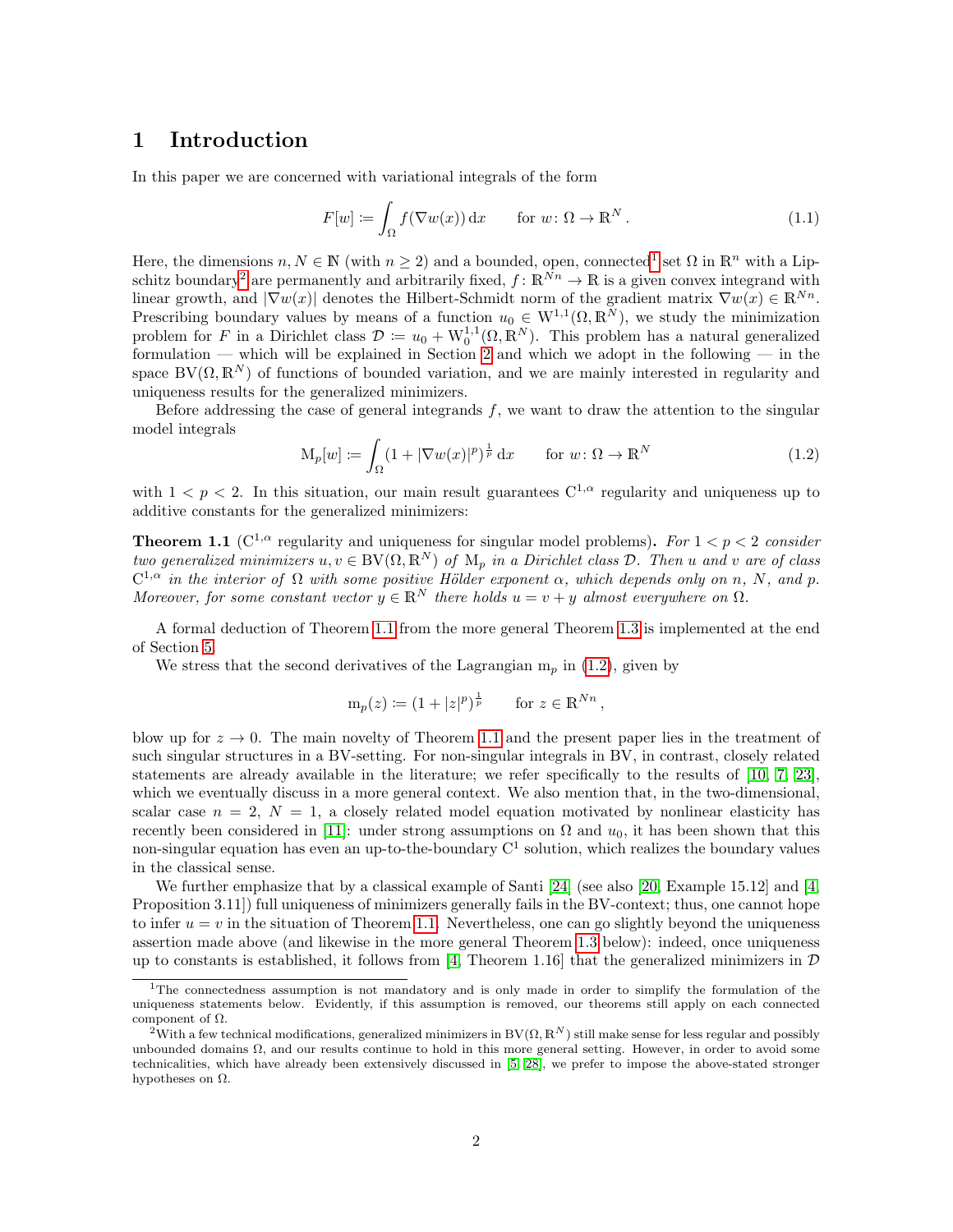form not only an N-parameter, but even an 1-parameter family. This aspect has already been discussed at length in [\[4\]](#page-25-2), and in the following we will not reconsider it.

At this stage let us rather contrast Theorem [1.1](#page-1-3) with the known results for the model integrals  $M_p$ themselves: In the scalar case  $N = 1$ , the area functional  $M_2$  is of course covered by classical theory (see again [\[20\]](#page-26-3)). Still assuming  $N = 1$ , Tausch [\[32\]](#page-26-5) discussed an alternative approach, which is based on the global gradient estimates of Serrin [\[29\]](#page-26-6) and Trudinger [\[34\]](#page-26-7) and which yields the existence of  $C^{1,\alpha}$ minimizers of  $M_p$  — for arbitrary  $1 < p < \infty$ , but under extra assumptions on the domain and the data. In the following account, however, we are mainly interested in the vectorial case with arbitrary  $N \in \mathbb{N}$ , which seems to require different methods: in this generality, everywhere regularity results for the functional  $M_2$  were obtained in [\[7,](#page-25-1) [9,](#page-25-4) [4\]](#page-25-2), and specifically in [\[4\]](#page-25-2) we have proved L log L gradient estimates and uniqueness up to constants for the generalized minimizers. Moreover, almost-everywhere  $C^{1,\alpha}$  regularity of generalized minimizers of  $M_p$  has been established, first by Anzellotti & Giaquinta [\[3\]](#page-25-5) for  $p = 2$  and eventually in [\[27\]](#page-26-8) for arbitrary  $1 < p < \infty$ . In the case  $1 < p < 2$  this picture is finally completed by our Theorem [1.1,](#page-1-3) while it remains an open question whether or not the analogous assertions are generally true for  $2 \leq p < \infty$ .

Now we return to functionals of the type  $(1.1)$ , where the convex integrand f satisfies the linear growth condition

<span id="page-2-5"></span><span id="page-2-0"></span>
$$
L_f \coloneqq \limsup_{|z| \to \infty} \frac{f(z)}{|z|} < \infty. \tag{H1}
$$

In the first part of our paper, we will establish local Lipschitz regularity for a minimizer  $u$  of  $F$ , when further assumptions on f are imposed only in a neighborhood of  $\infty$  in  $\mathbb{R}^{N_n}$ . For integrands of superlinear growth, the sufficiency of such asymptotic conditions was studied in detail (see for instance [\[12,](#page-26-9) [14,](#page-26-10) [16,](#page-26-11) [25,](#page-26-12) [26\]](#page-26-13) and the references given there) and is generally very plausible. However, a suitable result for our purposes is not yet available in the literature, and thus we will establish it here:

<span id="page-2-1"></span>**Theorem 1.2** ( $W^{1,\infty}_{loc}$  regularity for one minimizer of an asymptotically  $\mu$ -elliptic problem). Suppose that  $f$  is convex with  $(H1)$ . Moreover, assume that for some radius  $R$  we have

$$
f \in W_{loc}^{2,\infty}(\mathbb{R}^{Nn} \setminus \overline{B_R}), \qquad f(z) = g(|z|) \text{ for } |z| \ge R,
$$
  

$$
\frac{\gamma |\xi|^2}{|z|^\mu} \le \nabla^2 f(z)(\xi, \xi) \le \frac{\Gamma |\xi|^2}{|z|} \qquad \text{for } \xi \in \mathbb{R}^{Nn} \text{ and a.e. } z \in \mathbb{R}^{Nn} \setminus B_R
$$
 (H2)

with a function  $g: [R, \infty) \to \mathbb{R}$ , with positive constants  $\gamma$  and  $\Gamma$ , and with an exponent

<span id="page-2-2"></span>
$$
1<\mu<3\,.
$$

Then, for every  $u_0 \in W_1^{1,1}(\Omega,\mathbb{R}^N)$ , there exists a generalized minimizer u of F in  $u_0 + W_0^{1,1}(\Omega,\mathbb{R}^N)$ such that we have  $u \in W^{1,\infty}_{loc}(\Omega,\mathbb{R}^N)$  and

$$
|\nabla u(x_0)| \le C\left(1 + \text{dist}(x_0, \partial\Omega)^{-n} \int_{\Omega} |\nabla u_0| \, \mathrm{d}x\right)^{1 + \frac{3(\mu - 1)}{2(3 - \mu)}} \quad \text{for a.e. } x_0 \in \Omega, \tag{1.3}
$$

where C depends only on n,  $L_f$ , R,  $\mu$ ,  $\gamma$ , and  $\Gamma$ .

The proof of Theorem [1.2](#page-2-1) will be carried out in Sections [3](#page-7-0) and [4,](#page-13-0) while for the moment we only compare our statement with related results in the literature.

We first emphasize that our assumption [\(H2\)](#page-2-2) does not bound the ratio between the largest and the smallest eigenvalue of  $\nabla^2 f(z)$  for a.e.  $z \in \mathbb{R}^N \setminus \mathcal{B}_{2R}$  but that this ellipticity ratio<sup>[3](#page-2-3)</sup> may (and actually must<sup>[4](#page-2-4)</sup>) blow up for  $|z| \to \infty$ , at most at the rate of  $|z|^{\mu-1}$ . In this sense, Theorem [1.2](#page-2-1) deals with

<span id="page-2-4"></span><span id="page-2-3"></span><sup>&</sup>lt;sup>3</sup>The related quantities  $\frac{f(z)}{\nabla^2 f(z)(z,z)}$  and  $\frac{|\nabla^2 f(z)| |z|^2}{\nabla^2 f(z)(z,z)}$  may also blow up at the rate of  $|z|^{\mu-1}$ .

<sup>&</sup>lt;sup>4</sup>If [\(H2\)](#page-2-2) holds with  $\mu = 1$  (this corresponds to a uniformly bounded ellipticity ratio), then integration of the lower bound in [\(H2\)](#page-2-2) shows  $f(z) \geq \frac{1}{2}\gamma |z| \log |z|$  for  $|z| \gg 1$ , so that f necessarily violates [\(H1\)](#page-2-0). Therefore, integrands which satisfy [\(H1\)](#page-2-0) and [\(H2\)](#page-2-2) with  $\mu = 1$  do not exist.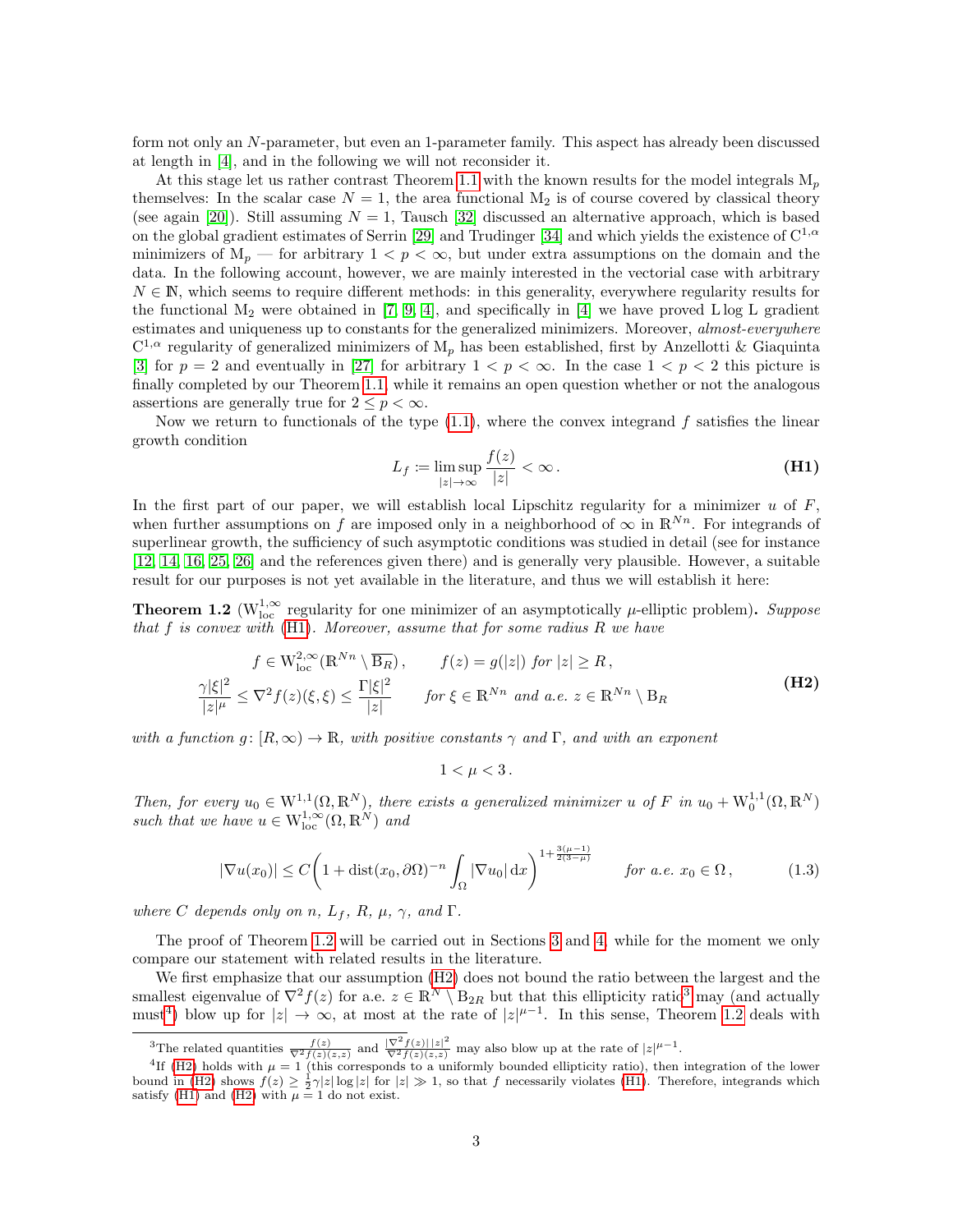a type of non-uniform ellipticity, which has already been investigated by Bildhauer & Fuchs [\[10\]](#page-25-0) in terms of their  $\mu$ -ellipticity condition and by Marcellini & Papi [\[23\]](#page-26-0) in a general growth setting. While the results of [\[10,](#page-25-0) [23\]](#page-26-0) apply for  $1 < \mu < 1+2/n$ , the improved bound  $1 < \mu < 3$ , which appears also in our statement, has first been reached by Bildhauer [\[7\]](#page-25-1) under an extra  $L^{\infty}$  assumption on  $u_0$ . We remark that the upper bound  $\mu < 3$  has some optimality property, and we refer to [\[8,](#page-25-6) [4\]](#page-25-2) for a further discussion. In contrast to [\[10,](#page-25-0) [7\]](#page-25-1) we here impose [\(H2\)](#page-2-2) only asymptotically near  $\infty$  and not globally on  $\mathbb{R}^{Nn}$ , and in contrast to [\[23\]](#page-26-0) we do not assume a priori that there exists a minimizer of class  $W^{1,1}$ .

Turning to the estimate [\(1.3\)](#page-2-5), we find it worth remarking that the exponent on the right-hand side tends to 1 for  $\mu \searrow 1$  and to  $\infty$  for  $\mu \nearrow 3$ . In this sense, [\(1.3\)](#page-2-5) behaves almost homogeneously near the limit case  $\mu = 1$  of uniform ellipticity, but it only yields a rough control for  $\mu \leq 3$ .

The choice  $f = m_p$  satisfies [\(H2\)](#page-2-2) with the optimal exponent  $\mu = 1 + p$ , and thus the model integrals  $M_p$  of Theorem [1.1](#page-1-3) are included in Theorem [1.2.](#page-2-1) Even though our main motivation stems from these concrete singular cases, we would like to stress that the asymptotic hypotheses do in fact allow for other locally irregular — for instance degenerate — behavior of the integrand as well. In these regards, Theorem [1.2](#page-2-1) resembles the asymptotic regularity result of Cupini & Guidorzi & Mascolo [\[12\]](#page-26-9), and to some extent it can be seen as an adaptation of [\[12\]](#page-26-9) from the superlinear to the linear growth case. We remark that some refinements of Theorem [1.2](#page-2-1) in the spirit of  $[12]$  (x-dependent integrands, convexity only near  $\infty$ , no upper bound on  $\nabla^2 f$  in case  $\mu < 2$ ) may be achievable. However, we have not made an effort to deal with these issues and to establish the most general statement here.

Finally, we point out that Theorem [1.2](#page-2-1) establishes the existence of only *one* Lipschitz minimizer, and that we do not know whether or not Lipschitz regularity holds, under the same hypotheses, for every generalized minimizer. However, under stronger assumptions on the integrand  $f$  (which are once more satisfied for the model integrals), the result can be improved a posteriori:  $C^{1,\alpha}$  regularity of the Lipschitz minimizer follows from known results [\[35,](#page-26-14) [33,](#page-26-15) [18,](#page-26-16) [1,](#page-25-7) [22\]](#page-26-17) for the superlinear growth case, and then uniqueness up to additive constants (and thus regularity for every minimizer) can be concluded by duality methods (in fact, [\[5,](#page-25-3) Corollary 2.4] suffices for our purposes, but should also be compared to previous statements of [\[6,](#page-25-8) [10\]](#page-25-0)). This line of argument — which will be discussed formally in Section [5](#page-22-0) — yields the following statement.

<span id="page-3-0"></span>**Theorem 1.3** ( $C^1$  regularity and uniqueness for degenerate/singular problems in BV). Suppose that f is convex with [\(H1\)](#page-2-0). Moreover, assume that we have

$$
f \in \mathcal{C}^2(\mathbb{R}^{Nn} \setminus \{0\}) \cap \mathcal{C}^1(\mathbb{R}^{Nn}), \qquad f(z) = g(|z|) \text{ for } z \in \mathbb{R}^{Nn},
$$
  

$$
\frac{\gamma |\xi|^2}{|z|^{2-q} + |z|^{\mu}} \le \nabla^2 f(z)(\xi, \xi) \le \frac{\Gamma |\xi|^2}{|z|^{2-q} + |z|} \qquad \text{for } \xi \in \mathbb{R}^{Nn} \text{ and } z \in \mathbb{R}^{Nn} \setminus \{0\}
$$
  

$$
|\nabla^2 f(\tilde{z}) - \nabla^2 f(z)| \le \Psi(|z| + |\tilde{z}|) \mathcal{S}_{q,\beta}(|z|, |\tilde{z}|) |\tilde{z} - z|^{\beta} \qquad \text{for } z, \tilde{z} \in \mathbb{R}^{Nn} \setminus \{0\}
$$
 (H3)

with positive constants  $\gamma$ , Γ, with exponents

<span id="page-3-1"></span>
$$
1 < q < \infty, \qquad 1 < \mu < 3, \qquad \text{and} \qquad 0 < \beta \le 1,
$$

with some function  $g: [0, \infty) \to \mathbb{R}$  and a non-decreasing function  $\Psi: (0, \infty) \to [0, \infty)$ , and with the scaling factor  $S_{q,\beta}(a,b) \coloneqq (a+b)^{q-2-\beta}$  for  $q > 2$ ,  $S_{2,\beta}(a,b) \coloneqq 1$ , and  $S_{q,\beta}(a,b) \coloneqq a^{q-2}b^{q-2}(a+b)^{2-q-\beta}$ for  $q < 2$ . If, in this situation,  $u \in BV(\Omega, \mathbb{R}^N)$  is a generalized minimizer of F, then for every  $subdomain \Omega' \in \Omega$  there is some  $\alpha > 0$  such that u is of class  $C^{1,\alpha}$  on  $\Omega'$ . Moreover, whenever  $u, v \in BV(\Omega, \mathbb{R}^N)$  are generalized minimizers of F in a Dirichlet class D, then we have  $u = v + y$ almost everywhere on  $\Omega$  for some  $y \in \mathbb{R}^N$ .

Let us comment on the set of assumptions in [\(H3\)](#page-3-1). For  $|z| \gg 1$ , the assumptions are basically the same as in [\(H2\)](#page-2-2) above, but, for  $|z| \ll 1$ , we additionally impose the condition that  $\nabla^2 f(z)$  is bounded from above and below by  $|z|^{q-2}$ . Clearly, this extra condition means that  $\nabla^2 f$  has a singularity at 0 in the case  $q < 2$ , while we deal with a degenerate ellipticity for  $q > 2$ . For technical reasons, we also need the last requirement in [\(H3\)](#page-3-1), a local Hölder continuity condition for  $\nabla^2 f$  with a scaling factor  $S_{q,\beta}$ , which reflects the singular/degenerate behavior.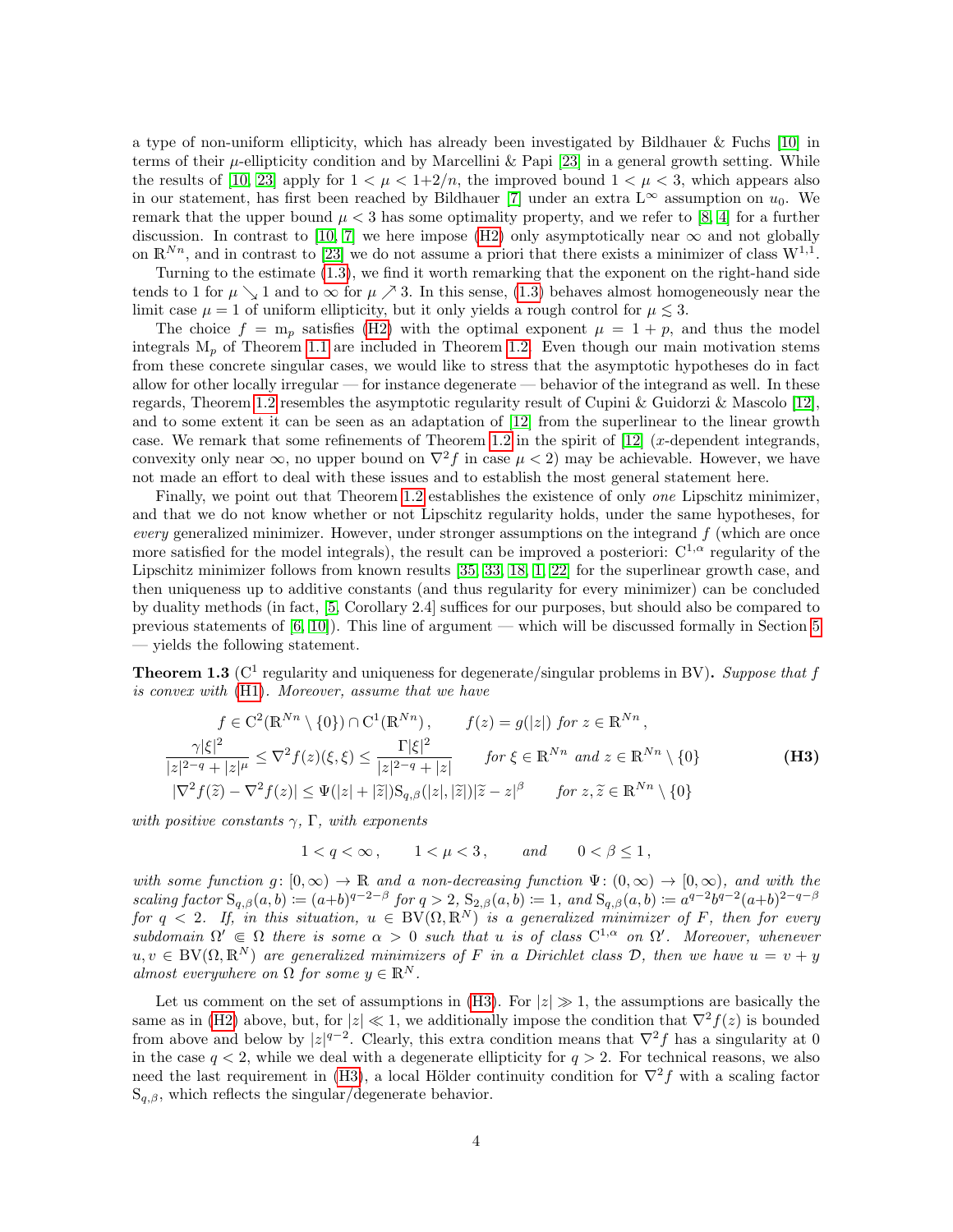The exemplary choice  $f = m_p$  with  $1 < p < 2$  satisfies [\(H3\)](#page-3-1) for  $q = p$  and  $\mu = 1+p$ , and thus the singular model cases of Theorem [1.1](#page-1-3) are included in Theorem [1.3.](#page-3-0) However, also in the degenerate case  $q \ge 2$  and in fact for arbitrary  $q, \mu \in (1, \infty)$  one can construct integrands f which satisfy [\(H3\)](#page-3-1). Without entering into a detailed discussion of such examples, let us mention the following ones: if  $f$ has the form

$$
f(z) = \left(1 + h_{q/p}(|z|)^p\right)^{\frac{1}{p}},
$$

where  $1 < p \le q < \infty$  are arbitrary and the auxiliary convex function  $h_{q/p} : [0, \infty) \to [0, \infty)$  is of class  $C^2$  on  $(0,\infty)$  with  $h_{q/p}(t) = t^{q/p}$  for  $t \ll 1$  and  $h_{q/p}(t) = t$  for  $t \gg 1$ , then [\(H3\)](#page-3-1) holds with the given q and  $\mu = 1+p$ . Thus, for these specific integrands, Theorem [1.3](#page-3-0) is applicable whenever  $p < 2$ holds.

To conclude the introductory exposition we mention that the overall strategy of our proofs is quite close to [\[10,](#page-25-0) [7\]](#page-25-1) and is widely inspired by these papers. Nevertheless, our reasoning differs from the one of [\[10,](#page-25-0) [7\]](#page-25-1) in a number of adaptations and technical refinements, for instance in the precise form of the regularization procedure and of the  $W^{1,\infty}$  estimates. The changes are partially caused by the singular structure of the model integrands  $m_p$  or the asymptotic formulation of  $(H2)$ , and all in all we believe that they deserve the detailed treatment which we provide in the present paper.

## <span id="page-4-0"></span>2 Preliminaries

**Some notation.** The open ball in  $\mathbb{R}^m$  with center  $x_0$  and radius R is abbreviated by  $B_R(x_0)$ , and for  $x_0 = 0$  we write  $B_R := B_R(0)$ . Furthermore,  $\mathcal{L}^m$  stands for the Lebesgue measure and  $\mathcal{H}^{\ell}$  for the l-dimensional Hausdorff measure on  $\mathbb{R}^m$ . For an arbitrary  $S \subset \mathbb{R}^m$  we further denote by  $\partial S$  its topological boundary and by  $\overline{S}$  its closure. For a measurable set S with  $0 < \mathcal{L}^m(S) < \infty$  and an integrable function defined on S, we indicate by  $w_S := \int_S w \, dx \coloneqq \mathcal{L}^m(S)^{-1} \int_A w \, dx$  the mean value of w over S and by  $w_+ := \max\{w, 0\}$  the positive part of w (with the convention  $w_+^p := (w_+)^p$ ). We further write  $I_m$  for the  $(m \times m)$  identity matrix.

**Generalized minimizers in BV.** Under a Dirichlet class  $\mathcal{D}$  we understand a subset of  $W^{1,1}(\Omega,\mathbb{R}^N)$ of the form

$$
\mathcal{D} = u_0 + \mathcal{W}_0^{1,1}(\Omega, \mathbb{R}^N)
$$
\n(2.1)

with a function  $u_0 \in W^{1,1}(\Omega,\mathbb{R}^N)$ . In order to minimize F in a Dirichlet class, one commonly extends F to all of BV $(\Omega, \mathbb{R}^N)$  by semicontinuity (see [\[19,](#page-26-18) [15\]](#page-26-19) for motivation and discussion). For convex integrands  $f: \mathbb{R}^N \to \mathbb{R}$  with [\(H1\)](#page-2-0) this extension has the integral representation

$$
\mathcal{F}^{\mathcal{D}}[w] := \int_{\Omega} f(\nabla w) \,dx + \int_{\Omega} f^{\infty}\left(\frac{\mathrm{d}D^s w}{\mathrm{d}|D^s w|}\right) \mathrm{d}|D^s w| + \int_{\partial \Omega} f^{\infty}((w - u_0) \otimes \nu_{\Omega}) \,d\mathcal{H}^{n-1}
$$

for  $w \in BV(\Omega, \mathbb{R}^N)$ . Here,  $Dw = \nabla w \cdot \mathcal{L}^n + D^s w$  denotes the decomposition of the  $\mathbb{R}^{Nn}$ -valued gradient measure Dw into its absolutely continuous and its singular part with respect to  $\mathcal{L}^n$ ,  $\nu_{\Omega}$  stands for the outward unit normal vector to  $\partial\Omega$ , and w and  $u_0$  in the boundary integral are meant as traces. Moreover, the function  $f^{\infty}$  is the recession function of  $f$  defined via

$$
f^{\infty}(z) \coloneqq \lim_{s \to \infty} \frac{f(sz)}{s} \quad \text{for } z \in \mathbb{R}^{Nn}.
$$

We stress that, for a convex integrand f with [\(H1\)](#page-2-0), its recession function  $f^{\infty}$  is well-defined, real-valued, and 1-homogeneous.

We now introduce the notions of a generalized minimizer and a minimizing sequence for  $F$  in a Dirichlet class D.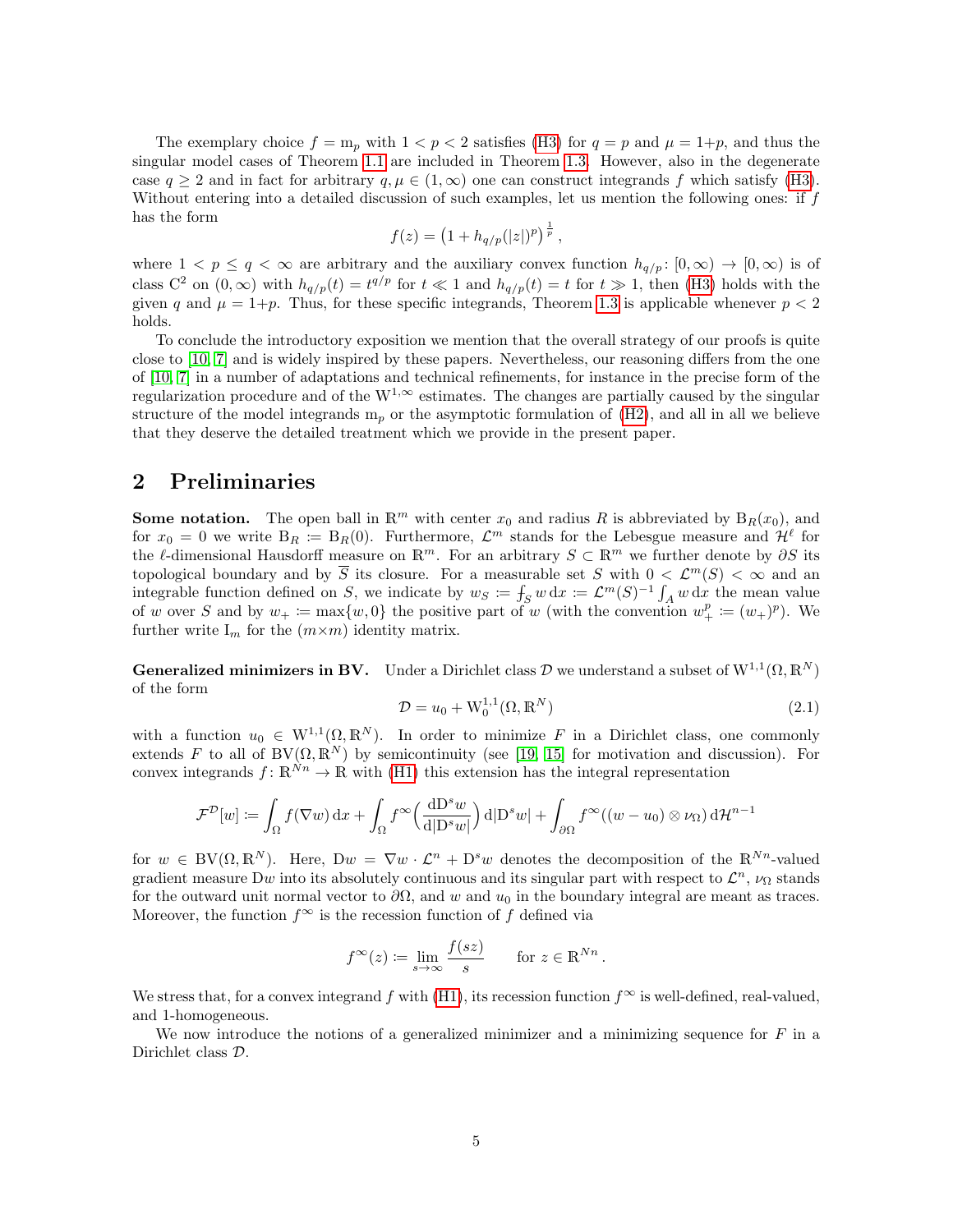<span id="page-5-3"></span>**Definition 2.1** (generalized minimizer). Suppose that f is convex with [\(H1\)](#page-2-0). A function  $u \in BV(\Omega, \mathbb{R}^N)$ is called a generalized minimizer of  $F$  in  $D$  if there holds

$$
\mathcal{F}^{\mathcal{D}}[u] \leq \mathcal{F}^{\mathcal{D}}[w] \quad \text{for all } w \in BV(\Omega, \mathbb{R}^N).
$$

<span id="page-5-1"></span>**Definition 2.2** (minimizing sequence). Suppose that f is convex with [\(H1\)](#page-2-0). A sequence  $(u_k)_{k\in\mathbb{N}}$  in a Dirichlet class  $D$  is called a minimizing sequence for  $F$  in  $D$  if there holds

$$
\lim_{k \to \infty} F[u_k] = \inf_{\mathcal{D}} F.
$$

Since  $\mathcal{F}^{\mathcal{D}}$  is the extension of F by semicontinuity, generalized minimizers are characterized as limits of minimizing sequences, compare for instance [\[19\]](#page-26-18), [\[6,](#page-25-8) Theorem A.3] and [\[4,](#page-25-2) Theorem 1.8].

<span id="page-5-2"></span>**Theorem 2.3** (characterization of generalized minimizers). Suppose that f is convex with

$$
0 < \liminf_{|z| \to \infty} \frac{f(z)}{|z|} \le \limsup_{|z| \to \infty} \frac{f(z)}{|z|} < \infty \, .
$$

Then  $u \in BV(\Omega, \mathbb{R}^N)$  is a generalized minimizer of F in D if and only if there exists a minimizing sequence  $(u_k)_{k\in\mathbb{N}}$  for F in D such that  $u_k$  converges to u in  $L^1(\Omega,\mathbb{R}^N)$ . Moreover, one has

$$
\inf_{\mathrm{BV}(\Omega,\mathbb{R}^N)} \mathcal{F}^{\mathcal{D}} = \inf_{\mathcal{D}} F.
$$

**Estimates for convex integrands.** Next, we collect some basic properties of a convex integrand  $f$ which satisfies the assumptions [\(H1\)](#page-2-0) and [\(H2\)](#page-2-2).

<span id="page-5-0"></span>**Lemma 2.4.** Consider a convex function  $f: \mathbb{R}^{Nn} \to \mathbb{R}$ . Then the following statements are true:

- (i) if f satisfies [\(H1\)](#page-2-0), then f is globally Lipschitz continuous with Lipschitz constant  $L_f$ . In particular, we have  $|\nabla f(z)| \leq L_f$  for every point  $z \in \mathbb{R}^{N_n}$  of differentiability of f;
- (ii) if  $f \in C^1(\mathbb{R}^{Nn})$  satisfies [\(H1\)](#page-2-0) and [\(H2\)](#page-2-2), then there hold

$$
\zeta^{\mathrm{T}} \nabla f(z) \cdot \zeta^{\mathrm{T}} z \ge -C|\zeta|^2,
$$
  
\n
$$
\nabla f(z) \cdot z \ge \nu |z| - C,
$$
  
\n
$$
f(z) - f(0) \ge \nu |z| - C,
$$
  
\n
$$
f(z) - f(0) - \nabla f(0) \cdot z \ge (\nu |z| - C)_+
$$

for all  $z, \zeta \in \mathbb{R}^{N_n}$ , with a positive constant  $\nu = \nu(R, \mu, \gamma)$  and with  $C = C(L_f, R, \mu, \gamma)$ .

*Proof.* To prove statement (i), we initially observe that  $f$  is locally Lipschitz continuous by [\[13,](#page-26-20) Theorem 2.31], and thus almost-everywhere differentiable by Rademacher's theorem, see [\[2,](#page-25-9) Theorem 2.14]. We then fix an arbitrary point  $z_0 \in \mathbb{R}^{N_n}$  of differentiability of f and estimate

$$
L_f = \limsup_{|z| \to \infty} \frac{f(z)}{|z|} \ge \limsup_{|z| \to \infty} \frac{f(z_0) + \nabla f(z_0) \cdot (z - z_0)}{|z|} \ge |\nabla f(z_0)|.
$$

This implies all claims in (i).

In order to verify (ii), we first observe

$$
g(|2s - 1||z|) = f(sz + (1 - s)(-z)) \le sf(z) + (1 - s)f(-z) = g(|z|)
$$

for all  $s \in [0,1]$  and  $z \in \mathbb{R}^{Nn}$  with  $|2s-1||z| > R$ , by convexity and radial structure of f. Hence,  $g \in C^1([R,\infty))$  is non-decreasing, and from  $\nabla f(z) = g'(|z|)z/|z|$  we conclude  $\zeta^T \nabla f(z) \cdot \zeta^T z \geq 0$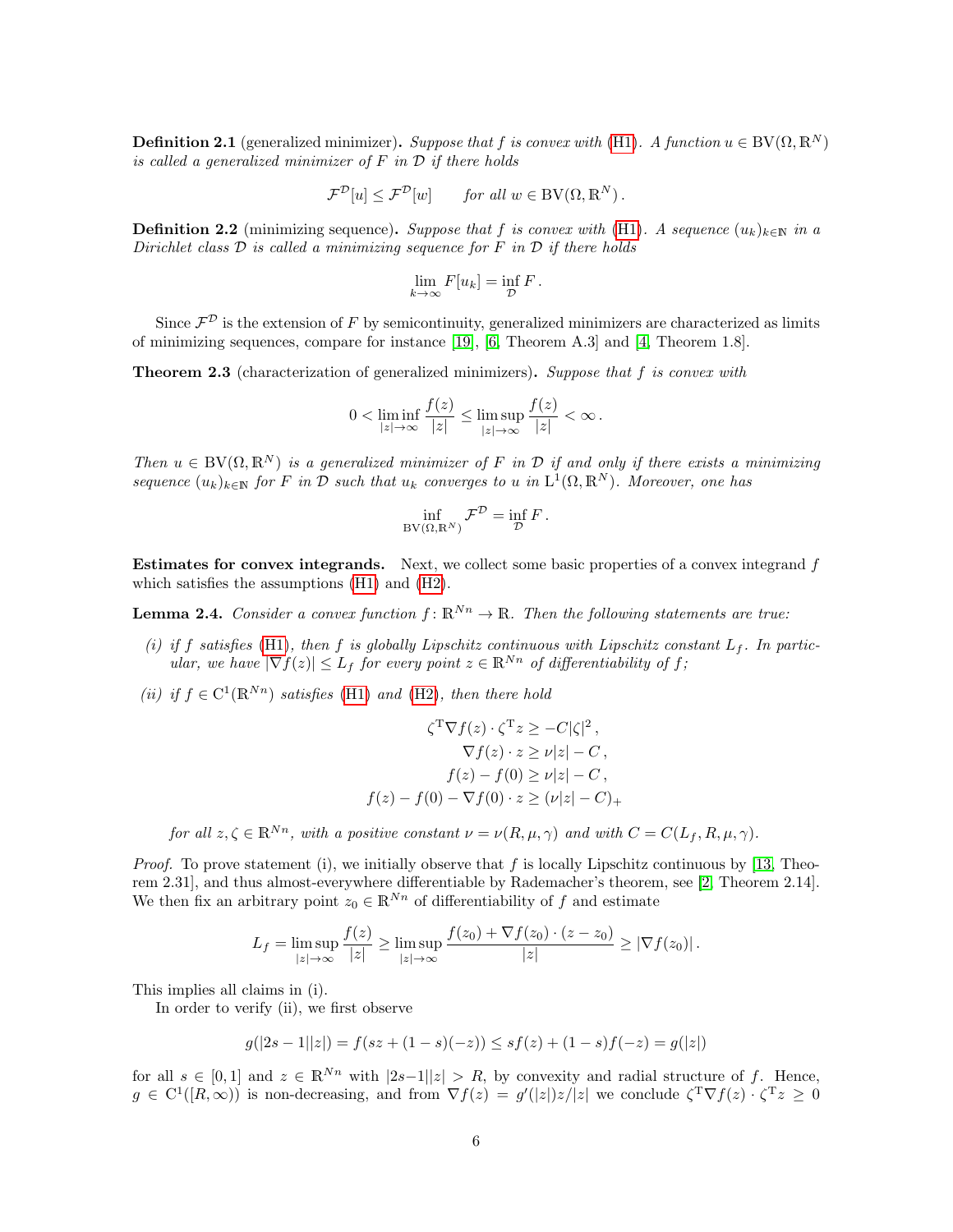and  $\nabla f(z) \cdot z \geq 0$  for  $|z| \geq R$  and all  $\zeta \in \mathbb{R}^N$ . From these inequalities we will now deduce the assertions in (ii). Indeed, the first inequality is immediate when we also take into account the bound  $|\nabla f| \leq L_f$  from (i). For the verification of the remaining claims, we employ [\(H2\)](#page-2-2) to compute<sup>[5](#page-6-0)</sup>, for every  $z \in \mathbb{R}^{Nn} \setminus B_{2R}$ ,

<span id="page-6-1"></span>
$$
\nabla f(z) \cdot z \ge \left(\nabla f(z) - \nabla f(Rz/|z|)\right) \cdot z
$$
  
= 
$$
\int_{R}^{|z|} \nabla^2 f(tz/|z|) (z/|z|, z) dt \ge \gamma |z| \int_{R}^{2R} t^{-\mu} dt =: \nu |z|.
$$
 (2.2)

In combination with (i), this gives the second assertion in (ii) with  $\nu = \gamma R^{1-\mu}(1-2^{1-\mu})/(\mu-1)$  and  $C = 2R(L_f+\nu)$ . The third claim in (ii) is obtained from (i) and inequality [\(2.2\)](#page-6-1) as follows: for every  $z \in \mathbb{R}^{Nn}$ , we have

$$
f(z) - f(0) = \int_0^{\min\{|z|, 2R\}} \nabla f(tz/|z|) \cdot z/|z| dt + \int_{\min\{|z|, 2R\}}^{|z|} \nabla f(tz/|z|) \cdot z/|z| dt
$$
  
 
$$
\geq -2RL_f + \nu(|z| - 2R).
$$

Finally, we observe that the auxiliary function  $f_* : \mathbb{R}^{Nn} \to \mathbb{R}$ , defined by  $f_*(z) := f(z) - f(0) - \nabla f(0) \cdot z$ , is non-negative and convex with  $f_*(0) = 0$ , [\(H1\)](#page-2-0) (with  $L_{f_*} \leq 2L_f$ ), and [\(H2\)](#page-2-2). Hence, the last claim in (ii) follows by applying the third one with  $f_*$  in place of f, and the proof of the proposition is complete.  $\Box$ 

An iteration lemma. We restate [\[30,](#page-26-21) Lemme 5.1], which is employed later to prove  $W^{1,\infty}$  regularity of generalized minimizers.

<span id="page-6-3"></span>**Lemma 2.5.** Consider a function  $\varphi : [\ell_0, \infty) \times (0, r_0] \to [0, \infty)$  and assume that  $\ell \mapsto \varphi(\ell, \rho)$  is nonincreasing for fixed  $\rho$ , and that  $\rho \mapsto \varphi(\ell, \rho)$  is non-decreasing for fixed  $\ell$ . Then

<span id="page-6-2"></span>
$$
\varphi(m,\rho) \le K(m-\ell)^{-\alpha_1}(r-\rho)^{-\alpha_2} \left[\varphi(\ell,r)\right]^{1+\delta} \qquad \text{for all } m > \ell \ge \ell_0 \text{ and } \rho < r \le r_0 \,,\tag{2.3}
$$

with some positive constants K,  $\alpha_1$ ,  $\alpha_2$ , and  $\delta$ , implies

$$
\varphi(\ell_0 + d, r_0/2) = 0
$$

with d given by

$$
d^{\alpha_1} = 2^{\alpha_2 + \frac{(1+\delta)(\alpha_1 + \alpha_2)}{\delta}} K r_0^{-\alpha_2} [\varphi(\ell_0, r_0)]^{\delta}.
$$

Proof. For convenience of the reader, we provide the details of the proof. Following [\[31,](#page-26-22) Proof of Lemme 5.1 (with  $\sigma = 1/2$ ) we proceed by iteration. For this purpose we define two sequences  $(\ell_i)_{i \in \mathbb{N}_0}$ and  $(\rho_i)_{i\in\mathbb{N}_0}$  via

$$
\ell_i := \ell_0 + d(1 - 2^{-i}),
$$
  

$$
\rho_i := 2^{-1}r_0 + 2^{-i-1}r_0.
$$

We observe that the sequence  $(\ell_i)_{i\in\mathbb{N}_0}$  is increasing with limit  $\ell_0+d$ , whereas the sequence  $(\rho_i)_{i\in\mathbb{N}_0}$  is decreasing with limit  $r_0/2$ . Furthermore, we notice that differences of two subsequent members are given by

 $\ell_i - \ell_{i-1} = 2^{-i}d$  and  $\rho_{i-1} - \rho_i = 2^{-i-1}r_0$ .

Applying formula [\(2.3\)](#page-6-2) with  $m = \ell_i$ ,  $\ell = \ell_{i-1}$  and  $\rho = \rho_i$ ,  $r = \rho_{i-1}$  for arbitrary  $i \in \mathbb{N}$ , we obtain

$$
\varphi(\ell_i, \rho_i) \le 2^{\alpha_2 + i(\alpha_1 + \alpha_2)} K d^{-\alpha_1} r_0^{-\alpha_2} \left[ \varphi(\ell_{i-1}, \rho_{i-1}) \right]^{1+\delta}
$$

.

<span id="page-6-0"></span><sup>&</sup>lt;sup>5</sup>As we just assume W<sup>2,∞</sup> regularity of f, its second derivatives need not exist everywhere. However, the radial structure of f implies that  $\nabla^2 f(tz/|z|)$  exists and fulfills the estimates in [\(H2\)](#page-2-2) at least for a.e.  $t \in (R, |z|)$ .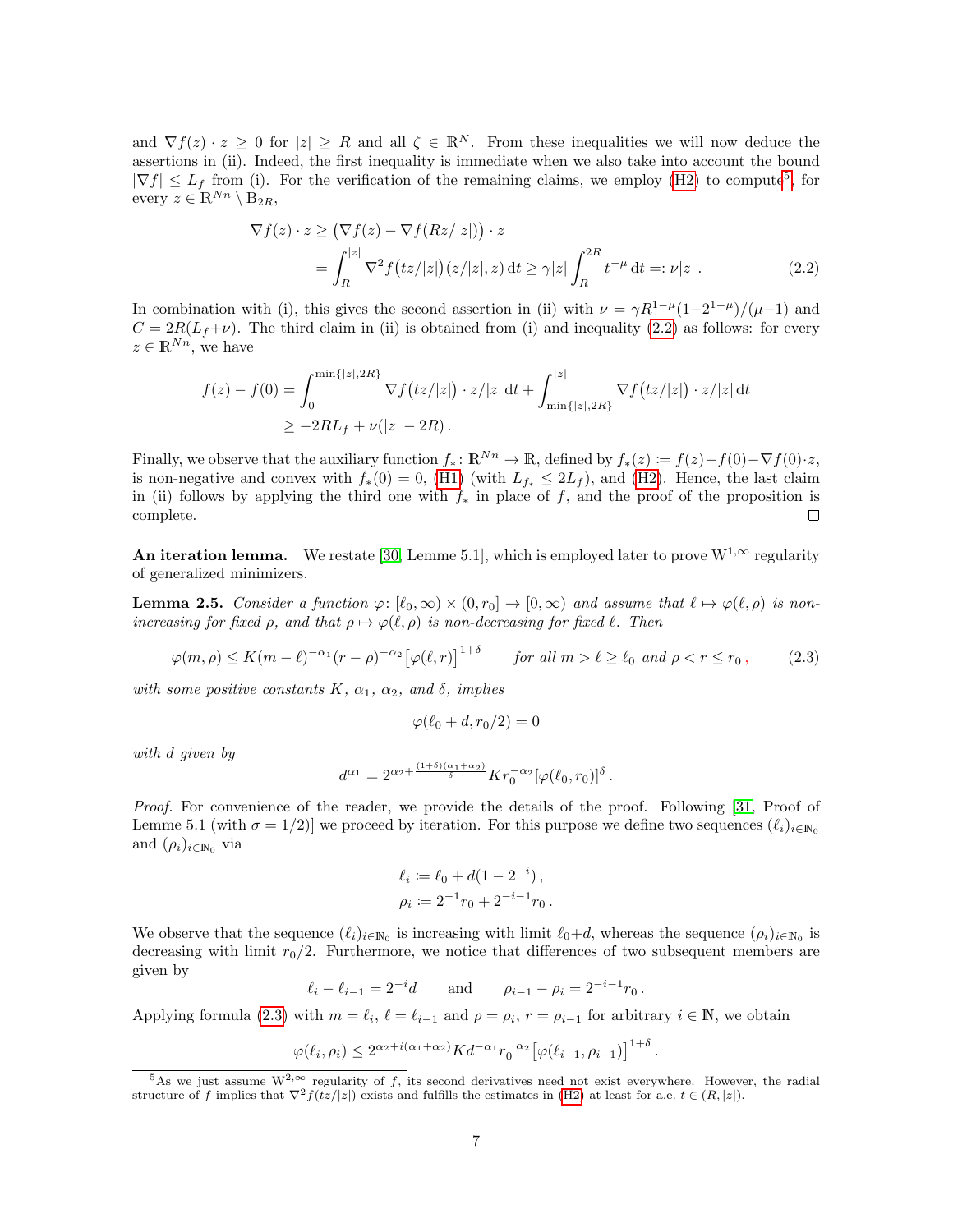In the next step we prove by induction the estimate

<span id="page-7-1"></span>
$$
\varphi(\ell_i, \rho_i) \le 2^{-i\frac{\alpha_1 + \alpha_2}{\delta}} \varphi(\ell_0, \rho_0) \tag{2.4}
$$

for all  $i \in \mathbb{N}_0$ . Indeed, this inequality is trivially valid for  $i = 0$ , and for the induction step with  $i \in \mathbb{N}$ , we employ the choice of  $d$  to calculate

$$
\varphi(\ell_i, \rho_i) \le 2^{\alpha_2 + i(\alpha_1 + \alpha_2)} K d^{-\alpha_1} r_0^{-\alpha_2} \left[ \varphi(\ell_{i-1}, \rho_{i-1}) \right]^{1+\delta}
$$
  

$$
\le 2^{\alpha_2 + i(\alpha_1 + \alpha_2)} 2^{-(i-1)\frac{(1+\delta)(\alpha_1 + \alpha_2)}{\delta}} K d^{-\alpha_1} r_0^{-\alpha_2} \left[ \varphi(\ell_0, \rho_0) \right]^{\delta} \varphi(\ell_0, \rho_0)
$$
  

$$
= 2^{i(\alpha_1 + \alpha_2) - i\frac{(1+\delta)(\alpha_1 + \alpha_2)}{\delta}} \varphi(\ell_0, \rho_0) = 2^{-i\frac{\alpha_1 + \alpha_2}{\delta}} \varphi(\ell_0, \rho_0).
$$

By the monotonicity properties of  $\varphi$  we deduce from [\(2.4\)](#page-7-1)

$$
\varphi(\ell_0+d,r_0/2) \leq \varphi(\ell_i,\rho_i) \leq 2^{-i\frac{\alpha_1+\alpha_2}{\delta}}\varphi(\ell_0,\rho_0),
$$

and the assertion follows from the passage to the limit  $i \to \infty$ .

# <span id="page-7-0"></span>3 Regularization and approximation

Several arguments and computations in this paper cannot be carried out directly for generalized minimizers of  $F$ , since their second derivatives need not exist (in the case of Theorem [1.2,](#page-2-1) even a posteriori they need not exist anywhere). This leads us to employ a regularization and approximation procedure for the minimization problem inf<sub>D</sub> F. This procedure consists in the construction of a sequence  $(F_k)_{k\in\mathbb{N}}$  of functionals and a sequence  $(\mathcal{D}_k)_{k\in\mathbb{N}}$  of Dirichlet classes with the following properties:

- (i) regularization: every minimum problem inf<sub>D<sub>k</sub> F<sub>k</sub> has a regular, unique minimizer  $u_k$ ;</sub>
- (ii) approximation: these problems approximate  $\inf_{\mathcal{D}} F$  in the sense of

$$
\lim_{k \to \infty} \inf_{\mathcal{D}_k} F_k = \inf_{\mathcal{D}} F,
$$

and the sequence  $(u_k)_{k\in\mathbb{N}}$  (sub)converges to a generalized minimizer of F in  $\mathcal{D}$ .

In what follows, we start by discussing the construction of the functionals  $F_k$  (by mollification of the integrand f and addition of  $W^{1,2}$  regularization term). Afterwards, we verify the approximation property (ii), first for  $W^{1,2}$  boundary values and then for general ones. We finally provide uniform  $L^{\infty}$  estimates for the minimizers  $u_k$ , which rely on standard techniques, but which are essential for the subsequent gradient estimates in Section [4.](#page-13-0)

**Regularization of the integrand.** We introduce regularized integrands  $f_k: \mathbb{R}^{N_n} \to \mathbb{R}$  by mollification of f and addition of a quadratic term (where mollification is mainly needed, since  $(H2)$  allows non-existence of  $\nabla^2 f$  on  $B_R$ ). Precisely, for  $k \in \mathbb{N}$  we define

<span id="page-7-4"></span>
$$
f_k(z) := \frac{1}{2}\gamma_k |z|^2 + (\chi_k * f)(z) \qquad \text{for all } z \in \mathbb{R}^{Nn}.
$$
 (3.1)

Here,  $(\gamma_k)_{k\in\mathbb{N}}$  is a null sequence in  $(0,1], \chi: \mathbb{R}^{Nn} \to \mathbb{R}$  is a fixed smooth, rotationally symmetric, positive function, supported in the unit ball with  $\int_{\mathbb{R}^{N_n}} \chi d\mathcal{L}^{N_n} = 1$ , and  $\chi_k * f$  denotes the usual<sup>[6](#page-7-2)</sup>  $1/k$ -mollification of f. The assumption [\(H1\)](#page-2-0) and [\(H2\)](#page-2-2) are preserved in the following sense.

<span id="page-7-3"></span>**Lemma 3.1.** Suppose that f is convex. Then, for every  $k \in \mathbb{N}$ , the mollification  $\chi_k * f$  is smooth and convex, and there holds  $\chi_k * f \geq f$ . Moreover,

 $\Box$ 

<span id="page-7-2"></span><sup>&</sup>lt;sup>6</sup>Precisely, the scaled kernels  $\chi_k$  are given by  $\chi_k(z) := k^{Nn} \chi(kz)$  and  $\chi_k * f$  is the convolution of  $\chi_k$  with f.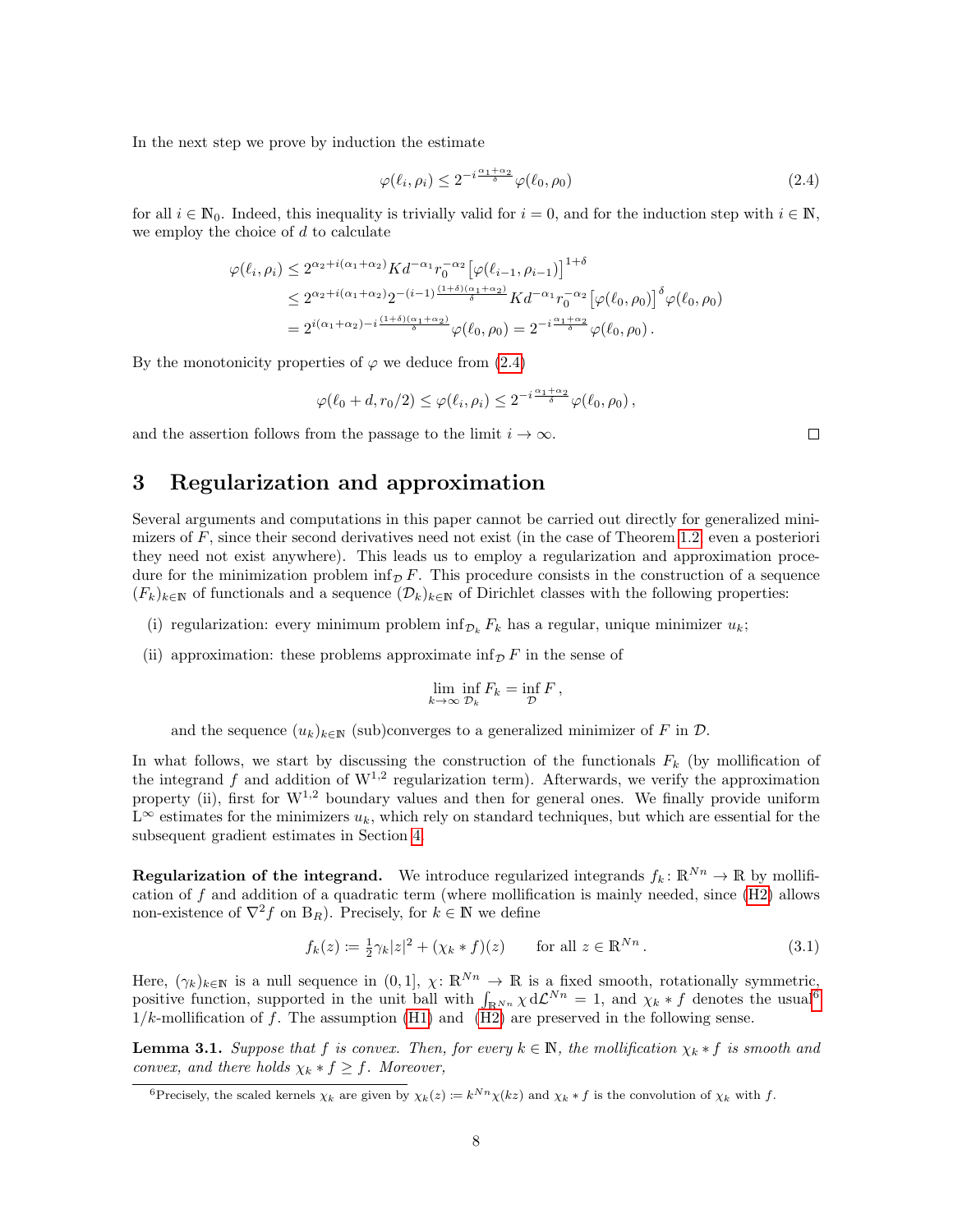- (i) if f additionally satisfies [\(H1\)](#page-2-0), then (H1) is also valid for the mollification  $\chi_k * f$  with  $L_{\chi_k * f} = L_f$ , and  $\chi_k * f$  has Lipschitz constant  $L_f$ ;
- (ii) if f additionally satisfies [\(H2\)](#page-2-2), then (H2) is also valid for the mollification  $\chi_k * f =$  with the same exponent  $\mu \in (0,\infty)$ , with  $R+2/k$  in place of R, with  $(2/3)^{\mu}\gamma$  and  $2\Gamma$  in place of  $\gamma$  and  $\Gamma$ , and with a different function g.

*Proof.* In view of the regularity of  $\chi$ , the convolution  $\chi_k * f$  is smooth, and the positivity, normalization, and rotational symmetry of  $\chi_k$  ensure  $\chi_k * f \geq f$  via Jensen's inequality. Moreover, it is easy to verify that mollification preserves convexity and the growth condition [\(H1\)](#page-2-0), and the claim about the Lipschitz constant follows from Lemma [2.4](#page-5-0) (i).

We now assume that f satisfies [\(H2\)](#page-2-2). In this case,  $\chi_k * f$  is rotationally symmetric outside  $B_{R+1/k}$ , and for  $|z| \geq R + 2/k \geq 2/k$  we have

$$
\frac{\Gamma|\xi|^2}{(\frac{3}{2}|z|)^{\mu}} \le \frac{\Gamma|\xi|^2}{(|z|+k^{-1})^{\mu}} \le (\chi_k \cdot \nabla^2 f)(z)(\xi,\xi) \le \frac{\Gamma|\xi|^2}{|z|-k^{-1}} \le \frac{\Gamma|\xi|^2}{\frac{1}{2}|z|},
$$

where we estimated the integrand in the convolution integral first via [\(H2\)](#page-2-2) and then by its infimum or supremum on  $B_{1/k}(z)$ . As we have  $\nabla^2(\chi_k * f) = \chi_k * \nabla^2 f$ , this readily yields the claims about [\(H2\)](#page-2-2).

We next record some consequences of Lemma [3.1](#page-7-3) for the regularized integrands. If  $f$  is convex with [\(H2\)](#page-2-2), we gain upper and lower bounds for  $\nabla^2 f_k(z) = \gamma_k I_{Nn} + \nabla^2 (\chi_k * f)(z)$ . Indeed, for  $z, \xi \in \mathbb{R}^{N_n}, k \in \mathbb{N}$ , and any constant  $\nu \leq (2/3)^{\mu}$  we have

<span id="page-8-0"></span>
$$
(\gamma_k + \nu |z|^{-\mu})|\xi|^2 \le \nabla^2 f_k(z)(\xi, \xi) \le (\gamma_k + 2\Gamma|z|^{-1})|\xi|^2 \quad \text{whenever } |z| > R + 2. \tag{3.2}
$$

If f additionally satisfies [\(H1\)](#page-2-0), then Lemma [2.4](#page-5-0) can be applied to the mollified integrands  $\chi_k * f$ , and we obtain the following bounds for  $\nabla f_k(z) = \gamma_k z + \nabla (\chi_k * f)(z)$ :

<span id="page-8-5"></span><span id="page-8-4"></span><span id="page-8-3"></span><span id="page-8-2"></span>
$$
|\nabla f_k(z)| \le \gamma_k |z| + L_f \,, \tag{3.3}
$$

$$
\zeta^{\mathrm{T}} \nabla f_k(z) \cdot \zeta^{\mathrm{T}} z \ge -C|\zeta|^2 \,,\tag{3.4}
$$

<span id="page-8-1"></span>
$$
\nabla f_k(z) \cdot z \ge \gamma_k |z|^2 + \nu |z| - C \,, \tag{3.5}
$$

$$
f_k(z) - f_k(0) \ge \nu |z| - C, \tag{3.6}
$$

$$
f_k(z) - f_k(0) - \nabla f_k(0) \cdot z \ge (\nu |z| - C)_+ \tag{3.7}
$$

for all  $z \in \mathbb{R}^{N_n}$ ,  $\zeta \in \mathbb{R}^N$ , and  $k \in \mathbb{N}$ . Here, the constants  $\nu = \nu(R, \mu, \gamma) > 0$  and  $C = C(L_f, R, \mu, \gamma)$ in  $(3.2)$ – $(3.7)$  can be taken with the same dependencies as in Lemma [2.4](#page-5-0) (ii), since the mollifications  $\chi_k * f$  satisfy [\(H2\)](#page-2-2) with R+2 instead of R and with the common bounds  $(2/3)^\mu \gamma$  and 2Γ. For our purposes, it will be crucial that  $\nu$  and C are independent of  $k \in \mathbb{N}$ .

Approximation of minimizers with  $W^{1,2}$  boundary values. At this stage, we temporarily restrict ourselves to the case of  $W^{1,2}$  boundary values  $u_0$ , and we consider the regularized functionals  $F_k$ , defined for  $k \in \mathbb{N}$  by

$$
F_k[w] \coloneqq \int_{\Omega} f_k(\nabla w) \, \mathrm{d}x \qquad \text{for } w \in \mathcal{W}^{1,1}(\Omega, \mathbb{R}^N) \, .
$$

Assuming that f is convex with [\(H1\)](#page-2-0), the  $F_k$  are finite (precisely) on the subclass  $u_0 + W_0^{1,2}(\Omega, \mathbb{R}^N)$ of D; therefore, we need not work with approximations of  $u_0$  and D, but can rather take  $D_k = D$ for all  $k \in \mathbb{N}$ . Even though f is merely convex, each functional  $F_k$  is strictly convex and has a unique minimizer  $u_k$  in  $\mathcal{D}$ . Evidently,  $u_k$  belongs to  $u_0 + \mathbf{W}_0^{1,2}(\Omega,\mathbb{R}^N)$ , but is in fact more regular; see Lemma [4.2,](#page-15-1) for instance. In addition, we will now show that the sequence  $(u_k)_{k\in\mathbb{N}}$  is a minimizing sequence for  $F$  in  $\mathcal{D}$ .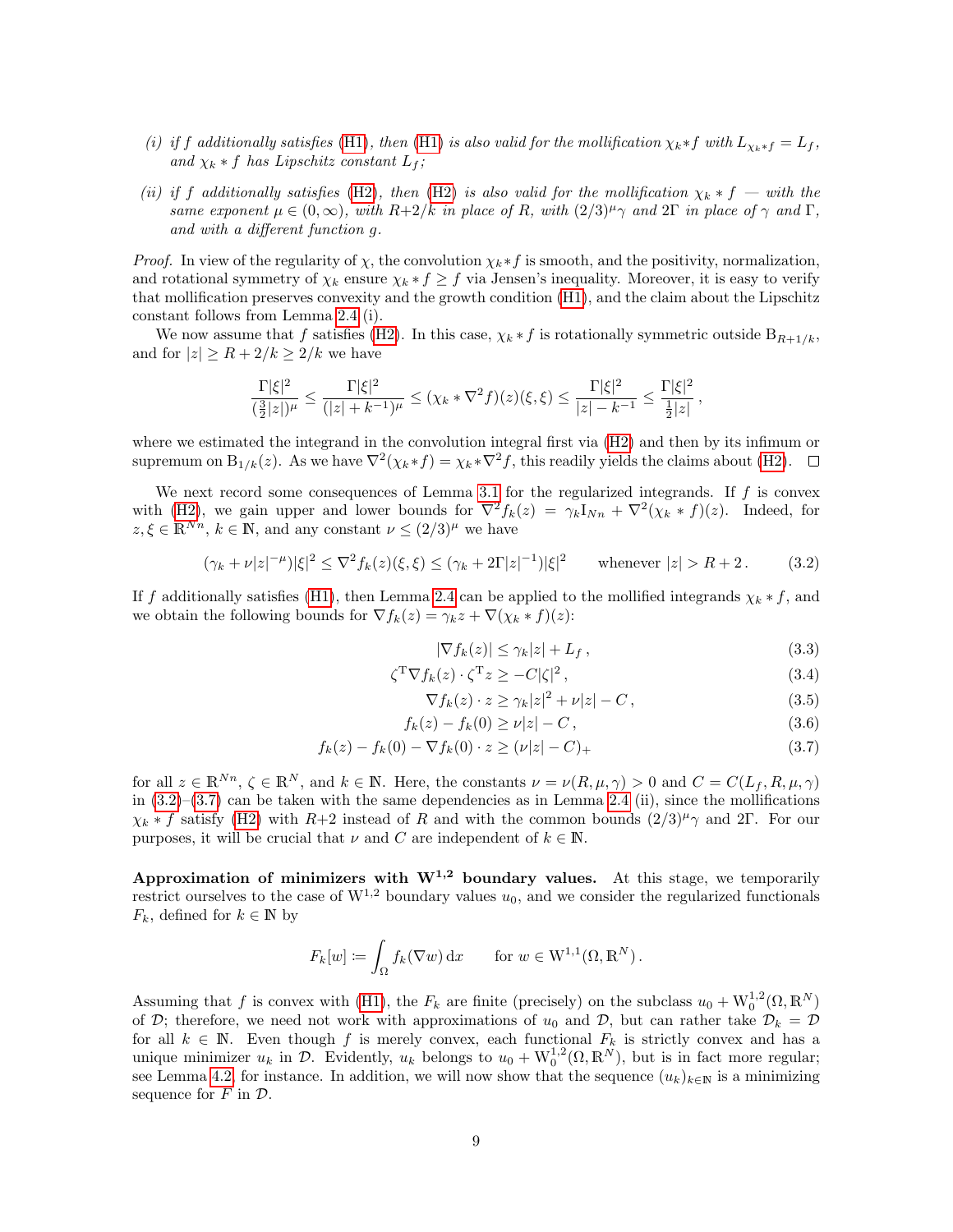**Lemma 3.2.** Consider  $u_0 \in W^{1,2}(\Omega,\mathbb{R}^N)$  and suppose that f is convex with [\(H1\)](#page-2-0). Then for every null sequence  $(\gamma_k)_{k\in\mathbb{N}}$  in  $(0,1]$ , the corresponding sequence  $(u_k)_{k\in\mathbb{N}}$  of minimizers of  $F_k$  in  $\mathcal D$  is a minimizing sequence for  $F$  in  $D$ . Moreover, we have

<span id="page-9-0"></span>
$$
\lim_{k \to \infty} \inf_{\mathcal{D}} F_k = \inf_{\mathcal{D}} F. \tag{3.8}
$$

*Proof.* We recall from Lemma [2.4](#page-5-0) (i) that f is globally Lipschitz continuous, with Lipschitz constant  $L_f$ . To establish [\(3.8\)](#page-9-0), we fix  $\varepsilon > 0$ , we first choose a suitable function  $w_{\varepsilon} \in u_0 + \mathrm{W}_0^{1,2}(\Omega,\mathbb{R}^N)$ , and then we take  $k$  sufficiently large such that

$$
F[w_{\varepsilon}] \le \inf_{\mathcal{D}} F + \varepsilon/2, \qquad \gamma_k \|\nabla w_{\varepsilon}\|_{\mathsf{L}^2(\Omega, \mathbb{R}^{Nn})}^2 \le \varepsilon/2, \qquad \text{and} \qquad k^{-1} L_f |\Omega| \le \varepsilon/4.
$$

Here, the first inequality follows from the facts that  $u_0 + W_0^{1,2}(\Omega,\mathbb{R}^N)$  is dense in  $\mathcal D$  and that F is continuous in  $W^{1,1}(\Omega,\mathbb{R}^N)$  (due to the Lipschitz continuity of f). From Lemma [3.1](#page-7-3) we get  $f \leq \chi_k * f \leq$  $f_k$ , and thus we have

<span id="page-9-1"></span>
$$
\inf_{\mathcal{D}} F \le F[u_k] \le F_k[u_k] = \inf_{\mathcal{D}} F_k. \tag{3.9}
$$

In addition, the Lipschitz continuity of  $f$  implies

<span id="page-9-4"></span>
$$
0 \le (\chi_k * f)(z) - f(z) = \int_{\mathcal{B}_{1/k}} \left[ f(z - \widetilde{z}) - f(z) \right] \chi_k(\widetilde{z}) \, d\widetilde{z} \le k^{-1} L_f \tag{3.10}
$$

for every  $z \in \mathbb{R}^{N_n}$ . With this estimate and the minimality property of  $u_k$  we then find

$$
\inf_{\mathcal{D}} F_k = F_k[u_k] \le F_k[w_\varepsilon] = \frac{1}{2}\gamma_k \int_{\Omega} |\nabla w_\varepsilon|^2 dx + \int_{\Omega} (\chi_k * f)(\nabla w_\varepsilon) dx
$$
  

$$
\le \frac{1}{2}\gamma_k \|\nabla w_\varepsilon\|_{\mathbf{L}^2(\Omega, \mathbb{R}^{Nn})}^2 + F[w_\varepsilon] + k^{-1} |\Omega| L_f \le \inf_{\mathcal{D}} F + \varepsilon,
$$

by the choices of the function  $w_{\varepsilon}$  and the index k. Combining this inequality with [\(3.9\)](#page-9-1), we have verified [\(3.8\)](#page-9-0) and the convergence  $F[u_k] \to \inf_{\mathcal{D}} F$  as  $k \to \infty$ . The proof of the lemma is complete.  $\Box$ 

Approximation of general boundary values. Next, we come back to the case of arbitrary boundary values  $u_0 \in W^{1,1}(\Omega,\mathbb{R}^N)$ , which we approximate with  $W^{1,2}$  functions. For this purpose, we choose a sequence  $(u_{0,k})_{k\in\mathbb{N}}$  in  $W^{1,2}(\Omega,\mathbb{R}^N)$  (for example by mollifying an extension of  $u_0$ ) such that

<span id="page-9-3"></span>
$$
||u_{0,k} - u_0||_{W^{1,1}(\Omega, \mathbb{R}^N)} \to 0 \quad \text{as } k \to \infty,
$$
\n(3.11)

we introduce the corresponding Dirichlet classes

$$
\mathcal{D}_k \coloneqq u_{0,k} + \mathbf{W}_0^{1,1}(\Omega,\mathbb{R}^N),
$$

and we claim that, for a Lipschitz-continuous integrand f with Lipschitz constant  $L_f$  (if f is convex with [\(H1\)](#page-2-0), this is always the case), there holds

<span id="page-9-2"></span>
$$
\inf_{\mathcal{D}} F = \lim_{k \to \infty} \inf_{\mathcal{D}_k} F. \tag{3.12}
$$

,

In fact, we have

$$
F(u_0 + v) \le F(u_{0,k} + v) + L_f ||u_{0,k} - u_0||_{W^{1,1}(\Omega, \mathbb{R}^N)}
$$
  

$$
F(u_{0,k} + v) \le F(u_0 + v) + L_f ||u_{0,k} - u_0||_{W^{1,1}(\Omega, \mathbb{R}^N)}
$$

for all  $v \in W_0^{1,1}(\Omega,\mathbb{R}^N)$ , and when we minimize these expressions in v and send  $k \to \infty$ , we obtain [\(3.12\)](#page-9-2).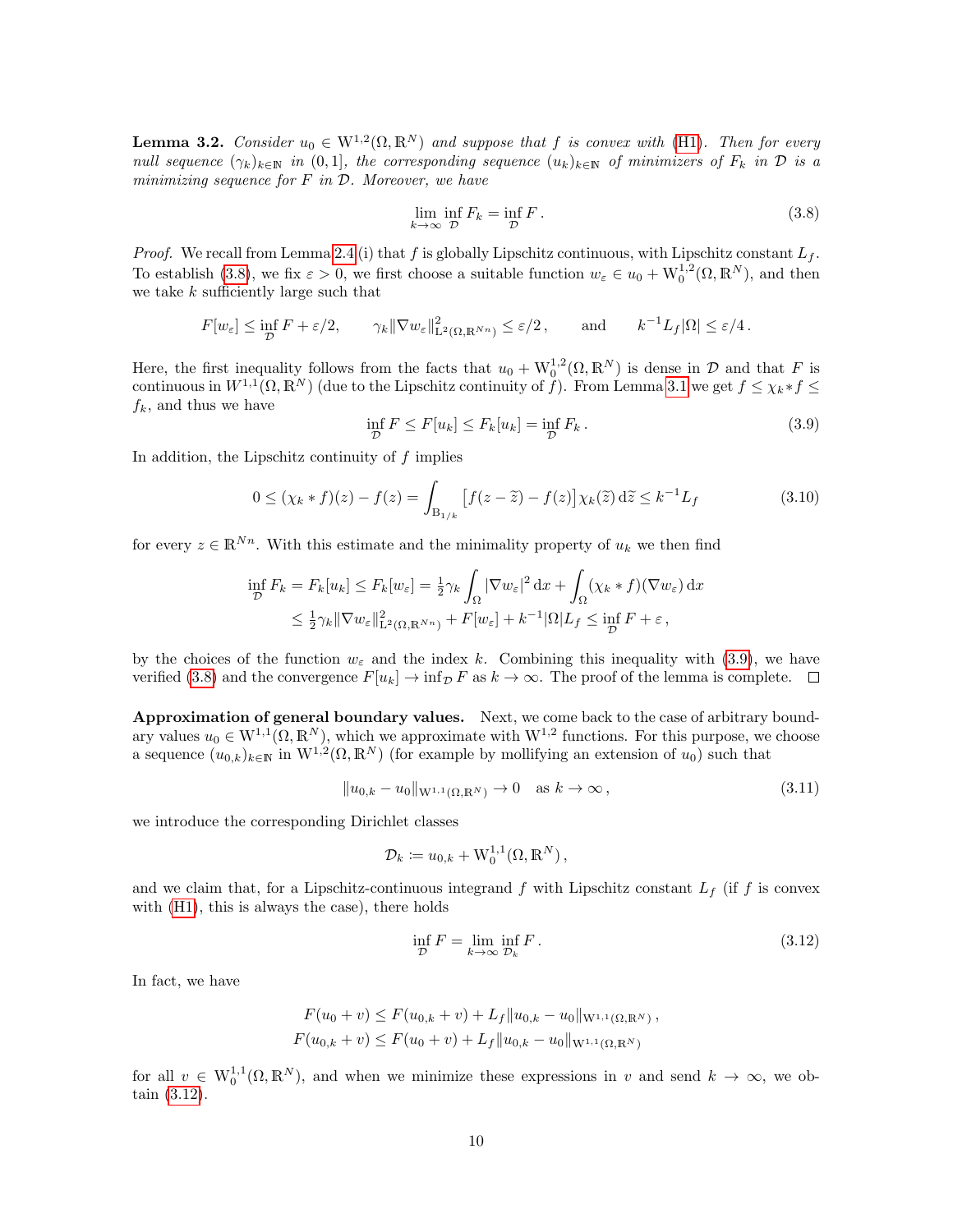Approximation of minimizers with general boundary values. Next, still for arbitrary  $u_0 \in$  $W^{1,1}(\Omega,\mathbb{R}^N)$ , we combine the preceding approximation procedures, and thus we look at minimizers  $u_k$ of the regularized functionals  $F_k$  in the approximating Dirichlet classes  $\mathcal{D}_k$ . As before, if f is convex with [\(H1\)](#page-2-0), then these minimizers  $u_k$  exist, are unique in  $\mathcal{D}_k$ , and belong to  $u_{0,k} + W_0^{1,2}(\Omega, \mathbb{R}^N)$ .

In the following lemma we establish — at least for suitable choice of  $(\gamma_k)_{k\in\mathbb{N}}$  — an identity similar to the ones in  $(3.8)$  and in  $(3.12)$ .

<span id="page-10-2"></span>**Lemma 3.3.** Consider  $u_0 \in W^{1,1}(\Omega,\mathbb{R}^N)$  with approximations  $(u_{0,k})_{k\in\mathbb{N}}$  in  $W^{1,2}(\Omega,\mathbb{R}^N)$  such that the convergence  $(3.11)$  holds, and suppose that f is convex with  $(H1)$ . Then there exists a null sequence  $(\gamma_k)_{k\in\mathbb{N}}$  in  $(0,1]$  such that the sequence  $(u_k)_{k\in\mathbb{N}}$  of minimizers  $u_k$  of  $F_k$  in  $\mathcal{D}_k$  satisfies  $F[u_k] \to \inf_{\mathcal{D}} F$ as  $k \to \infty$  and such that we have

<span id="page-10-0"></span>
$$
\lim_{k \to \infty} \inf_{\mathcal{D}_k} F_k = \inf_{\mathcal{D}} F. \tag{3.13}
$$

If, in addition,  $(H2)$  is valid for f, then we also get

<span id="page-10-1"></span>
$$
\sup_{k \in \mathbb{N}} \int_{\Omega} \left( \gamma_k |u_k|^2 + \gamma_k |\nabla u_k|^2 + |u_k| + |\nabla u_k| \right) dx < \infty \,, \tag{3.14}
$$

and a subsequence of  $(u_k)_{k\in\mathbb{N}}$  converges in  $L^1(\Omega,\mathbb{R}^N)$  to a generalized minimizer u of F in  $\mathcal{D}$ .

*Proof.* We first choose a minimizing sequence  $(v_k)_{k\in\mathbb{N}}$  for F in D and then a sequence  $(w_k)_{k\in\mathbb{N}}$  in  $u_{0,k} + W_0^{1,2}(\Omega,\mathbb{R}^N)$  with  $||v_k - w_k||_{W^{1,1}(\Omega,\mathbb{R}^N)} \to 0$  as  $k \to \infty$  (this is possible due to the density of  $W_0^{1,2}(\Omega,\mathbb{R}^N)$  in  $W_0^{1,1}(\Omega,\mathbb{R}^N)$  and the convergence [\(3.11\)](#page-9-3) of the boundary values). In view of the Lipschitz continuity of f this implies  $F[w_k] - F[v_k] \to 0$  as  $k \to \infty$ , and hence we have

$$
F[w_k] \to \inf_{\mathcal{D}} F \qquad \text{as } k \to \infty \, .
$$

We point out that, in spite of this convergence,  $(w_k)_{k\in\mathbb{N}}$  is not a minimizing sequence of F in D in the sense of Definition [2.2](#page-5-1) since the boundary values of  $w_k$  do not agree with those of  $u_0$ , but only approximate them. We set

$$
\gamma_k := k^{-1} \big( 1 + \|w_k\|_{\mathcal{W}^{1,2}(\Omega,\mathbb{R}^N)}^2 \big)^{-1} \,,
$$

and, given  $\varepsilon > 0$ , we choose k sufficiently large such that

$$
F[w_k] \le \inf_{\mathcal{D}} F + \varepsilon/2, \qquad L_f \|u_{0,k} - u_0\|_{\mathcal{W}^{1,1}(\Omega, \mathbb{R}^N)} \le \varepsilon, \qquad \text{and} \qquad k^{-1} + k^{-1} L_f |\Omega| \le \varepsilon/2.
$$

With these choices we have on the one hand

$$
\inf_{\mathcal{D}} F \le F[u_k + u_0 - u_{0,k}] \le F_k[u_k] + L_f ||u_{0,k} - u_0||_{W^{1,1}(\Omega, \mathbb{R}^N)} \le \inf_{\mathcal{D}_k} F_k + \varepsilon,
$$

and on the other hand (keeping in mind the estimate [\(3.10\)](#page-9-4))

$$
\inf_{\mathcal{D}_k} F_k = F_k[u_k] \le F_k[w_k] = \frac{1}{2}\gamma_k \int_{\Omega} |\nabla w_k|^2 \,dx + \int_{\Omega} (\chi_k * f)(\nabla w_k) \,dx
$$
  

$$
\le k^{-1} + F[w_k] + k^{-1} L_f|\Omega| \le \inf_{\mathcal{D}} F + \varepsilon.
$$

Thus, we have shown [\(3.13\)](#page-10-0) and the convergence  $F[u_k+u_0-u_{0,k}] \to \inf_{\mathcal{D}} F$ . The claim  $F[u_k] \to \inf_{\mathcal{D}} F$ then follows from the W<sup>1,1</sup> convergence  $u_{0,k} \to u_0$  and the Lipschitz continuity of f.

Assuming [\(H2\)](#page-2-2), we can estimate  $f_k$  from below via [\(3.6\)](#page-8-2) (and the fact that  $f_k(0) \ge f(0)$ ). Hence we infer from [\(3.13\)](#page-10-0)

$$
\sup_{k\in\mathbb{N}}\int_{\Omega} \left(\gamma_k|\nabla u_k|^2+|\nabla u_k|\right)\mathrm{d} x < \infty.
$$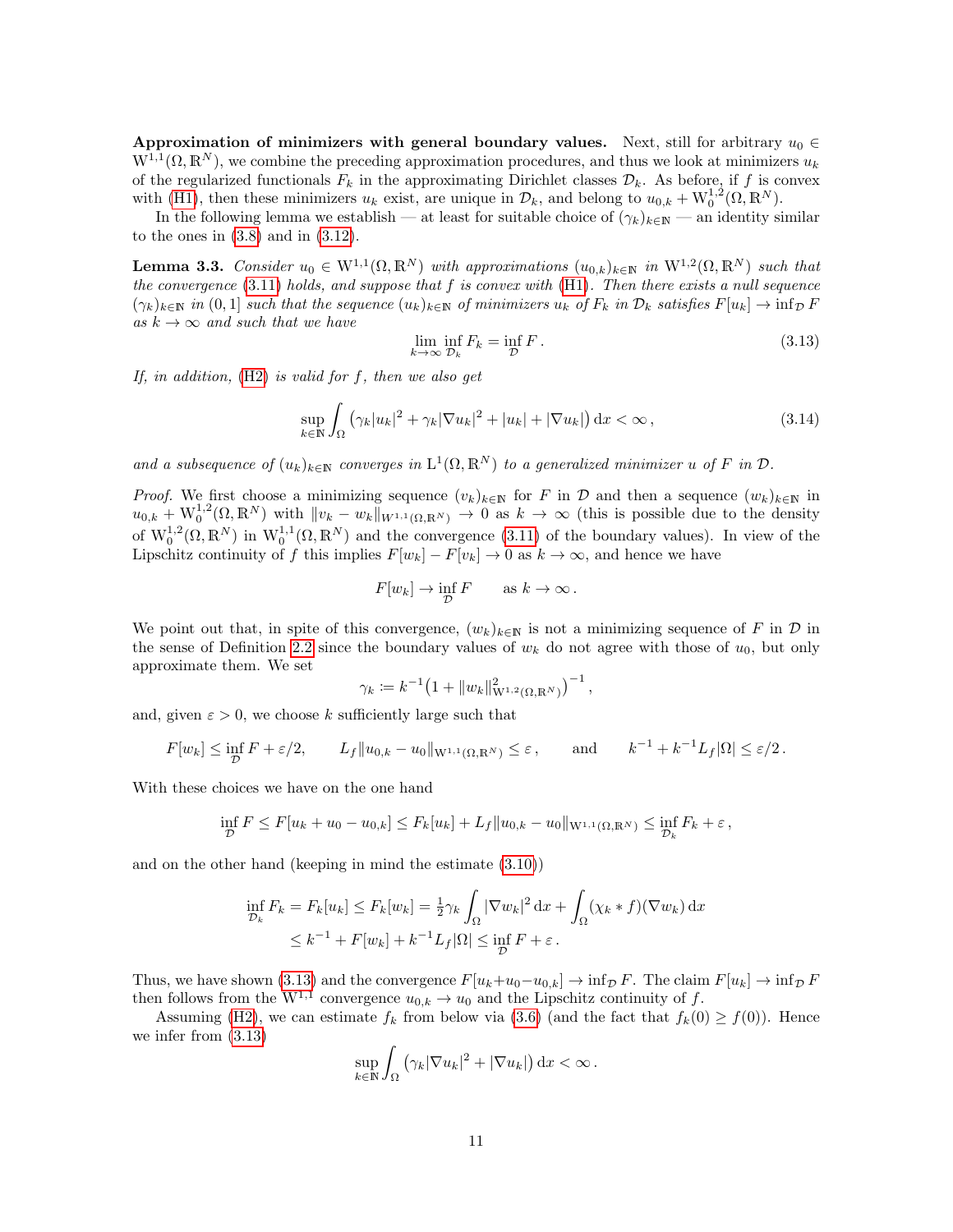This bound implies  $(3.14)$ , when we also take into account the Poincaré inequalities

$$
\int_{\Omega} \gamma_k |u_k|^2 \, \mathrm{d}x \le C \bigg[ \int_{\Omega} \gamma_k |\nabla u_k|^2 \, \mathrm{d}x + \gamma_k ||w_k||_{\mathcal{W}^{1,2}(\Omega, \mathbb{R}^N)}^2 \bigg],
$$

$$
\int_{\Omega} |u_k| \, \mathrm{d}x \le C \bigg[ \int_{\Omega} |\nabla u_k| \, \mathrm{d}x + ||u_{0,k}||_{\mathcal{W}^{1,1}(\Omega, \mathbb{R}^N)} \bigg],
$$

combined with the choice of  $\gamma_k$  and the convergence [\(3.11\)](#page-9-3). By Rellich's theorem, we deduce from [\(3.14\)](#page-10-1) that a subsequence of  $(u_k)_{k\in\mathbb{N}}$  converges in  $L^1(\Omega,\mathbb{R}^N)$ . Finally, the fact that the limit is a generalized minimizer of F in  $\mathcal D$  is a consequence of Theorem [2.3](#page-5-2) (note that the coercivity of f can be inferred from [\(3.6\)](#page-8-2), for instance), since  $(u_k+u_0-u_{0,k})_{k\in\mathbb{N}}$  is a minimizing sequence for F in D, which has the same L<sup>1</sup>-cluster points as  $(u_k)_{k\in\mathbb{N}}$ .  $\Box$ 

 $L^{\infty}$  estimates for the minimizers of the regularized functionals  $F_k$ . For the remainder of this paper we fix the boundary values  $u_0 \in W^{1,1}(\Omega, \mathbb{R}^N)$ , approximations  $(u_{0,k})_{k \in \mathbb{N}}$  of  $u_0$  in  $W^{1,2}(\Omega, \mathbb{R}^N)$ with [\(3.11\)](#page-9-3) and the associated Dirichlet classes  $\mathcal{D}_k := u_{0,k} + \mathbf{W}_0^{1,1}(\Omega,\mathbb{R}^N)$ , the sequence  $(\gamma_k)_{k\in\mathbb{N}}$  from Lemma [3.3](#page-10-2) (which in turn determines the functionals  $F_k$ ), and finally the sequence of minimizers  $u_k$ of  $F_k$  in  $\mathcal{D}_k$ .

We record that  $u_k$  solves the Euler-Lagrange system of  $F_k$  in its weak formulation

<span id="page-11-1"></span>
$$
\int_{\Omega} \nabla f_k(\nabla u_k) \cdot \nabla \varphi \, dx = 0 \qquad \text{for all } \varphi \in W_0^{1,2}(\Omega, \mathbb{R}^N). \tag{3.15}
$$

In the sequel we will obtain uniform estimates for the  $u_k$  from this system. First we establish interior  $L^{\infty}$  bounds by a Moser-type iteration technique.

<span id="page-11-0"></span>**Lemma 3.4.** Suppose that f is convex with [\(H1\)](#page-2-0) and [\(H2\)](#page-2-2). Then the sequence  $(u_k)_{k\in\mathbb{N}}$  is bounded in  $L_{loc}^{\infty}(\Omega,\mathbb{R}^N)$ , and for all balls  $B_{r_0}(x_0) \subset \Omega$  we have

$$
\sup_{B_{r_0/2}(x_0)} |u_k| \le Cr_0 \left[ \gamma_k r_0^{-2} \int_{B_{r_0}(x_0)} |u_k|^2 \, \mathrm{d}x + r_0^{-1} \int_{B_{r_0}(x_0)} |u_k| \, \mathrm{d}x + 1 \right],
$$

with a constant C, which depends only on n,  $L_f$ , R,  $\mu$ , and  $\gamma$ , but not on  $k \in \mathbb{N}$ .

The proof of Lemma [3.4](#page-11-0) follows mainly the reasoning in [\[4,](#page-25-2) Section 4]. In the present setting, however, we have imposed the conditions in  $(H2)$  only outside the ball  $B_R$ , and thus we repeat the essential arguments in our situation.

*Proof.* Step 1: A Caccioppoli-type inequality. For arbitrary  $s \geq 2$  and  $t \geq 1$  we test the Euler-Lagrange system [\(3.15\)](#page-11-1) with the function

$$
\varphi = |u_k|^{t-1} u_k \eta^s ,
$$

where  $\eta \in C^{\infty}_{\mathrm{cpt}}(\Omega,[0,1])$  is a cut-off function with  $M_{\eta} := \sup_{\Omega} |\nabla \eta| > 0$ . By [\[12,](#page-26-9) Theorem 1.1], we have  $\varphi \in W^{1,\infty}(\Omega,\mathbb{R}^N)$ , and thus  $\varphi$  is admissible as a test function in [\(3.15\)](#page-11-1). In order to plug  $\nabla \varphi$  into [\(3.15\)](#page-11-1) we compute

$$
\nabla \varphi = s|u_k|^{t-1} u_k \otimes \eta^{s-1} \nabla \eta + |u_k|^{t-1} \nabla u_k \eta^s + (t-1)|u_k|^{t-3} u_k \otimes (u_k^T \nabla u_k) \eta^s =: \Phi_1 + \Phi_2 + \Phi_3,
$$

and we observe, taking into account [\(3.5\)](#page-8-3) and [\(3.4\)](#page-8-4),

$$
\nabla f_k(\nabla u_k) \cdot \Phi_2 \geq \gamma_k |u_k|^{t-1} |\nabla u_k|^2 \eta^s + \nu |u_k|^{t-1} |\nabla u_k| \eta^s - C |u_k|^{t-1} \eta^s,
$$
  

$$
\nabla f_k(\nabla u_k) \cdot \Phi_3 \geq -C(t-1) |u_k|^{t-1} \eta^s,
$$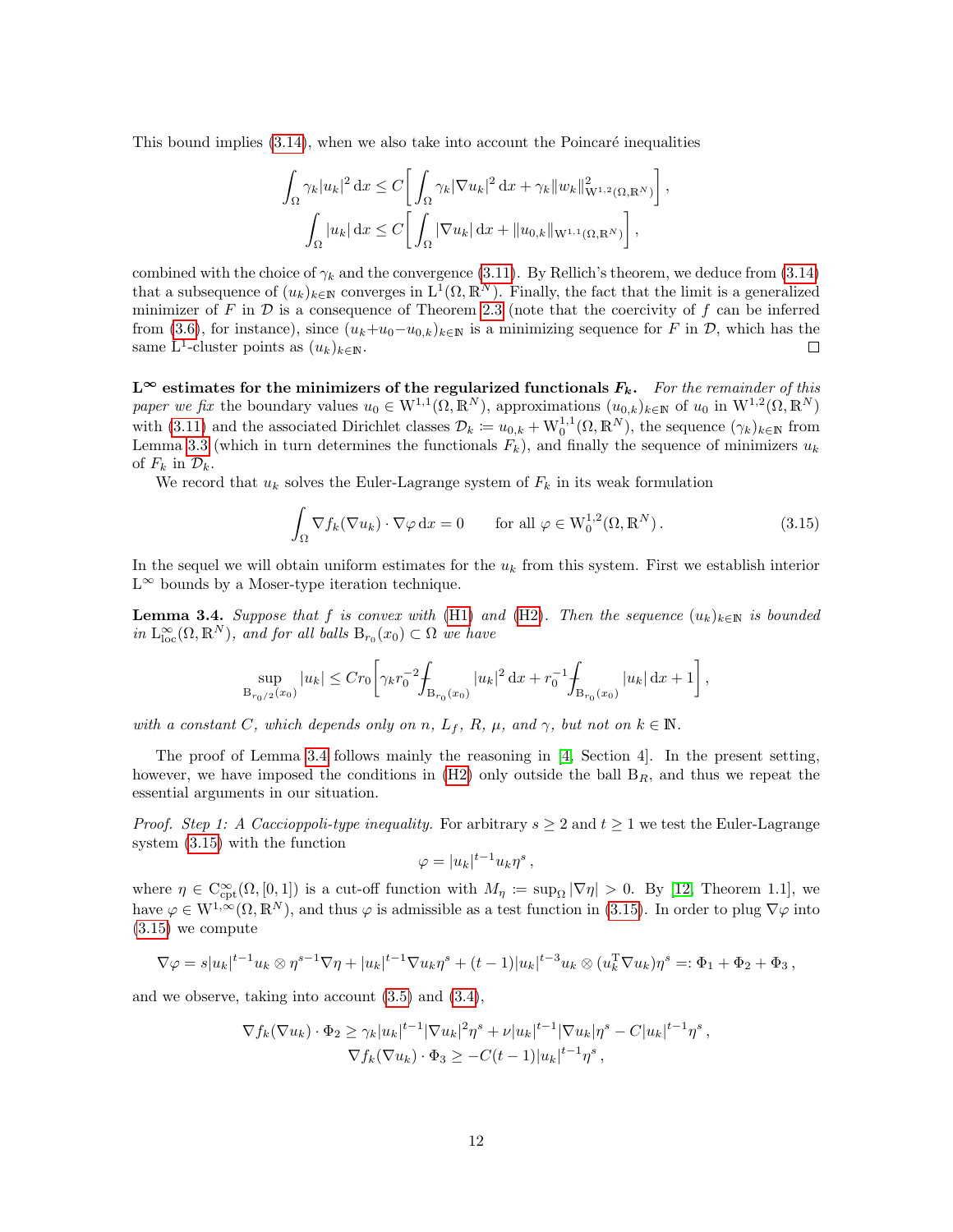where  $\nu$  denotes the positive constant from [\(3.5\)](#page-8-3) and where C depends only on  $L_f$ , R,  $\mu$ , and  $\gamma$ . We now use, one by one, the previous estimates, the Euler-Lagrange system [\(3.15\)](#page-11-1) for  $\nabla \varphi = \Phi_1 + \Phi_2 + \Phi_3$ , an explicit estimate for  $\Phi_1$ , the bound  $(3.3)$ , and finally Young's inequality to find

<span id="page-12-0"></span>
$$
\gamma_{k} \int_{\Omega} |u_{k}|^{t-1} |\nabla u_{k}|^{2} \eta^{s} dx + \nu \int_{\Omega} |u_{k}|^{t-1} |\nabla u_{k}| \eta^{s} dx
$$
  
\n
$$
\leq \int_{\Omega} \nabla f_{k} (\nabla u_{k}) \cdot [\Phi_{2} + \Phi_{3}] dx + Ct \int_{\Omega} |u_{k}|^{t-1} \eta^{s} dx
$$
  
\n
$$
= - \int_{\Omega} \nabla f_{k} (\nabla u_{k}) \cdot \Phi_{1} dx + Ct \int_{\Omega} |u_{k}|^{t-1} \eta^{s} dx
$$
  
\n
$$
\leq \gamma_{k} s \int_{\Omega} |u_{k}|^{t} |\nabla u_{k}| \eta^{s-1} |\nabla \eta| dx + L_{f} s \int_{\Omega} |u_{k}|^{t} \eta^{s-1} |\nabla \eta| dx + Ct \int_{\Omega} |u_{k}|^{t-1} \eta^{s} dx
$$
  
\n
$$
\leq \frac{\gamma_{k}}{2} \int_{\Omega} |u_{k}|^{t-1} |\nabla u_{k}|^{2} \eta^{s} dx + \gamma_{k} M_{\eta}^{2} s^{2} \int_{\Omega} |u_{k}|^{t+1} \eta^{s-2} dx
$$
  
\n
$$
+ CM_{\eta}(s+t) \int_{\Omega} |u_{k}|^{t} \eta^{s-1} dx + CM_{\eta}^{1-t} t \int_{\Omega} \eta^{s+t-1} dx.
$$
 (3.16)

Clearly, the first integral on the right-hand side of [\(3.16\)](#page-12-0) can be absorbed on the left-hand side. Next we relate the left-hand side of [\(3.16\)](#page-12-0) to the gradients of the functions  $|u_k|^{(t+1)/2} \eta^{s/2}$  and  $|u_k|^t \eta^s$ . Computing these gradients in the first step, and controlling the occurrences of  $\nabla u_k$  via [\(3.16\)](#page-12-0) in the second step, we arrive at

$$
\begin{split}\n&\gamma_k \int_{\Omega} |\nabla (|u_k|^{\frac{t+1}{2}} \eta^{\frac{s}{2}})|^2 \, \mathrm{d}x + \nu \int_{\Omega} |\nabla (|u_k|^t \eta^s)| \, \mathrm{d}x \\
&\leq \gamma_k s^2 \int_{\Omega} |u_k|^{t+1} \eta^{s-2} |\nabla \eta|^2 \, \mathrm{d}x + \gamma_k (t+1)^2 \int_{\Omega} |u_k|^{t-1} |\nabla u_k|^2 \eta^s \, \mathrm{d}x \\
&+ \nu s \int_{\Omega} |u_k|^t \eta^{s-1} |\nabla \eta| \, \mathrm{d}x + \nu t \int_{\Omega} |u_k|^{t-1} \eta^s |\nabla u_k| \, \mathrm{d}x \\
&\leq C \gamma_k M_\eta^2 t^2 s^2 \int_{\Omega} |u_k|^{t+1} \eta^{s-2} \, \mathrm{d}x + C M_\eta t^2 (s+t) \int_{\Omega} |u_k|^t \eta^{s-1} \, \mathrm{d}x + C M_\eta^{1-t} t^3 \int_{\Omega} \eta^{s+t-1} \, \mathrm{d}x \,,\n\end{split}
$$

where C still depends only on  $L_f$ , R,  $\mu$ , and  $\gamma$ , and it is in particular independent of the parameters  $\gamma_k$ , s, and t.

Step 2: An inequality of reverse Hölder type. For a ball  $B_{r_0}(x_0) \subset \Omega$  with  $r_0 \leq 1$ , we fix  $\eta \in C^{\infty}_{\text{cpt}}(\Omega)$ such that  $1_{B_{r_0/2}(x_0)} \leq \eta \leq 1_{B_{r_0}(x_0)}$  and  $M_\eta \leq 4/r_0$  hold on  $\Omega$ . Next we observe that Young's inequality with exponents  $n/(n-1)$  and n gives

$$
\gamma_k r_0^{-1-n} (|u_k|\eta^{2n})^{\frac{n}{n-1}t+1}\eta^{-4n} \leq \gamma_k^{\frac{n}{n-1}} r_0^{-\frac{n^2}{n-1}} (|u_k|^{\frac{t+1}{2}} \eta^{nt-n+1})^{\frac{2n}{n-1}} + r_0^{-n} (|u_k|^t \eta^{2nt-2n+2})^{\frac{n}{n-1}}.
$$

When we employ first the last estimate, then Sobolev's inequality, and finally the resulting estimate of Step 1 with the choice  $s = 2nt-2n+2 \in [2, 2nt]$  and  $\eta \leq 1$ , we obtain

$$
\begin{split}\label{eq:4.16} &\left[\gamma_{k}r_{0}^{-1-n}\int_{\text{B}_{r_{0}}(x_{0})}\left(|u_{k}|\eta^{2n}\right)^{\frac{n}{n-1}t+1}\eta^{-4n}\,\mathrm{d}x+r_{0}^{-n}\int_{\text{B}_{r_{0}}(x_{0})}\left(|u_{k}|\eta^{2n}\right)^{\frac{n}{n-1}t}\eta^{-2n}\,\mathrm{d}x+r_{0}^{\frac{n}{n-1}t}\right]^{\frac{n-1}{n}}\\ &\leq \left[\gamma_{k}^{\frac{n}{n-1}}r_{0}^{-\frac{n^{2}}{n-1}}\int_{\text{B}_{r_{0}}(x_{0})}\left(|u_{k}|^{\frac{t+1}{2}}\eta^{nt-n+1}\right)^{\frac{2n}{n-1}}\,\mathrm{d}x+2r_{0}^{-n}\int_{\text{B}_{r_{0}}(x_{0})}\left(|u_{k}|^{t}\eta^{2nt-2n+2}\right)^{\frac{n}{n-1}}\,\mathrm{d}x+r_{0}^{\frac{n-1}{n-1}t}\right]^{\frac{n-1}{n}}\\ &\leq C\left[\gamma_{k}r_{0}^{1-n}\int_{\text{B}_{r_{0}}(x_{0})}\left|\nabla(|u_{k}|^{\frac{t+1}{2}}\eta^{nt-n+1})\right|^{2}\,\mathrm{d}x+r_{0}^{1-n}\int_{\text{B}_{r_{0}}(x_{0})}\left|\nabla(|u_{k}|^{t}\eta^{2nt-2n+2})\right|\,\mathrm{d}x+r_{0}^{t}\right]\\ &\leq C t^{4}\left[\gamma_{k}r_{0}^{-1-n}\int_{\text{B}_{r_{0}}(x_{0})}\left(|u_{k}|\eta^{2n}\right)^{t+1}\eta^{-4n}\,\mathrm{d}x+r_{0}^{-n}\int_{\text{B}_{r_{0}}(x_{0})}\left(|u_{k}|\eta^{2n}\right)^{t}\eta^{-2n}\,\mathrm{d}x+r_{0}^{t}\right], \end{split}
$$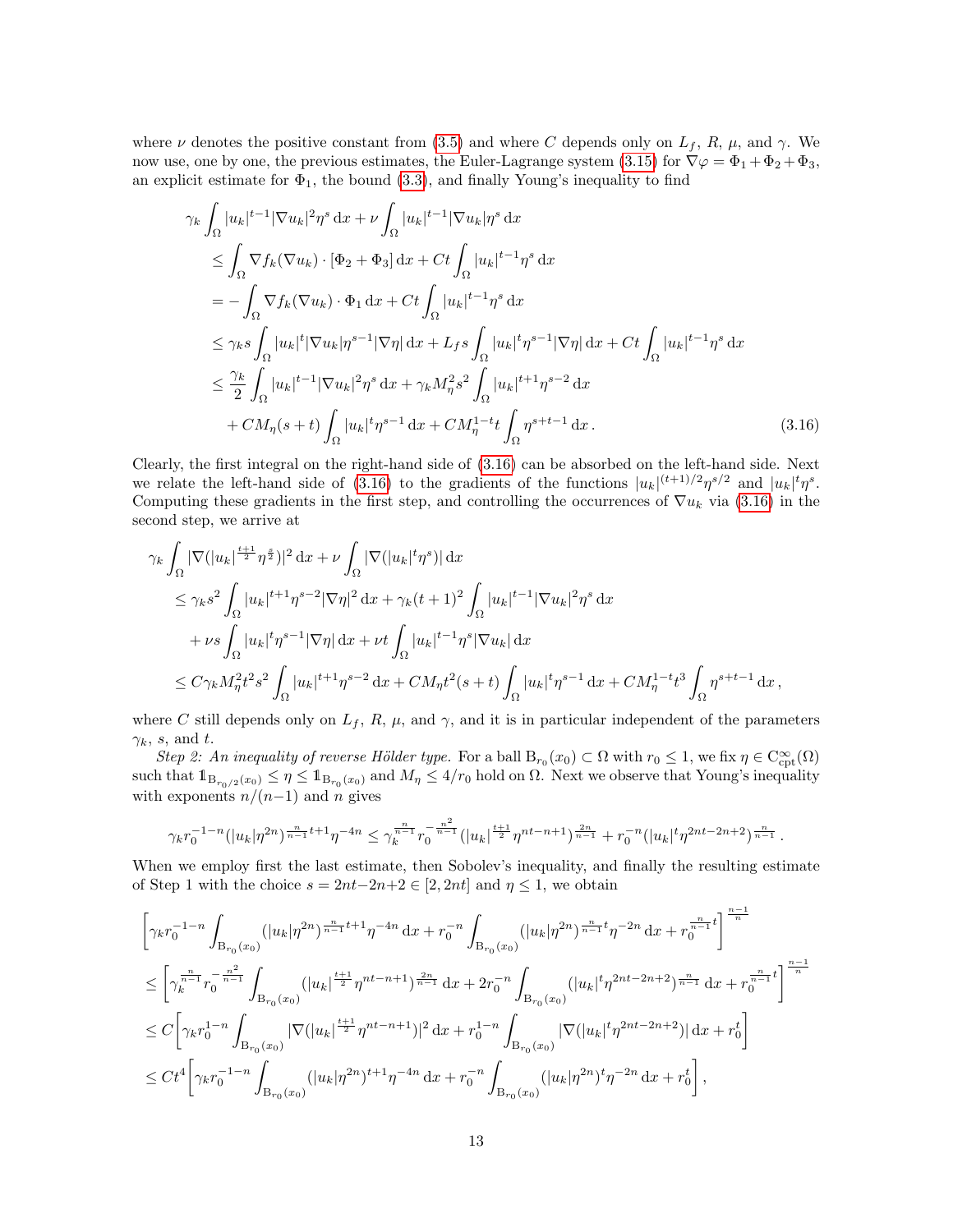where C now depends only on n,  $L_f$ , R,  $\mu$ , and  $\gamma$ .

Step 3: Moser iteration and conclusion. In order to iterate the preceding inequality, we introduce the abbreviations

$$
t_j := \left(\frac{n}{n-1}\right)^j, \quad A_j := \left(Ct_j^4\right)^{\frac{1}{t_j}},
$$
  

$$
\Psi(j) := \left[\gamma_k r_0^{-1-n} \int_{B_{r_0}(x_0)} (|u_k|\eta^{2n})^{t_j+1}\eta^{-4n} dx + r_0^{-n} \int_{B_{r_0}(x_0)} (|u_k|\eta^{2n})^{t_j}\eta^{-2n} dx + r_0^{t_j}\right]^{\frac{1}{t_j}},
$$

with the constant C from the inequality in Step 2. As in  $[4, \text{Proof of Theorem } 1.11]$  we thus have  $\Psi(j+1) \leq A_j \Psi(j)$ , and the iteration of this inequality yields

$$
\Psi(m+1) \le \bigg(\prod_{j=0}^m A_j\bigg)\Psi(0)\,.
$$

Observing  $\prod_{j=0}^{\infty} A_j < \infty$  we can pass to the limit  $m \to \infty$ . Recalling the choice of  $\eta$  in Step 2, we find the claimed estimate

$$
\sup_{\mathrm{B}_{r_0/2}(x_0)}|u_k| \le C\bigg[\gamma_k r_0^{-1-n}\int_{\mathrm{B}_{r_0}(x_0)}|u_k|^2\,\mathrm{d} x+r_0^{-n}\int_{\mathrm{B}_{r_0}(x_0)}|u_k|\,\mathrm{d} x+r_0\bigg]\,.
$$

Using the bound [\(3.14\)](#page-10-1) from Lemma [3.3,](#page-10-2) we infer that the  $u_k$  are uniformly bounded on  $B_{r_0/2}(x_0)$ , and since  $x_0$  is arbitrary in  $\Omega$ , this means that the sequence  $(u_k)_{k\in\mathbb{N}}$  is bounded in  $L^{\infty}_{loc}(\Omega,\mathbb{R}^{N})$ .

**Remark 3.5.** The  $L^{\infty}$  estimate of Lemma [3.4](#page-11-0) remains valid in the more general form

$$
\sup_{B_{r_0/2}(x_0)} |u_k - \zeta_k| \le Cr_0 \left[ \gamma_k r_0^{-2} \int_{B_{r_0}(x_0)} |u_k - \zeta_k|^2 \, \mathrm{d}x + r_0^{-1} \int_{B_{r_0}(x_0)} |u_k - \zeta_k| \, \mathrm{d}x + 1 \right]
$$

with an arbitrary sequence  $(\zeta_k)_{k\in\mathbb{N}}$  in  $\mathbb{R}^N$ . This results from the observation that also  $u_k-\zeta_k$  minimizes  $F_k$ , in the Dirichlet class  $u_{0,k} - \zeta_k + W_0^{1,2}(\Omega,\mathbb{R}^N)$ . The particular choice  $\zeta_k = (u_k)_{B_{r_0}(x_0)}$  allows for the application of Poincaré's inequality. Using also the triangle inequality, we conclude

<span id="page-13-1"></span>
$$
\sup_{B_{r_0/2}(x_0)} |u_k - (u_k)_{B_{r_0/2}(x_0)}| \le Cr_0 \left[ \gamma_k \int_{B_{r_0}(x_0)} |\nabla u_k|^2 \, \mathrm{d}x + \int_{B_{r_0}(x_0)} |\nabla u_k| \, \mathrm{d}x + 1 \right],\tag{3.17}
$$

where C depends only on n,  $L_f$ , R,  $\mu$ , and  $\gamma$ , but not on  $k \in \mathbb{N}$ .

### <span id="page-13-0"></span>4 Local Lipschitz regularity for one generalized minimizer

In this section, we prove Theorem [1.2,](#page-2-1) i.e. we show the existence of one locally Lipschitz continuous generalized minimizer of  $F$  in  $\mathcal{D}$ .

For this purpose, we derive various uniform-in-k estimates for the functions  $u_k$ , which were con-structed in Section [3](#page-7-0) as minimizers of the regularized functionals  $F_k$ . First, in Subsection [4.1,](#page-14-0) we provide certain (weighted) Caccioppoli-type inequalities involving second derivatives. Eventually, in Subsection [4.2,](#page-15-0) we obtain uniform  $W^{1,p}$  estimates, and finally, in Subsection [4.3,](#page-18-0) we implement a variant of De Giorgi's level set technique which leads to uniform  $W^{1,\infty}$  estimates. As a straightforward consequence of the W<sup>1,∞</sup> estimates, the limit of  $(u_k)_{k \in \mathbb{N}}$  is a locally Lipschitz continuous (generalized) minimizer of F.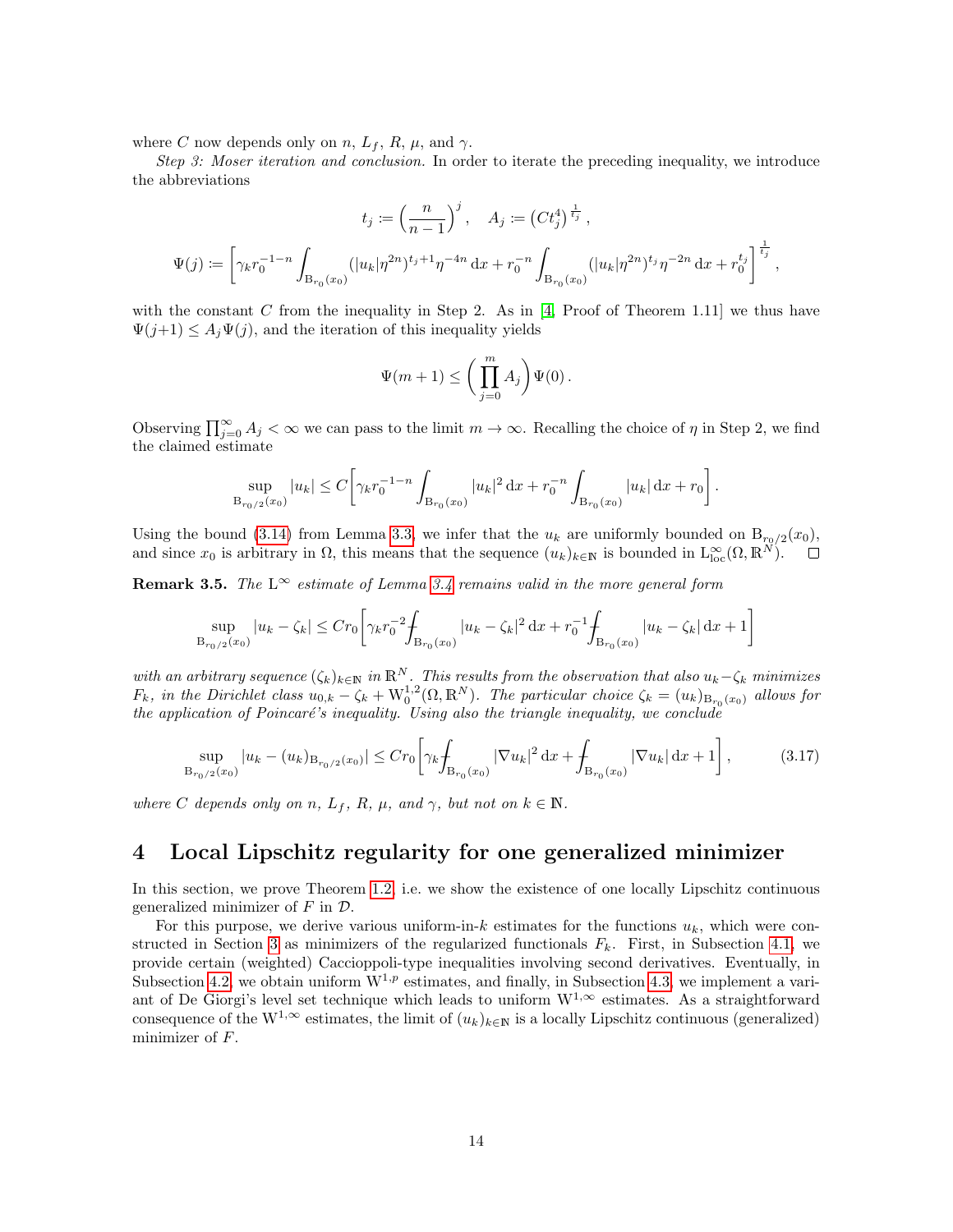#### <span id="page-14-0"></span>4.1 Caccioppoli-type inequalities

Here, we are concerned with the aforementioned Caccioppoli-type inequalities. We will state these inequalities for minimizers of a functional  $H$ , defined by

<span id="page-14-3"></span>
$$
H[w] := \int_{\Omega} h(\nabla w) dx \in (-\infty, \infty] \quad \text{for } w \in W^{1,1}(\Omega, \mathbb{R}^N), \tag{4.1}
$$

where the C<sup>2</sup>-integrand  $h: \mathbb{R}^{Nn} \to \mathbb{R}$  satisfies

<span id="page-14-1"></span>
$$
\lambda |\xi|^2 \le \nabla^2 h(z)(\xi, \xi) \le \Lambda |\xi|^2 \qquad \text{for all } z, \xi \in \mathbb{R}^{Nn}
$$
 (4.2)

with some constants  $\Lambda \geq \lambda > 0$ . For the moment, it is convenient to work with a general function  $h \in C^2(\mathbb{R}^{Nn})$  satisfying [\(4.2\)](#page-14-1), but, for later purposes, the only relevant choice is  $h := f_k$  with  $f_k$ from [\(3.1\)](#page-7-4). We remark, once and for all, that this choice is admissible, as [\(3.2\)](#page-8-0) implies [\(4.2\)](#page-14-1) for  $h = f_k$ , with certain k-dependent constants  $\lambda$  and  $\Lambda$ .

We now start by establishing an auxiliary lemma which allows to estimate certain expressions involving second derivatives.

<span id="page-14-4"></span>**Lemma 4.1.** Suppose that  $h: \mathbb{R}^{N_n} \to \mathbb{R}$  is a convex  $C^2$  function with  $h(z) = g(|z|)$  for all  $z \in \mathbb{R}^{N_n}$ , and consider  $w \in W^{2,1}_{loc}(\Omega,\mathbb{R}^N)$  with  $|\nabla w|^2 \in W^{1,1}_{loc}(\Omega)$ . Then almost everywhere in  $\Omega$  there holds

$$
\sum_{j=1}^n \nabla^2 h(\nabla w)(\partial_j \nabla w, \partial_j w \otimes \nabla(|\nabla w|^2)) \geq 0.
$$

Proof. We first observe

$$
\nabla^2 h(z) = \frac{g''(|z|)}{|z|^2} z \otimes z + \frac{g'(|z|)}{|z|^3} (|z|^2 \mathbf{I}_{Nn} - z \otimes z)
$$

for  $z \in \mathbb{R}^{N_n} \setminus \{0\}$ , where g' and g'' are non-negative by the convexity and symmetry of h. Thus (also taking into account that  $\nabla(|\nabla w|^2)$  vanishes a.e. on  ${\nabla w = 0}$ , it suffices to verify, for the bilinear forms  $\nabla w \otimes \nabla w$  and  $I_{Nn}$ , the estimate

<span id="page-14-2"></span>
$$
|\nabla w|^2 \sum_{j=1}^n I_{Nn}(\partial_j \nabla w, \partial_j w \otimes \nabla (|\nabla w|^2)) \geq \sum_{j=1}^n (\nabla w \otimes \nabla w)(\partial_j \nabla w, \partial_j w \otimes \nabla (|\nabla w|^2)) \geq 0. \tag{4.3}
$$

To this end, we calculate in coordinates

$$
2\sum_{j=1}^{n} (\nabla w \otimes \nabla w)(\partial_{j} \nabla w, \partial_{j} w \otimes \nabla(|\nabla w|^{2})) = 2\sum_{i,j,k=1}^{n} \sum_{\alpha,\beta=1}^{N} \partial_{i}w^{\beta} \partial_{k}w^{\alpha} \partial_{j} \partial_{i}w^{\beta} \partial_{j}w^{\alpha} \partial_{k}(|\nabla w|^{2})
$$

$$
= \sum_{j,k=1}^{n} \sum_{\alpha=1}^{N} \partial_{j}(|\nabla w|^{2}) \partial_{k}w^{\alpha} \partial_{j}w^{\alpha} \partial_{k}(|\nabla w|^{2})
$$

$$
= \sum_{\alpha=1}^{N} [\nabla w^{\alpha} \cdot \nabla(|\nabla w|^{2})]^{2}
$$

and

$$
2\sum_{j=1}^{n} \mathcal{I}_{Nn}(\partial_j \nabla w, \partial_j w \otimes \nabla(|\nabla w|^2)) = 2\sum_{i,j=1}^{n} \sum_{\beta=1}^{N} \partial_j \partial_i w^{\beta} \partial_j w^{\beta} \partial_i (|\nabla w|^2)
$$

$$
= \sum_{i=1}^{n} \partial_i (|\nabla w|^2) \partial_i (|\nabla w|^2) = |\nabla(|\nabla w|^2)|^2
$$

In view of these calculations, [\(4.3\)](#page-14-2) becomes obvious, and the proof of the lemma is complete.

.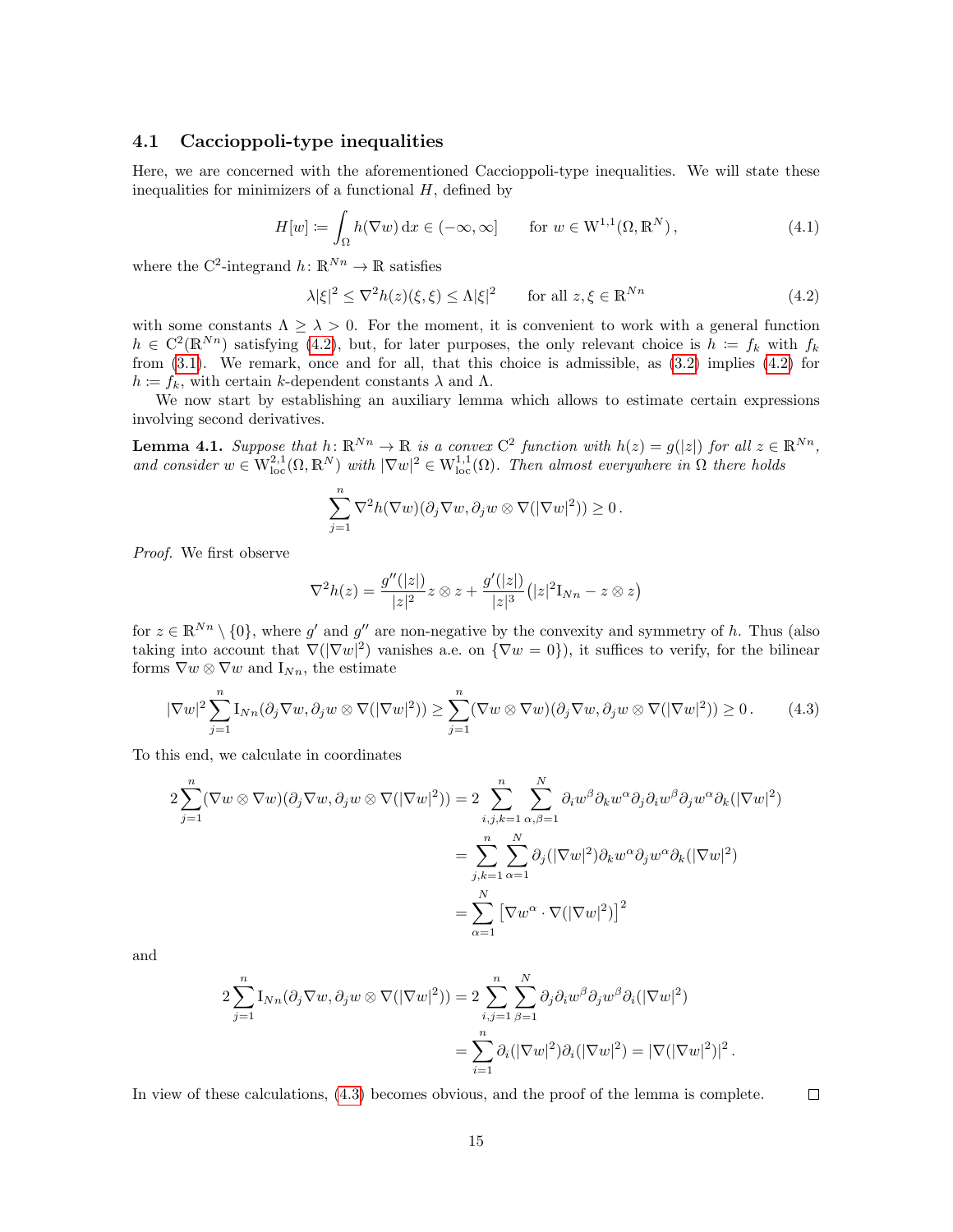Next we state the announced Caccioppoli-type inequalities involving weights. These inequalities will be crucial in order to obtain the uniform gradient estimates of the following subsections.

<span id="page-15-1"></span>**Lemma 4.2** (cf. [\[7\]](#page-25-1), Lemma 3.2; [\[4\]](#page-25-2), Lemma 5.1). Suppose that  $h: \mathbb{R}^{Nn} \to \mathbb{R}$  is a strictly convex  $C^2$  function which satisfies [\(4.2\)](#page-14-1). If  $v \in W^{1,2}(\Omega, \mathbb{R}^N)$  minimizes the functional H from [\(4.1\)](#page-14-3) in a Dirichlet class in  $W^{1,2}(\Omega,\mathbb{R}^N)$ , then we have  $v \in W^{2,2}_{loc}(\Omega,\mathbb{R}^N)$ , and, for all  $j \in \{1,2,\ldots,n\}$  and  $\eta \in C_{\mathrm{cpt}}^{\infty}(\Omega)$ , there holds

<span id="page-15-2"></span>
$$
\int_{\Omega} \nabla^2 h(\nabla v)(\partial_j \nabla v, \partial_j \nabla v)\eta^2 dx \le 4 \int_{\Omega} \nabla^2 h(\nabla v)(\partial_j v \otimes \nabla \eta, \partial_j v \otimes \nabla \eta) dx.
$$
 (4.4)

If we additionally have  $h(z) = g(|z|)$  for all  $z \in \mathbb{R}^{N_n} \setminus B_R$ , some function g, and a radius R, and if  $T \in W^{1,\infty}_{loc}(\mathbb{R})$  is non-negative and non-decreasing on  $\mathbb{R}$  and constant on  $[0,R^2]$ , then for every  $\eta \in C^{\infty}_{\mathrm{cpt}}(\Omega)$  there holds

$$
\int_{\Omega} \sum_{j=1}^{n} \nabla^{2} h(\nabla v)(\partial_{j} \nabla v, \partial_{j} \nabla v) T(|\nabla v|^{2}) \eta^{2} dx
$$
  
\n
$$
\leq 4 \int_{\Omega} \sum_{j=1}^{n} \nabla^{2} h(\nabla v)(\partial_{j} v \otimes \nabla \eta, \partial_{j} v \otimes \nabla \eta) T(|\nabla v|^{2}) dx.
$$
 (4.5)

Sketch of proof. In principle, the following reasoning is well known, but, for the sake of clarity, we briefly describe the essential arguments. In order to prove the existence of second order derivatives for  $v$ , one applies standard difference quotient methods to the the Euler-Lagrange system div  $[\nabla h(\nabla v)] = 0$ . In this way, relying on [\(4.2\)](#page-14-1), one finds  $v \in W^{2,2}_{loc}(\Omega,\mathbb{R}^N)$ . Testing the Euler-Lagrange system with the derivatives  $\partial_i \varphi$  of  $\varphi$  and integrating by parts, we obtain

<span id="page-15-4"></span><span id="page-15-3"></span>
$$
\int_{\Omega} \nabla^2 h(\nabla v)(\partial_j \nabla v, \nabla \varphi) dx = 0,
$$
\n(4.6)

first for  $\varphi \in C^{\infty}_{\mathrm{cpt}}(\Omega,\mathbb{R}^N)$  and then also for  $\varphi \in W_0^{1,2}(\Omega,\mathbb{R}^N)$ . The choice  $\varphi = \eta^2 \partial_j v$  combined with an application of Young's inequality gives [\(4.4\)](#page-15-2).

The estimate [\(4.5\)](#page-15-3) is derived similarly. Therefore, we only comment on the additional arguments which are needed to allow the quantity  $T(|\nabla v|^2)$  in the test function and moreover, we explain how the structure condition on h enters. The differentiated Euler-Lagrange system  $(4.6)$  is now tested with  $\varphi = \eta^2 \partial_j v T_K(|\nabla v|^2)$ , where  $T_K(\tau) \coloneqq \min\{T(\tau), K\}$  denotes the truncation of T at level  $K > 0$  (by the chain rule for Sobolev functions,  $\varphi$  is in  $W_0^{1,2}(\Omega, \mathbb{R}^N)$  and hence admissible in [\(4.6\)](#page-15-4)). In order to verify that the term arising from the differentiation of  $T_K(|\nabla v|^2)$  is non-negative, we observe that, by the monotonicity assumption on  $T$  and Lemma [4.1,](#page-14-4) we have almost everywhere

$$
2T'_{K}(|\nabla v|^{2})\sum_{j=1}^{n}\nabla^{2}h(\nabla v)(\partial_{j}\nabla v,\partial_{j}v\otimes\nabla(|\nabla v|^{2}))\eta^{2}\geq 0.
$$

Arguing with a Young-type inequality as in the derivation of [\(4.4\)](#page-15-2), we arrive at the estimate [\(4.5\)](#page-15-3) with T replaced by the truncated version  $T_K$ . The final form of [\(4.5\)](#page-15-3) is then obtained by the passage to the limit  $K \to \infty$ , via the monotone convergence theorem.  $\Box$ 

## <span id="page-15-0"></span>4.2  $W^{1,p}$  estimates

We now return to the study of the minimization problem for the functional  $F$  in the Dirichlet class  $\mathcal{D} = u_0 + W_0^{1,1}(\Omega,\mathbb{R}^N)$  with a given function  $u_0 \in W^{1,1}(\Omega,\mathbb{R}^N)$ . For the remainder of this section, we will permanently assume that the integrand  $f$  is convex and satisfies [\(H1\)](#page-2-0) and [\(H2\)](#page-2-2), and we fix the regularized functionals  $F_k$  with integrands  $f_k(z) := \chi_k * f(z) + \gamma_k |z|^2/2$  defined in [\(3.1\)](#page-7-4), the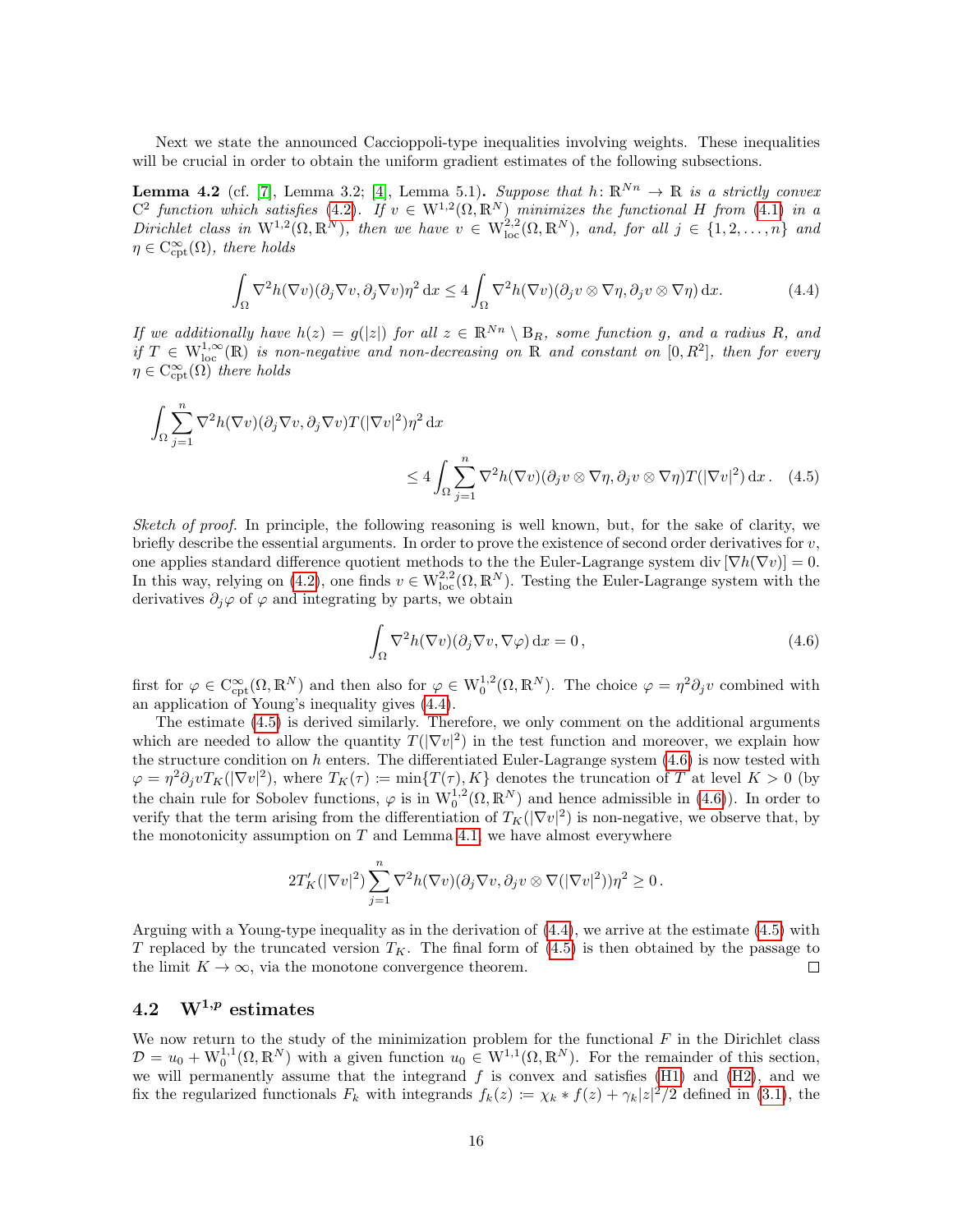approximating Dirichlet classes  $\mathcal{D}_k$ , the sequence  $(\gamma_k)_{k\in\mathbb{N}}$  according to Lemma [3.3,](#page-10-2) and the minimizers  $u_k$  of  $F_k$  in  $\mathcal{D}_k$ .

The Caccioppoli-type inequality [\(4.5\)](#page-15-3) can be employed similarly as in [\[7,](#page-25-1) Theorem 5.1] to obtain the following uniform  $L^p$  estimates for the sequence  $(\nabla u_k)_{k\in\mathbb{N}}$ . These estimates depend crucially on our assumption that  $\mu$  is strictly less than 3.

<span id="page-16-1"></span>**Lemma 4.3.** For every  $p \in [1,\infty)$  the sequence  $(\nabla u_k)_{k \in \mathbb{N}}$  is bounded in  $L^p_{loc}(\Omega,\mathbb{R}^{Nn})$ . Moreover, for every ball  $B_{4r_0}(x_0) \in \Omega$ , we have

<span id="page-16-2"></span>
$$
\int_{\mathrm{B}_{r_0}(x_0)} |\nabla u_k|^p \,\mathrm{d}x \le C \bigg[ \gamma_k \int_{\mathrm{B}_{4r_0}(x_0)} |\nabla u_k|^2 \,\mathrm{d}x + \int_{\mathrm{B}_{4r_0}(x_0)} |\nabla u_k| \,\mathrm{d}x + 1 \bigg]^{\frac{2}{3-\mu}(p-1)+1},\tag{4.7}
$$

with a constant C, which depends only on n,  $L_f$ , R,  $\mu$ ,  $\gamma$ ,  $\Gamma$ , and p, but not on  $k \in \mathbb{N}$ .

*Proof.* Since the claim is obvious in the case  $p = 1$  (compare Lemma [3.3\)](#page-10-2), in what follows we assume  $p > 1$ . To justify the subsequent computations, we first record that we have  $u_k \in W^{1,\infty}_{loc}(\Omega,\mathbb{R}^N)$  $W^{2,2}_{loc}(\Omega,\mathbb{R}^N)$  for every  $k \in \mathbb{N}$ . This can be inferred, for instance, from [\[12,](#page-26-9) Theorem 1.1] and Lemma [4.2](#page-15-1) (applied with  $h = f_k$ ). Now we set  $\zeta_k := (u_k)_{B_{2r_0}(x_0)}$  and introduce the quantity

$$
M_k \coloneqq 1 + r_0^{-1} \| u_k - \zeta_k \|_{\mathcal{L}^\infty(\mathcal{B}_{2r_0}(x_0), \mathbb{R}^N)},
$$

for which [\(3.17\)](#page-13-1) yields the estimate

<span id="page-16-0"></span>
$$
M_k \le C \left[ \gamma_k \int_{\text{B}_{4r_0}(x_0)} |\nabla u_k|^2 \, \text{d}x + \int_{\text{B}_{4r_0}(x_0)} |\nabla u_k| \, \text{d}x + 1 \right]. \tag{4.8}
$$

We will employ the test function

$$
\varphi \coloneqq (|\nabla u_k| - \ell)_+^p (u_k - \zeta_k) \eta^s,
$$

where we have fixed the level  $\ell := R+2$ , a cut-off function  $\eta \in C^{\infty}_{\text{cpt}}(\Omega)$  with  $1\!\mathbb{1}_{B_{r_0}(x_0)} \leq \eta \leq 1\!\mathbb{1}_{B_{2r_0}(x_0)}$ and  $|\nabla \eta| \leq 2/r_0$  on  $\Omega$ , and  $s := 2p/(3-\mu) > 1$  (the last choice is made for later convenience). In order to test the Euler-Lagrange equation [\(3.15\)](#page-11-1) with  $\varphi$ , we compute

$$
\nabla \varphi = s(|\nabla u_k| - \ell)_+^p (u_k - \zeta_k) \otimes \eta^{s-1} \nabla \eta + (|\nabla u_k| - \ell)_+^p \nabla u_k \eta^s
$$
  
+  $p(|\nabla u_k| - \ell)_+^{p-1} (u_k - \zeta_k) \otimes \nabla |\nabla u_k| \eta^s =: \Phi_1 + \Phi_2 + \Phi_3.$ 

Then, via  $(3.5)$ ,  $(3.15)$ , and  $(3.3)$ , we obtain

$$
\int_{\Omega} (\gamma_k |\nabla u_k| + \nu) |\nabla u_k| (|\nabla u_k| - \ell)_+^p \eta^s \, dx
$$
\n
$$
\leq \int_{\Omega} \nabla f_k (\nabla u_k) \cdot \Phi_2 \, dx + C \int_{\Omega} (|\nabla u_k| - \ell)_+^p \eta^s \, dx
$$
\n
$$
= - \int_{\Omega} \nabla f_k (\nabla u_k) \cdot (\Phi_1 + \Phi_3) \, dx + C \int_{\Omega} (|\nabla u_k| - \ell)_+^p \eta^s \, dx
$$
\n
$$
\leq s \int_{\Omega} (\gamma_k |\nabla u_k| + L_f) (|\nabla u_k| - \ell)_+^p |u_k - \zeta_k| \eta^{s-1} |\nabla \eta| \, dx
$$
\n
$$
+ p \int_{\Omega} (\gamma_k |\nabla u_k| + L_f) (|\nabla u_k| - \ell)_+^{p-1} |u_k - \zeta_k| |\nabla^2 u_k| \eta^s \, dx + C \int_{\Omega} (|\nabla u_k| - \ell)_+^p \eta^s \, dx
$$
\n
$$
=: sI_1 + pI_2 + C I_3
$$

with the obvious labeling. Next we exploit that we have  $1 + |u_k - \zeta_k| |\nabla \eta| \leq 2M_k$  and  $\eta \leq 1$  and that  $|\nabla u_k| \geq \ell \geq 1$  holds wherever  $(|\nabla u_k| - \ell)_{+} \eta^s$  does not vanish. In this way, we can estimate

$$
I_1 + I_3 \leq 2(L_f + 1)M_k \bigg[ \int_{\Omega} (\gamma_k |\nabla u_k| + 1) |\nabla u_k|^{p + \frac{\mu - 1}{2}} \eta^{s - 1} dx \bigg].
$$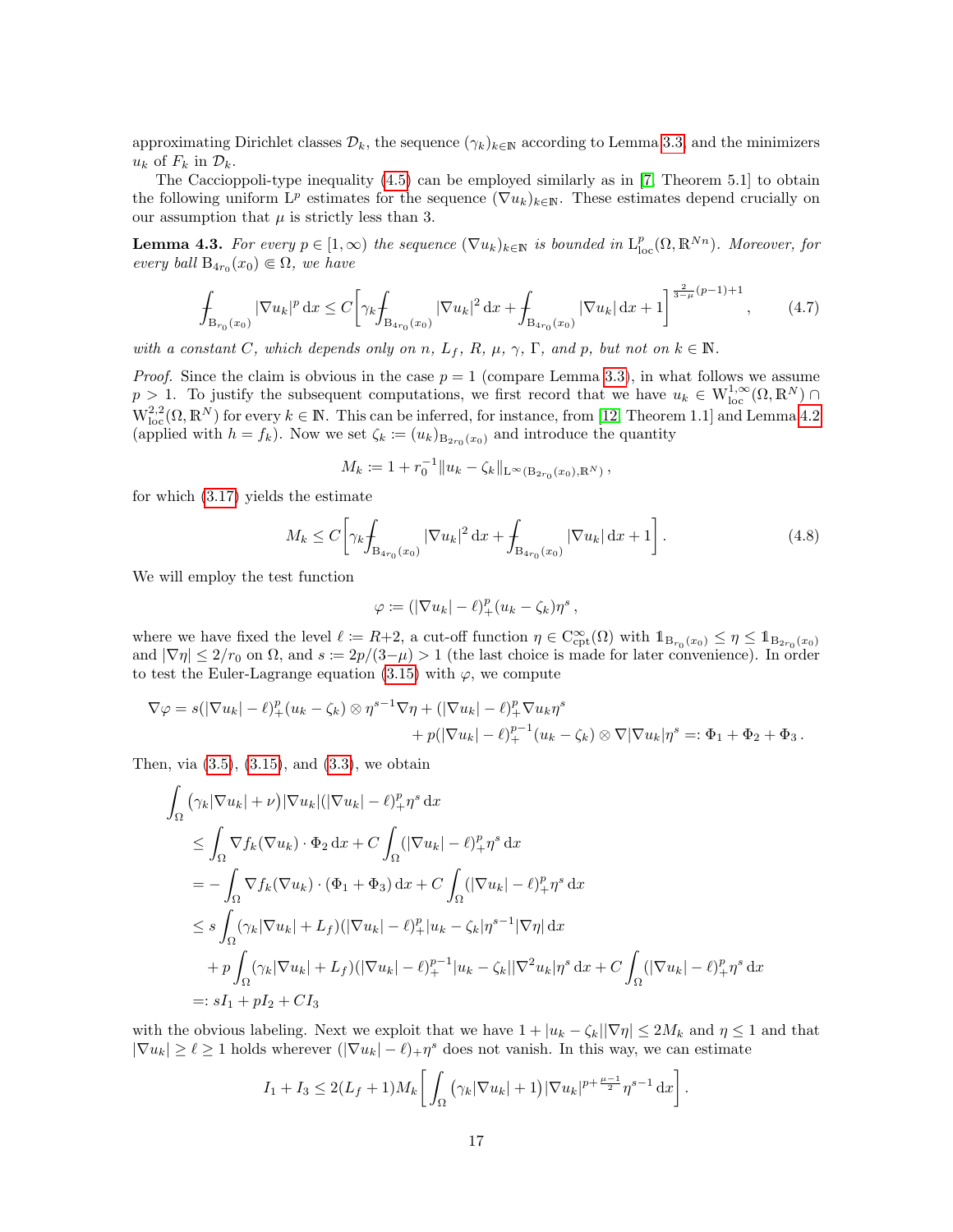Similarly, using also  $|u_k - \zeta_k| \le r_0 M_k$  on spt  $\eta$ , we find

$$
I_2 \le (L_f + 1)M_k \int_{\Omega} \left[ r_0 \gamma_k |\nabla u_k|^{1 + \frac{\mu - 1}{2}} |\nabla^2 u_k| \eta^s + r_0 |\nabla^2 u_k| \eta^s \right] (|\nabla u_k| - \ell)_+^{p-1} dx.
$$

The terms on the right-hand side of the last formula can further be controlled via the Young inequalities

$$
r_0 \gamma_k |\nabla u_k|^{1+\frac{\mu-1}{2}} |\nabla^2 u_k| \eta^s \leq r_0^2 \gamma_k |\nabla^2 u_k|^2 |\nabla u_k|^{\frac{\mu-1}{2}} \eta^{s+1} + \gamma_k |\nabla u_k|^{2+\frac{\mu-1}{2}} \eta^{s-1}
$$
  

$$
r_0 |\nabla^2 u_k| \eta^s \leq r_0^2 \nu |\nabla^2 u_k|^2 |\nabla u_k|^{-\mu+\frac{\mu-1}{2}} \eta^{s+1} + \nu^{-1} |\nabla u_k|^{1+\frac{\mu-1}{2}} \eta^{s-1}.
$$

Collecting the estimates for  $I_1$ ,  $I_2$ ,  $I_3$ , we arrive at

$$
\int_{\Omega} \left( \gamma_k |\nabla u_k| + 1 \right) |\nabla u_k| (|\nabla u_k| - \ell)_+^p \eta^s \, dx
$$
\n
$$
\leq C M_k \left[ r_0^2 \int_{\Omega} \left( \gamma_k + \nu |\nabla u_k|^{-\mu} \right) |\nabla^2 u_k|^2 (|\nabla u_k| - \ell)_+^{p-1} |\nabla u_k|^{\frac{\mu-1}{2}} \eta^{s+1} \, dx \right. \\
\left. + \int_{\Omega} \left( \gamma_k |\nabla u_k| + 1 \right) |\nabla u_k|^{p + \frac{\mu-1}{2}} \eta^{s-1} \, dx \right],
$$
\n(4.9)

<span id="page-17-0"></span>,

where C depends only on  $L_f$ , R,  $\mu$ ,  $\gamma$ , and p. Next we deal with the crucial term in [\(4.9\)](#page-17-0), namely the one involving  $\nabla^2 u_k$ . We emphasize that, thanks to the specific choice or our test function  $\varphi$ , this term contains the factor  $(|\nabla u_k| - \ell)_+^{p-1}$  and vanishes on  $\{|\nabla u_k| \leq \ell\} = \{\nabla u_k \in \overline{B_{R+2}}\}.$  Therefore, the uncontrolled behavior of  $f_k$  on  $\overline{B_{R+2/k}}$  does not interfere with the subsequent estimation of  $\nabla^2 u_k$ , which is based on the Caccioppoli-type inequality [\(4.5\)](#page-15-3) from Lemma [4.2.](#page-15-1) This inequality is now employed, with  $h := f_k$  and the non-decreasing function  $T : [0, \infty) \to [0, \infty)$  which is defined by

$$
T(\tau) \coloneqq \left(\sqrt{\tau} - \ell\right)_+^{p-1} \tau^{\frac{\mu-1}{4}}
$$

and which vanishes on  $[0, \ell]$ . Using also  $(3.2)$ , we obtain

$$
\int_{\Omega} \left( \gamma_k + \nu |\nabla u_k|^{-\mu} \right) |\nabla^2 u_k|^2 (|\nabla u_k| - \ell)_+^{p-1} |\nabla u_k|^{\frac{\mu-1}{2}} \eta^{s+1} dx
$$
\n
$$
\leq \int_{\Omega} \sum_{j=1}^n \nabla^2 f_k(\nabla u_k) (\partial_j \nabla u_k, \partial_j \nabla u_k) T(|\nabla u_k|^2) \eta^{s+1} dx
$$
\n
$$
\leq (s+1)^2 \int_{\Omega} \sum_{j=1}^n \nabla^2 f_k(\nabla u_k) (\partial_j u_k \otimes \nabla \eta, \partial_j u_k \otimes \nabla \eta) T(|\nabla u_k|^2) \eta^{s-1} dx
$$
\n
$$
\leq (s+1)^2 \int_{\Omega} (\gamma_k |\nabla u_k| + 2\Gamma) |\nabla u_k| T(|\nabla u_k|^2) \eta^{s-1} |\nabla \eta|^2 dx
$$
\n
$$
\leq C r_0^{-2} \int_{\Omega} (\gamma_k |\nabla u_k| + 1) |\nabla u_k| (|\nabla u_k| - \ell)_+^{p-1} |\nabla u_k|^{\frac{\mu-1}{2}} \eta^{s-1} dx.
$$

Now we plug this estimate into [\(4.9\)](#page-17-0), and we recall spt  $\eta \subset B_{2r_0}(x_0)$ . This yields

$$
\int_{\text{B}_{2r_0}(x_0)} \left( \gamma_k |\nabla u_k| + 1 \right) |\nabla u_k| (|\nabla u_k| - \ell)_+^p \eta^s \, dx \leq CM_k \int_{\text{B}_{2r_0}(x_0)} \left( \gamma_k |\nabla u_k| + 1 \right) |\nabla u_k|^{p + \frac{\mu - 1}{2}} \eta^{s - 1} \, dx \, .
$$

Then, via the inequality  $|\nabla u_k|^p \leq 2^p [(|\nabla u_k| - \ell)_+^p + \ell^p]$  and the choice  $\ell = R+2$ , we arrive at

$$
\int_{\text{B}_{2r_0}(x_0)} (\gamma_k |\nabla u_k| + 1) |\nabla u_k|^{p+1} \eta^s \, dx \n\leq C \bigg[ M_k \int_{\text{B}_{2r_0}(x_0)} (\gamma_k |\nabla u_k| + 1) |\nabla u_k|^{p+\frac{\mu-1}{2}} \eta^{s-1} \, dx + \int_{\text{B}_{2r_0}(x_0)} (\gamma_k |\nabla u_k| + 1) |\nabla u_k| \eta^s \, dx \bigg],
$$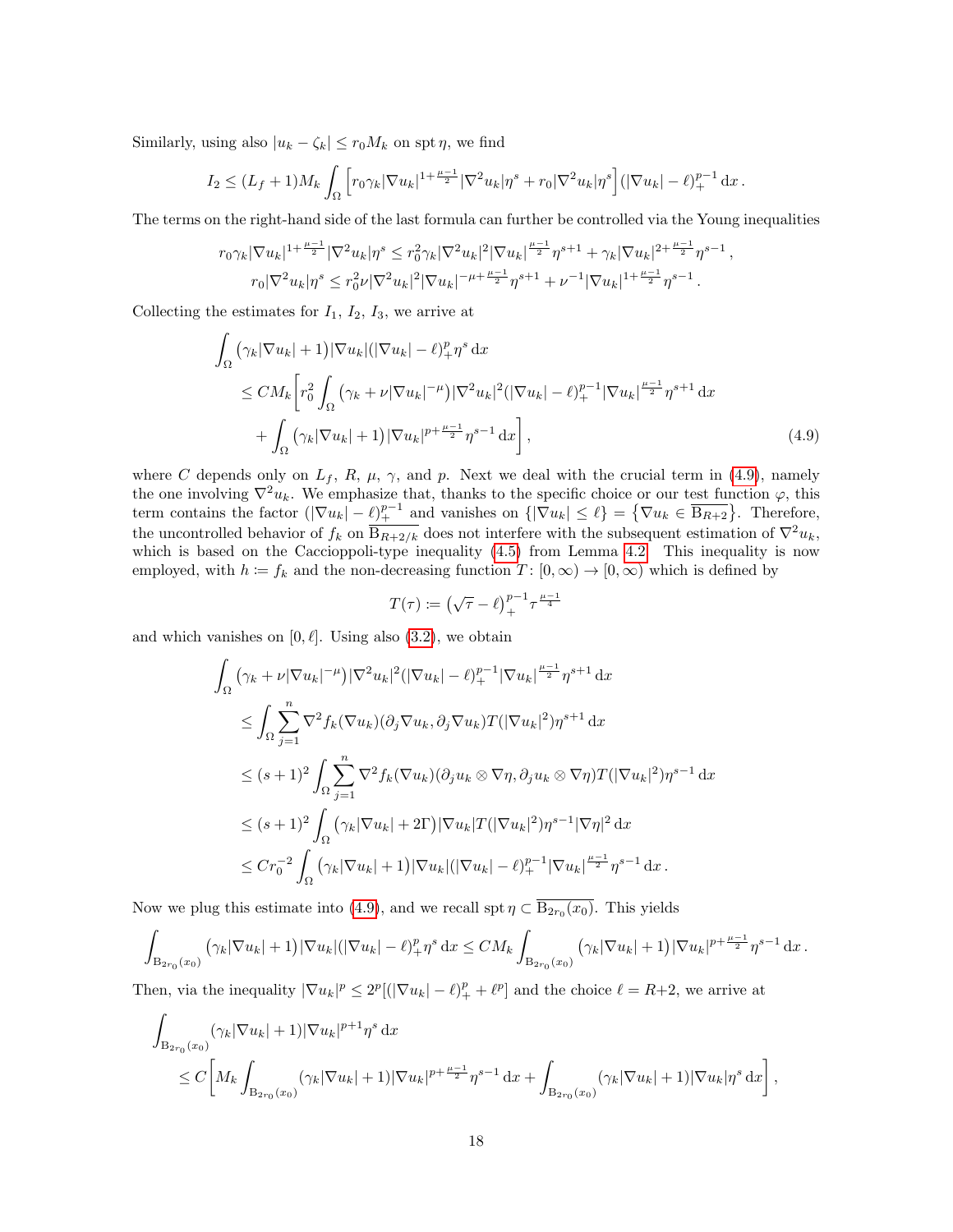with C depending only on  $L_f$ , R,  $\mu$ ,  $\gamma$ ,  $\Gamma$ , and p. We next use Young's inequality, with exponents  $2p/(2p+\mu-3), 2p/(3-\mu)$  and an arbitrary  $\varepsilon > 0$ , to find

$$
M_k |\nabla u_k|^{p+\frac{\mu-1}{2}} \eta^{s-1} \leq \varepsilon |\nabla u_k|^{p+1} \eta^{(s-1)\frac{2p}{2p+\mu-3}} + C(\varepsilon, \mu, p) M_k^{\frac{2p}{3-\mu}} |\nabla u_k|.
$$

As we have taken  $s = 2p/(3-\mu)$ , we have the equality  $(s-1)2p/(2p+\mu-3) = s$ . Therefore, choosing  $\varepsilon$ suitably small, employing an absorption argument, and recalling  $\eta \leq 1 \leq M_k$ , we deduce

$$
\int_{\text{B}_{2r_0}(x_0)} (\gamma_k |\nabla u_k| + 1) |\nabla u_k|^{p+1} \eta^s \, dx \leq C M_k^{\frac{2p}{3-\mu}} \int_{\text{B}_{2r_0}(x_0)} (\gamma_k |\nabla u_k| + 1) |\nabla u_k| \, dx \, .
$$

Now we can drop the  $\gamma_k$ -term on the left-hand side. When we divide by  $r_0^n$ , exploit  $\eta \geq \mathbb{1}_{B_{r_0}(x_0)}$ , and employ [\(4.8\)](#page-16-0), we thus end up with

$$
\int_{B_{r_0}(x_0)} |\nabla u_k|^{p+1} dx \le CM_k^{\frac{2p}{3-\mu}} \left[ \gamma_k \int_{B_{4r_0}(x_0)} |\nabla u_k|^2 dx + \int_{B_{4r_0}(x_0)} |\nabla u_k| dx \right]
$$
\n
$$
\le C \left[ \gamma_k \int_{B_{4r_0}(x_0)} |\nabla u_k|^2 dx + \int_{B_{4r_0}(x_0)} |\nabla u_k| dx + 1 \right]^{\frac{2}{3-\mu} p+1}, \tag{4.10}
$$

where C depends only on n,  $L_f$ , R,  $\mu$ ,  $\gamma$ ,  $\Gamma$ , and p. A final application of Hölder's inequality yields the claimed estimate

$$
\int_{B_{r_0}(x_0)} |\nabla u_k|^p dx \le C \left( \int_{B_{r_0}(x_0)} |\nabla u_k|^{p+1} dx \right)^{\frac{p-1}{p}} \left( \int_{B_{r_0}(x_0)} |\nabla u_k| dx \right)^{\frac{1}{p}}
$$
\n
$$
\le C \left[ \gamma_k \int_{B_{4r_0}(x_0)} |\nabla u_k|^2 dx + \int_{B_{4r_0}(x_0)} |\nabla u_k| dx + 1 \right]^{\frac{2}{3-\mu}(p-1)+1}
$$

with the asserted dependencies of the constant. In particular, taking into account  $(3.14)$ , we infer that the sequence  $(\nabla u_k)_{k \in \mathbb{N}}$  is bounded in  $L^p_{loc}(\Omega,\mathbb{R}^{Nn})$ .  $\Box$ 

#### <span id="page-18-0"></span>4.3 A De Giorgi type lemma and the proof of Theorem [1.2](#page-2-1)

Roughly speaking, De Giorgi's technique allows to derive  $L^{\infty}$  estimates from Caccioppoli inequalities on superlevel sets; compare [\[21,](#page-26-23) Chapter 7]. The following lemma — which resembles some arguments in [\[8,](#page-25-6) Section 3.3.3] — yields the same conclusion in the presence of certain additional weight functions.

<span id="page-18-3"></span>**Lemma 4.4.** Consider non-negative exponents  $\theta$ ,  $\sigma$  with  $\theta + \sigma \geq 4$ , a constant  $C_{\text{Cacc}} \geq 1$ , and some function  $w \in W^{1,2}_{loc}(\Omega,\mathbb{R}^N) \cap L^p_{loc}(\Omega,\mathbb{R}^N)$  with  $p > (\theta+\sigma)n/2$ . If w satisfies, for all  $\ell \geq \ell_0 \geq 1$  and every  $\eta \in C^{\infty}_{\text{cpt}}(\Omega)$ , the Caccioppoli-type inequality with weights

<span id="page-18-1"></span>
$$
\int_{\Omega} |\nabla w|^2 |w|^{-\theta} (|w| - \ell)_+^2 \eta^2 dx \le C_{\text{Cacc}} \int_{\Omega} |w|^{\sigma - 2} (|w| - \ell)_+^2 |\nabla \eta|^2 dx, \tag{4.11}
$$

then we have  $w \in L^{\infty}_{loc}(\Omega, \mathbb{R}^{N})$ , and for all balls  $B_{r_0}(x_0) \in \Omega$  there holds

<span id="page-18-2"></span>
$$
\sup_{B_{r_0/2}(x_0)} |w| \le \ell_0 + C \left( \int_{B_{r_0}(x_0)} |w|^p dx \right)^{\frac{\theta + \sigma}{4p}}, \tag{4.12}
$$

where C depends only on n,  $\theta$ ,  $\sigma$ , p, and  $C_{\text{Cacc}}$ .

**Remark 4.5.** In the case  $\theta + \sigma = 4$ , the estimates [\(4.11\)](#page-18-1) and [\(4.12\)](#page-18-2) are non-degenerate in the sense that the leading terms on both sides exhibit the same homogeneity in w. However, under our assumptions we can verify the inequality [\(4.11\)](#page-18-1) only for  $\theta = \mu > 1$  and  $\sigma = 3$ , so that we have  $\theta + \sigma > 4$ . This reflects, to some extent, the fact that we deal with non-uniformly elliptic situations.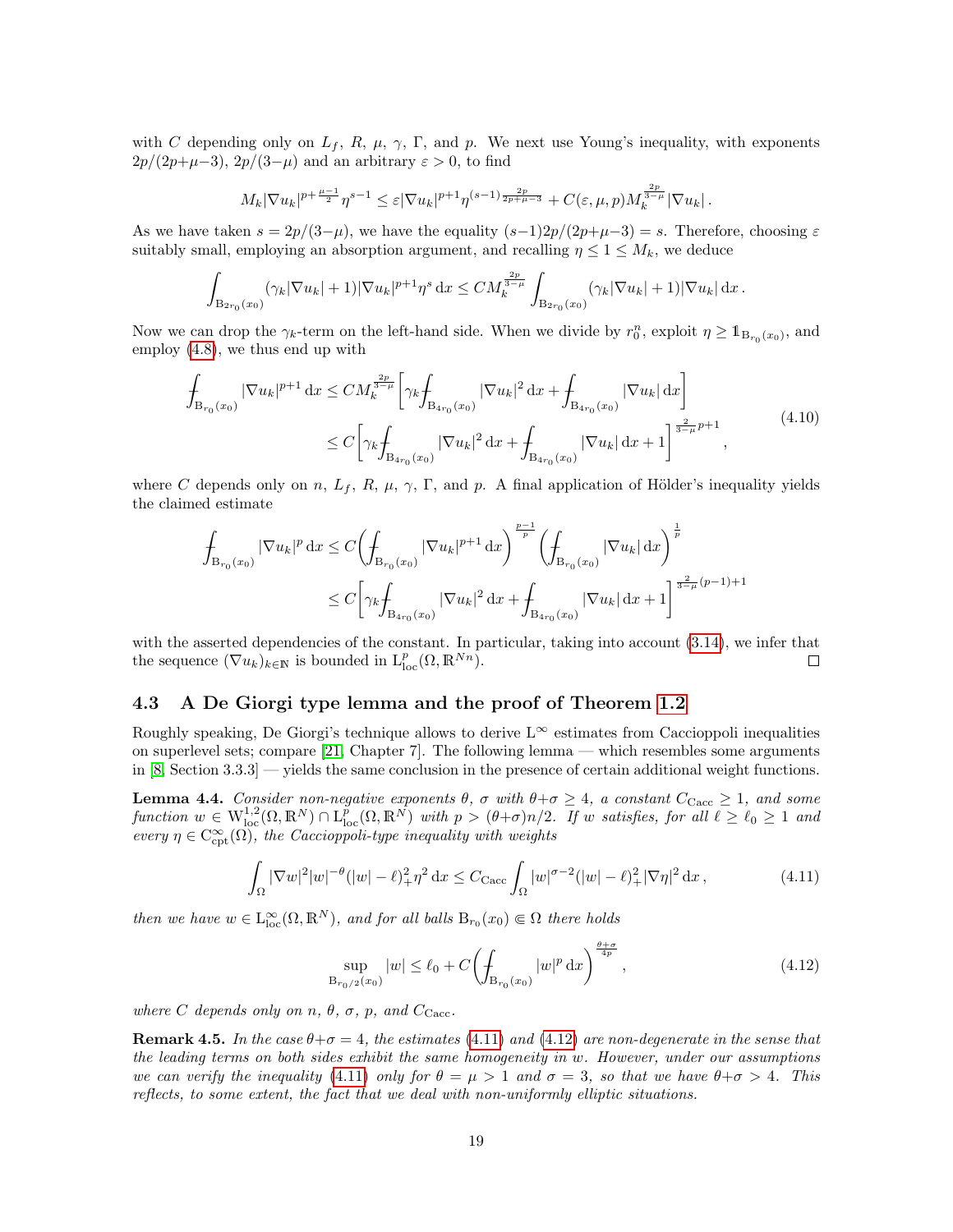*Proof of Lemma [4.4.](#page-18-3)* We fix a ball  $B_{r_0}(x_0) \in \Omega$ , we set

$$
A(\ell, r) \coloneqq \{ x \in B_r(x_0) \colon |w(x)| > \ell \}
$$

for  $\ell \ge \ell_0$  and  $0 < r \le r_0$ , and we define a function  $\varphi$  on  $[\ell_0, \infty) \times (0, r_0]$  by

$$
\varphi(\ell,r) \coloneqq \int_{A(\ell,r)} |w|^{\sigma-2} (|w| - \ell)^2 \, dx.
$$

We notice that  $\varphi$  is finite-valued, since we have assumed  $w \in L^p_{loc}(\Omega, \mathbb{R}^N)$  with  $p > (\theta + \sigma)n/2 \ge \sigma$ . Moreover,  $\varphi$  is non-increasing in  $\ell$  for fixed r, and it is non-decreasing in r for fixed  $\ell$ . Next, in order to apply Lemma [2.5,](#page-6-3) we verify that  $\varphi$  fulfills [\(2.3\)](#page-6-2). For this purpose, we consider arbitrary levels  $m > \ell \geq \ell_0$  and radii  $0 < \rho < r \leq r_0$ , and we choose a cut-off function  $\eta \in C^{\infty}_{\text{cpt}}(\Omega)$  which satisfies  $1_{B_{\rho}(x_0)} \leq \eta \leq 1_{B_r(x_0)}$  and  $|\nabla \eta| \leq 2/(r-\rho)$ . Then we infer from Sobolev's inequality

$$
\varphi(m,\rho) \leq \int_{B_r(x_0)} |w|^{\sigma-2} (|w|-m)_+^2 \eta^2 dx
$$
  
\n
$$
\leq C \bigg[ \bigg( \int_{A(m,r)} |w|^{\sigma} \frac{n}{n+2} |\nabla \eta| \frac{2n}{n+2} dx \bigg)^{\frac{n+2}{n}} + \bigg( \int_{A(m,r)} |\nabla w| \frac{2n}{n+2} |w|^{(\sigma-2)} \frac{n}{n+2} \eta^{\frac{2n}{n+2}} dx \bigg)^{\frac{n+2}{n}} \bigg]
$$
  
\n=:  $C[I+II]$ 

with the obvious labeling and with a constant C which depends only on n and  $\sigma$ . Hölder's inequality (applied with exponents  $(n+2)/2$ ,  $(n+2)/n$ ) yields for the first term

$$
I \leq \left(\int_{A(m,r)} |w|^n (|w| - \ell)^n dx\right)^{\frac{2}{n}} \int_{A(m,r)} |w|^{\sigma-2} (|w| - \ell)^{-2} |\nabla \eta|^2 dx
$$
  

$$
\leq (m - \ell)^{-4} \left(\int_{A(\ell,r)} |w|^n (|w| - \ell)^n dx\right)^{\frac{2}{n}} \int_{A(\ell,r)} |w|^{\sigma-2} (|w| - \ell)^2 |\nabla \eta|^2 dx.
$$

For the second term we obtain, via a similar application of Hölder's inequality and the Caccioppoli-type inequality [\(4.11\)](#page-18-1),

$$
II \leq \left(\int_{A(m,r)} |w|^{(\theta+\sigma-2)\frac{n}{2}}(|w|-\ell)^n dx\right)^{\frac{2}{n}} \int_{A(m,r)} |\nabla w|^2 |w|^{-\theta} (|w|-\ell)^{-2} |\eta|^2 dx
$$
  

$$
\leq (m-\ell)^{-4} \left(\int_{A(\ell,r)} |w|^{(\theta+\sigma-2)\frac{n}{2}} (|w|-\ell)^n dx\right)^{\frac{2}{n}} \int_{A(m,r)} |\nabla w|^2 |w|^{-\theta} (|w|-\ell)^2 |\eta|^2 dx
$$
  

$$
\leq C_{\text{Cacc}}(m-\ell)^{-4} \left(\int_{A(\ell,r)} |w|^{(\theta+\sigma-2)\frac{n}{2}} (|w|-\ell)^n dx\right)^{\frac{2}{n}} \int_{A(\ell,r)} |w|^{\sigma-2} (|w|-\ell)^2 |\nabla \eta|^2 dx.
$$

In view of  $\theta + \sigma \geq 4$  and  $C_{\text{Cacc}} \geq 1$ , the last bound for II is also a bound for I. To estimate further, we use in a first step the inequalities  $|\nabla \eta| \leq 2/(r-\rho)$  and

$$
(|w|-\ell)^n\leq |w|^{(\sigma-2)\frac{2p-n(\theta+\sigma)}{2(p-\sigma)}+p\frac{n(\theta+\sigma)-2\sigma}{2(p-\sigma)}-(\theta+\sigma-2)\frac{n}{2}}(|w|-\ell)^{\frac{2p-n(\theta+\sigma)}{p-\sigma}}\qquad\text{on }A(\ell,r)
$$

(the two exponents on the right-hand side are non-negative and sum up to  $n$ ), and in a second step we apply Hölder's inequality (with exponents  $2(p-\sigma)/[2p-n(\theta+\sigma)]$  and  $2(p-\sigma)/[n(\theta+\sigma)-2\sigma]$ ). In this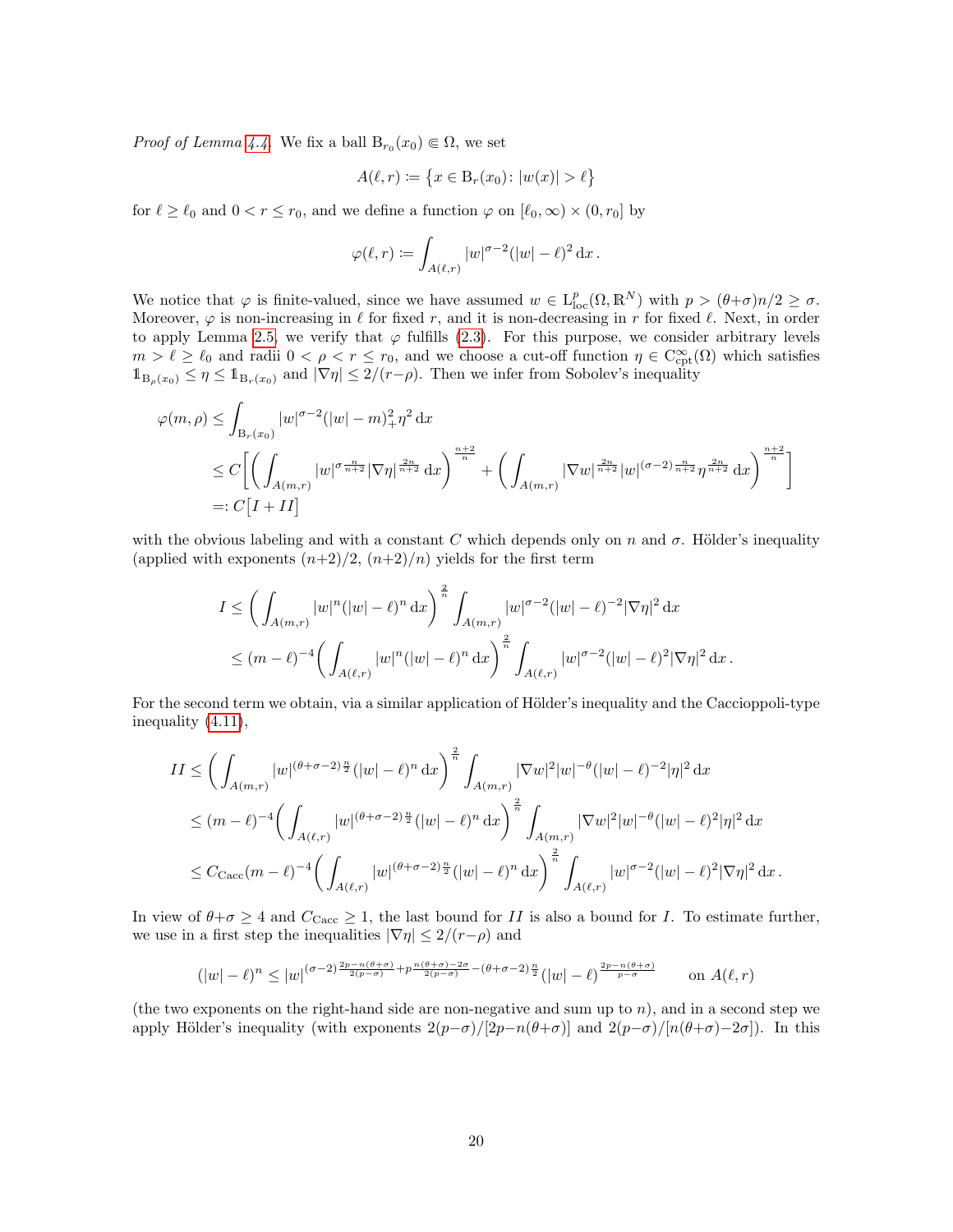way we infer

$$
\varphi(m,\rho) \le C(m-\ell)^{-4}(r-\varrho)^{-2} \Big(\int_{A(\ell,r)} \left[ |w|^{\sigma-2} (|w|-\ell)^{2} \right]^{\frac{2p-n(\theta+\sigma)}{2(p-\sigma)}} |w|^{p\frac{n(\theta+\sigma)-2\sigma}{2(p-\sigma)}} dx \Big)^{\frac{2}{n}} \times \int_{A(\ell,r)} |w|^{\sigma-2} (|w|-\ell)^{2} dx \le C(m-\ell)^{-4}(r-\varrho)^{-2} \Big(\int_{B_{r_{0}}(x_{0})} |w|^{p} dx \Big)^{\frac{n(\theta+\sigma)-2\sigma}{n(p-\sigma)}} \Big(\int_{A(\ell,r)} |w|^{\sigma-2} (|w|-\ell)^{2} dx \Big)^{1+\frac{2p-n(\theta+\sigma)}{n(p-\sigma)}} = C \Big(\int_{B_{r_{0}}(x_{0})} |w|^{p} dx \Big)^{\frac{n(\theta+\sigma)-2\sigma}{n(p-\sigma)}} (\ell-m)^{-4}(r-\rho)^{-2} [\varphi(m,r)]^{1+\frac{2p-n(\theta+\sigma)}{n(p-\sigma)}},
$$

where C still depends only on n,  $\sigma$ , and  $C_{\text{Cacc}}$ . We have thus obtained an estimate of the type [\(2.3\)](#page-6-2), with

$$
\alpha_1 = 4
$$
,  $\alpha_2 = 2$ ,  $\delta = \frac{2p - n(\theta + \sigma)}{n(p - \sigma)}$ , and  $K = C \left( \int_{B_{r_0}(x_0)} |w|^p dx \right)^{\frac{n(\theta + \sigma) - 2\sigma}{n(p - \sigma)}}$ .

The application of Lemma [2.5](#page-6-3) yields

<span id="page-20-0"></span>
$$
\varphi(\ell_0 + d, r_0/2) = 0, \tag{4.13}
$$

where  $d$  is controlled by

$$
d^{4} = C \left( \int_{B_{r_{0}}(x_{0})} |w|^{p} dx \right)^{\frac{n(\theta+\sigma)-2\sigma}{n(p-\sigma)}} r_{0}^{-2} \left[ \varphi(\ell_{0}, r_{0}) \right]^{\frac{2p-n(\theta+\sigma)}{n(p-\sigma)}} \leq C \left( \int_{B_{r_{0}}(x_{0})} |w|^{p} dx \right)^{\frac{n(\theta+\sigma)-2\sigma}{n(p-\sigma)}} \left( \int_{B_{r_{0}}(x_{0})} |w|^{p} dx \right)^{\frac{2p-n(\theta+\sigma)}{n(p-\sigma)}} \leq C \left( \int_{B_{r_{0}}(x_{0})} |w|^{p} dx \right)^{\frac{\theta+\sigma}{p}} \tag{4.14}
$$

for a constant C depending only on n,  $\theta$ ,  $\sigma$ ,  $p$ , and  $C_{Cacc}$ . In other words, [\(4.13\)](#page-20-0) and [\(4.14\)](#page-20-1) show  $w \in \mathcal{L}^{\infty}(\mathcal{B}_{r_0/2}(x_0), \overline{\mathbb{R}}^N)$  with

$$
\sup_{B_{r_0/2}(x_0)}|w| \leq \ell_0 + C \left(\int_{B_{r_0}(x_0)}|w|^p dx\right)^{\frac{\theta+\sigma}{4p}},
$$

and the proof of the lemma is complete.

Relying on both Lemma [4.2](#page-15-1) and Lemma [4.4,](#page-18-3) we now improve the uniform  $L^p$  estimates of Lemma [4.3](#page-16-1) to uniform  $L^{\infty}$  estimates for the sequence  $(\nabla u_k)_{k\in\mathbb{N}}$ .

<span id="page-20-2"></span>**Lemma 4.6.** The sequence  $(\nabla u_k)_{k \in \mathbb{N}}$  is bounded in  $L^{\infty}_{loc}(\Omega, \mathbb{R}^{Nn})$ , and, for every ball  $B_{4r_0}(x_0) \in \Omega$ , we have  $1+ \frac{3(\mu-1)}{2}$ 

$$
\limsup_{k \to \infty} \sup_{B_{r_0/2}(x_0)} |\nabla u_k| \le C \bigg( 1 + \limsup_{k \to \infty} \int_{B_{4r_0}(x_0)} |\nabla u_k| \, dx \bigg)^{1 + \frac{1}{2(3-\mu)}}
$$

where C depends only on n,  $L_f$ , R,  $\mu$ ,  $\gamma$ , and  $\Gamma$ .

<span id="page-20-1"></span> $\Box$ 

,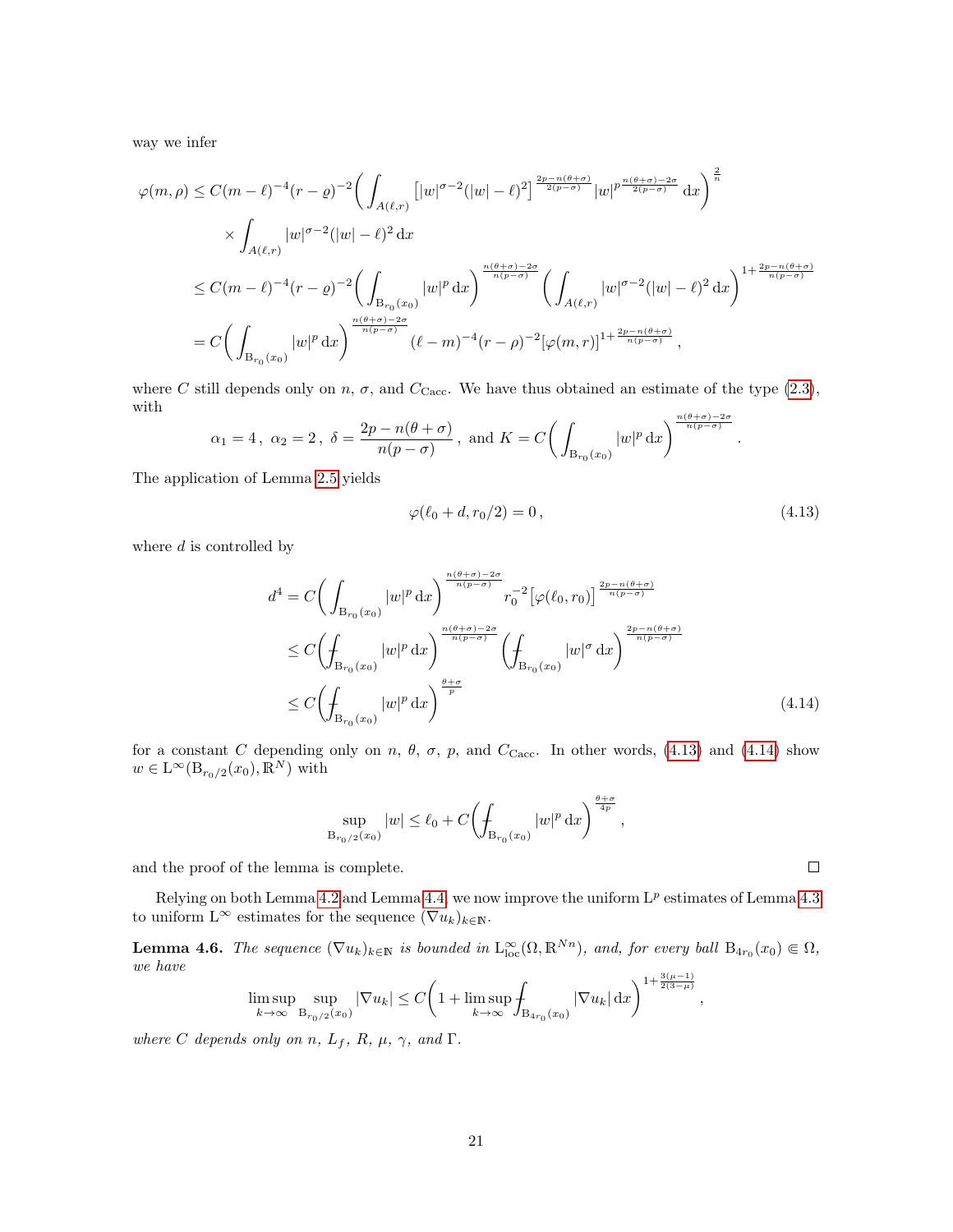*Proof.* We first combine the Caccioppoli-type inequality [\(4.5\)](#page-15-3) (applied with  $h := f_k$ ,  $v := u_k$ , and *T(τ)* :=  $(\sqrt{\tau} - \ell)_+^2$  for  $\ell \ge \ell_0$  := R+2) and the growth condition [\(3.2\)](#page-8-0) for  $\nabla^2 f_k$ . In this way we infer

<span id="page-21-0"></span>
$$
\int_{\Omega} |\nabla^2 u_k|^2 |\nabla u_k|^{-\mu} (|\nabla u_k| - \ell)_+^2 \eta^2 \, dx \le C \int_{\Omega} \left[ \gamma_k |\nabla u_k|^2 + |\nabla u_k| \right] (|\nabla u_k| - \ell)_+^2 |\nabla \eta|^2 \, dx \tag{4.15}
$$

for all  $\ell \geq \ell_0$  and every  $\eta \in C^{\infty}_{\text{cpt}}(\Omega)$ , where C depends only on R,  $\mu$ ,  $\gamma$ , and  $\Gamma$ . In particular, this means (in view of  $\gamma_k \leq 1 \leq \ell$ ) that the weighted Caccioppoli inequality [\(4.11\)](#page-18-1) is satisfied for the choices  $w = \nabla u_k$ ,  $\theta = \mu$ ,  $\sigma = 4$ , and with Nn in place of N. Thus, for every  $k \in \mathbb{N}$ , Lemma [4.4](#page-18-3) gives

<span id="page-21-1"></span>
$$
\sup_{B_{r_0/2}(x_0)} |\nabla u_k| \le R + 2 + C \left( \int_{B_{r_0}(x_0)} |\nabla u_k|^p \, dx \right)^{\frac{\mu+4}{4p}} \tag{4.16}
$$

<span id="page-21-3"></span> $\Box$ 

for every  $p > (\mu+4)n/2$ , where C depends only on n, R,  $\mu$ ,  $\gamma$ ,  $\Gamma$ , and p. By Lemma [4.3,](#page-16-1) the righthand side of the last inequality is k-uniformly bounded, and thus we have shown that the sequence  $(\nabla u_k)_{k\in\mathbb{N}}$  is bounded in  $L^{\infty}_{loc}(\Omega,\mathbb{R}^{Nn})$ . In particular, we have  $\gamma_k|\nabla u_k|\leq 1$  on  $B_{4r_0}(x_0)\in\Omega$  for  $k \geq k_0 = k_0(\text{dist}(\text{B}_{4r_0}(x_0), \partial \Omega))$ , and when we exploit this insight on the right-hand side of [\(4.15\)](#page-21-0), we can slightly improve on the estimate [\(4.16\)](#page-21-1). Indeed, we can reapply Lemma [4.4](#page-18-3) on  $B_{4r_0}(x_0)$ , with  $\sigma = 3$  instead of  $\sigma = 4$ ; then we get [\(4.16\)](#page-21-1) with the refined exponent  $(\mu+3)/(4p)$  instead of  $(\mu+4)/(4p)$ and for every  $p > (\mu+3)n/2$  — but only for  $k \geq k_0$ . When we combine this partial refinement of [\(4.16\)](#page-21-1) with [\(4.7\)](#page-16-2), we arrive at

$$
\sup_{B_{r_0/2}(x_0)} |\nabla u_k| \le C \bigg( 1 + \gamma_k \int_{B_{4r_0}(x_0)} |\nabla u_k|^2 \, \mathrm{d} x + \int_{B_{4r_0}(x_0)} |\nabla u_k| \, \mathrm{d} x \bigg)^{\left(\frac{2}{3-\mu}(p-1)+1\right)\frac{\mu+3}{4p}}
$$

for  $k \geq k_0$ . In view of  $\gamma_k |\nabla u_k| \leq 1$  on  $B_{4r_0}(x_0)$  for  $k \geq k_0$ , we can omit the  $\gamma_k$ -term on the right-hand side. Therefore, passing to the limit, fixing an arbitrary admissible  $p$ , and observing

$$
\left(\frac{2}{3-\mu}(p-1)+1\right)\frac{\mu+3}{4p} < \frac{2}{3-\mu}p \cdot \frac{\mu+3}{4p} = 1 + \frac{3(\mu-1)}{2(3-\mu)},
$$

we arrive at the claimed estimate.

At this stage, we can finally prove the existence of a locally Lipschitz continuous generalized minimizer:

*Proof of Theorem [1.2.](#page-2-1)* As a consequence of Lemma [3.3,](#page-10-2) a subsequence of  $(u_k)_{k\in\mathbb{N}}$  converges in  $L^1(\Omega,\mathbb{R}^N)$ to a generalized minimizer u of F in the Dirichlet class D. Moreover, for every  $x_0 \in \Omega$ , setting  $r_0 \coloneqq \text{dist}(x_0, \partial \Omega)/5$ , we have  $B_{4r_0}(x_0) \in \Omega$ , and Lemma [4.6](#page-20-2) gives

<span id="page-21-2"></span>
$$
|\nabla u(x_0)| \le \limsup_{k \to \infty} \sup_{B_{r_0/2}(x_0)} |\nabla u_k| \le C \left( 1 + \limsup_{k \to \infty} \int_{B_{4r_0}(x_0)} |\nabla u_k| \, dx \right)^{1 + \frac{3(\mu - 1)}{2(3 - \mu)}},\tag{4.17}
$$

where C depends only on n,  $L_f$ , R,  $\mu$ ,  $\gamma$ , and  $\Gamma$ . In order to estimate the right-hand side of [\(4.17\)](#page-21-2), we observe on the one hand that the minimality of  $u_k$ , combined with [\(3.13\)](#page-10-0), the convergence  $\lim_{k\to\infty} f_k(0) =$  $f(0)$ , and Lemma [2.4](#page-5-0) (i), yields

$$
\lim_{k \to \infty} \int_{\Omega} \left[ f_k(\nabla u_k) - f_k(0) \right] dx = \lim_{k \to \infty} \left[ \inf_{\mathcal{D}_k} F_k - (\chi_k * f)(0) \mathcal{L}^n(\Omega) \right]
$$
  
= 
$$
\inf_{\mathcal{D}} F - f(0) \mathcal{L}^n(\Omega) \le \int_{\Omega} \left[ f(\nabla u_0) - f(0) \right] dx \le L_f \int_{\Omega} |\nabla u_0| dx.
$$
 (4.18)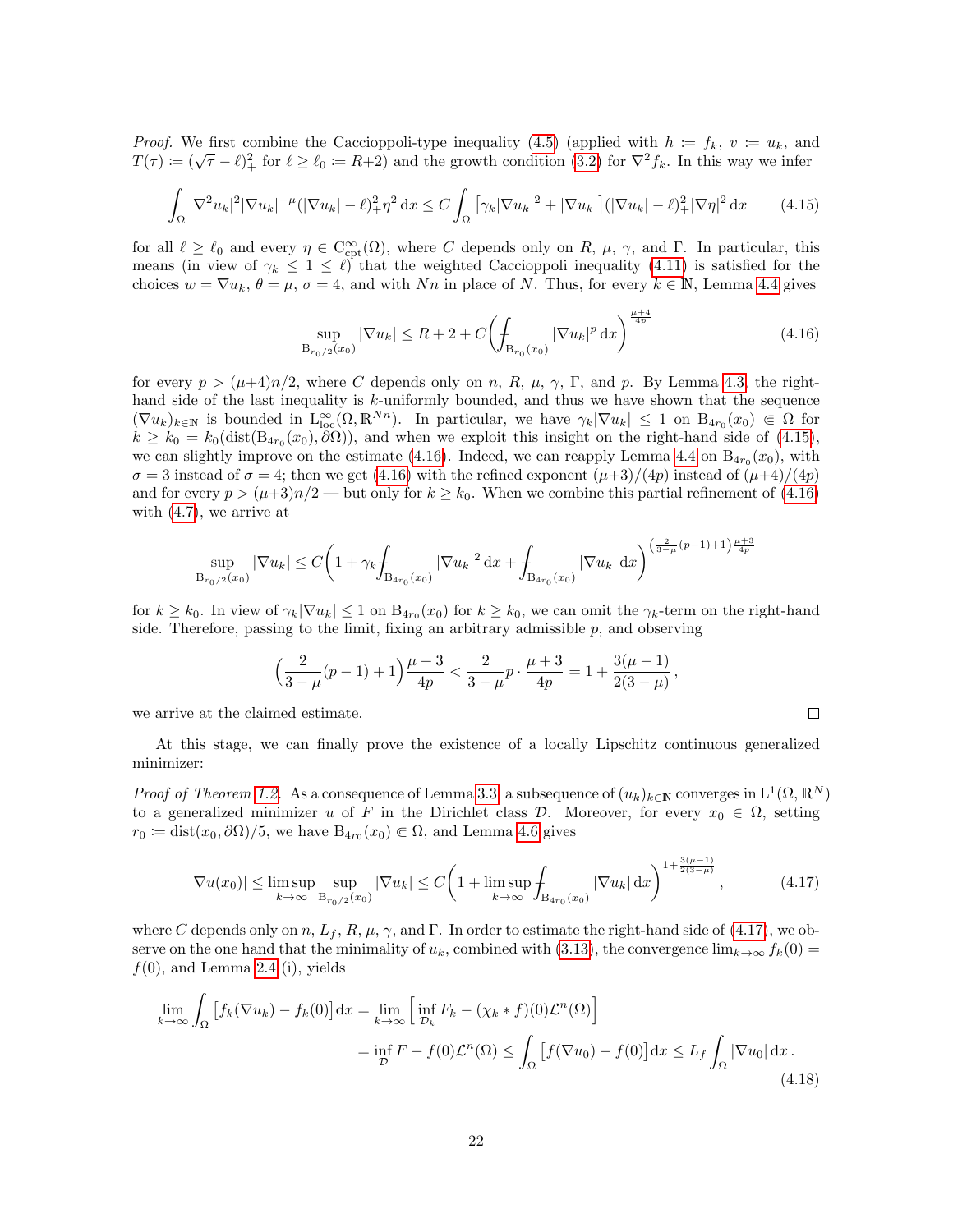On the other hand, we have

$$
\int_{\Omega} \nabla f_k(0) \cdot \nabla u_k \,dx = \int_{\Omega} \nabla f_k(0) \cdot \nabla u_{0,k} \,dx,
$$

and in view of  $(3.11)$  and  $(3.3)$  this gives

<span id="page-22-1"></span>
$$
\limsup_{k \to \infty} \int_{\Omega} \left[ -\nabla f_k(0) \cdot \nabla u_k \right] dx \le L_f \int_{\Omega} |\nabla u_0| dx.
$$
 (4.19)

.

Now we take advantage of  $(3.7)$ , and the estimates  $(4.18)$ ,  $(4.19)$ . We infer

$$
\limsup_{k \to \infty} \int_{\text{B}_{4r_0}(x_0)} \nu |\nabla u_k| \, dx \le \limsup_{k \to \infty} \int_{\text{B}_{4r_0}(x_0)} \left[ C + f_k(\nabla u_k) - f_k(0) - \nabla f_k(0) \cdot \nabla u_k \right] \, dx
$$
\n
$$
\le C + Cr_0^{-n} \limsup_{k \to \infty} \int_{\Omega} \left[ f_k(\nabla u_k) - f_k(0) - \nabla f_k(0) \cdot \nabla u_k \right] \, dx
$$
\n
$$
\le C + Cr_0^{-n} \int_{\Omega} |\nabla u_0| \, dx,
$$

where C depends only on n and  $L_f$ . Plugging the last estimate into the right-hand side of [\(4.17\)](#page-21-2), we conclude

$$
|\nabla u(x_0)| \le C \left[ 1 + r_0^{-n} \int_{\Omega} |\nabla u_0| \,dx \right]^{1 + \frac{3(\mu - 1)}{2(3 - \mu)}}
$$

Recalling  $r_0 = \text{dist}(x_0, \partial \Omega)/5$ , we arrive at the claim [\(1.3\)](#page-2-5). Since  $x_0 \in \Omega$  is arbitrary, this implies in particular  $u \in W^{1,\infty}_{loc}(\Omega)$ , and the proof of the theorem is complete.  $\Box$ 

# <span id="page-22-0"></span>5 Local  $C^{1,\alpha}$  regularity

In this section we establish the regularity and uniqueness results of Theorems [1.1](#page-1-3) and [1.3.](#page-3-0) Indeed, we will show that Theorem [1.2](#page-2-1) makes it possible to deduce these assertions from standard regularity result for integrands with  $q$ -growth and the uniqueness statement in [\[5,](#page-25-3) Corollary 2.5]. The details of this reasoning are implemented below.

*Proof of Theorem [1.3.](#page-3-0)* In the following we consider the case  $q \neq 2$ , while the case  $q = 2$  will only be addressed briefly towards the end of the proof.

We first observe that assumption [\(H3\)](#page-3-1) implies [\(H2\)](#page-2-2) with  $\gamma$  replaced by  $\gamma/2$  and with  $R = 1$ . Hence, by Theorem [1.2](#page-2-1) there exists a generalized minimizer u of F in  $\mathcal D$  which satisfies  $u \in W^{1,\infty}_{loc}(\Omega,\mathbb R^N)$ . For the following, we fix a subdomain  $\Omega' \in \Omega$  and a number  $M \geq 1 + ||\nabla u||_{L^{\infty}(\Omega', \mathbb{R}^{N_n})}$  which will be specified later.

Now we construct a rotationally symmetric comparison integrand with q-growth which coincides with  $f - f(0)$  on B<sub>M</sub>. For this purpose, we choose a rotationally symmetric, smooth cut-off function  $\eta_M \in \mathrm{C}_{\mathrm{cpt}}^{\infty}(\mathbb{R}^{Nn})$  with  $1\!\!1_{\mathrm{B}_{2M}} \leq \eta_M \leq 1\!\!1_{\mathrm{B}_{4M}}$  and  $|\nabla \eta_M| \leq M^{-1}$  on  $\mathbb{R}^{Nn}$ , and with  $|\nabla^2 \eta_M(z)(\xi, \xi)| \leq$  $2M^{-2}|\xi|^2$  for all  $z,\xi \in \mathbb{R}^{Nn}$ . Setting<sup>[7](#page-22-2)</sup>

$$
h_M(z) := (\sqrt{|z|} - \sqrt{M})_+^{2q},
$$

we define a  $C^{2,\min\{2q-2,1\}}$  function  $h_M$  on  $\mathbb{R}^{Nn}$  with

$$
\nabla^2 h_M(z) = q(\sqrt{|z|} - \sqrt{M})_+^{2q-2} \left[ (2q-1) \frac{z \otimes z}{2|z|^3} + (\sqrt{|z|} - \sqrt{M})_+ \left( \frac{I_{Nn}}{|z|^{3/2}} - \frac{3z \otimes z}{2|z|^{7/2}} \right) \right]
$$

<span id="page-22-2"></span><sup>&</sup>lt;sup>7</sup>In the case  $q > 2$  we could alternatively take  $h_M(z) = (|z|-M)_+^q$ , but for  $q < 2$  this choice would not be of class C<sup>2</sup>.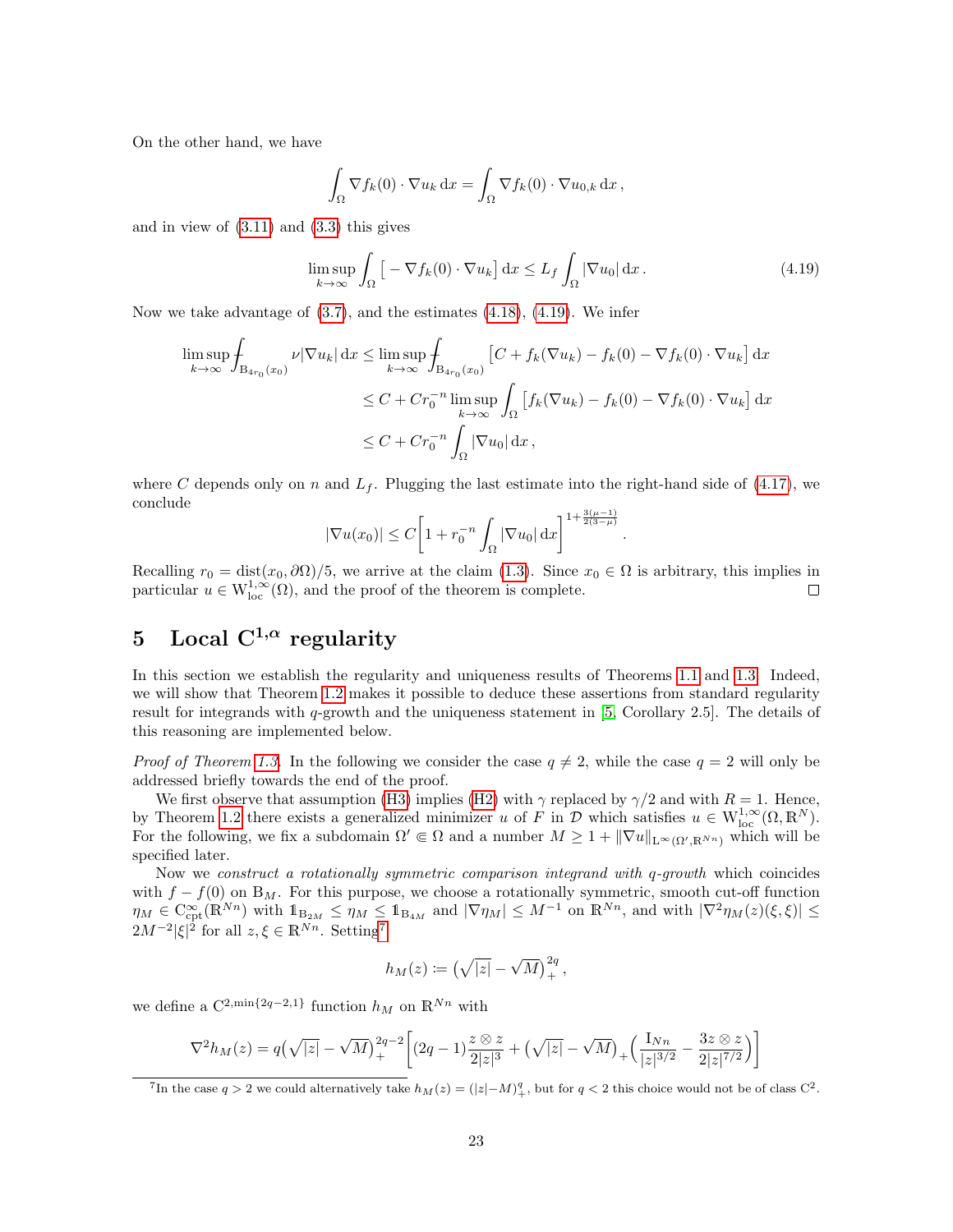for  $z \in \mathbb{R}^{Nn} \setminus \{0\}$ . Moreover, we introduce the rotationally symmetric integrand

$$
f_M := \eta_M(f - f(0)) + h_M \in C^2(\mathbb{R}^{Nn} \setminus \{0\}) \cap C^1(\mathbb{R}^{Nn}),
$$

and we claim that  $\nabla^2 f_M$  satisfies the following growth and Hölder continuity conditions

$$
\gamma_M |z|^{q-2} |\xi|^2 \le \nabla^2 f_M(z)(\xi, \xi) \le \Gamma_M |z|^{q-2} |\xi|^2 \qquad \text{for } \xi \in \mathbb{R}^{Nn} \text{ and } z \in \mathbb{R}^{Nn} \setminus \{0\},\tag{5.1}
$$

$$
|\nabla^2 f_M(\tilde{z}) - \nabla^2 f_M(z)| \le L_M \mathcal{S}_{q,\kappa}(|z|,|\tilde{z}|) |\tilde{z} - z|^{\kappa} \qquad \text{for } z, \tilde{z} \in \mathbb{R}^{Nn} \setminus \{0\}
$$
 (5.2)

with positive M-dependent constants  $\gamma_M$ ,  $\Gamma_M$ ,  $L_M$ , and for every  $\kappa$  such that

<span id="page-23-2"></span><span id="page-23-0"></span>
$$
0 < \kappa \le \min\{\beta, 2q - 2\} \, .
$$

In order to check  $(5.1)$ , we first observe that  $(H3)$  gives

$$
\gamma(4M)^{-q-2}|z|^{q-2}|\xi|^2 \leq \nabla^2 f(z)(\xi,\xi) \leq \Gamma |z|^{q-2}|\xi|^2 \qquad \text{for } |z| \leq 4M,
$$

while direct computation shows

$$
2\gamma_0|z|^{q-2}|\xi|^2 1\!\!1_{\mathbb{R}^n\setminus \mathcal{B}_{2M}}(z) \le \nabla^2 h_M(z)(\xi,\xi) \le \Gamma_0|z|^{q-2}|\xi|^2 \qquad \text{for arbitrary } z \in \mathbb{R}^{Nn}
$$

with certain positive constants  $\gamma_0$  and  $\Gamma_0$ , which depend<sup>[8](#page-23-1)</sup> only on q. From these two observations we directly get [\(5.1\)](#page-23-0) in the cases  $|z| \le 2M$  and  $|z| \ge 4M$ , using that  $\nabla^2 f_M(z) = \nabla^2 f(z) + \nabla^2 h_M(z)$ holds in the first case and  $\nabla^2 f_M(z) = \nabla^2 h_M(z)$  in the second one. Turning to the remaining case  $2M < |z| < 4M$ , we first estimate the terms

$$
X(z,\xi) := (\nabla f(z) \cdot \xi)(\nabla \eta_M(z) \cdot \xi) + (f(z) - f(0))\nabla^2 \eta_M(z)(\xi, \xi) ,
$$

which contain derivatives of  $\eta_M$ . With the help of Lemma [2.4](#page-5-0) (i) we find

$$
|X(z,\xi)|\leq L_f\big[M^{-1}+2|z|M^{-2}\big]|\xi|^2\leq 9L_fM^{-1}|\xi|^2\leq \frac{1}{4}\gamma_0M^{q-2}|\xi|^2\leq \gamma_0|z|^{q-2}|\xi|^2\,,
$$

where we have finally fixed the parameter  $M$  sufficiently large that the third inequality in the preceding formula holds true (this is indeed possible, as the relevant constants  $L_f$ ,  $\gamma_0$  are M-independent and as  $q-2 > -1$ ). Altogether we can thus bound

$$
\nabla^2 f_M(z)(\xi, \xi) = \eta_M(z) \nabla^2 f(z)(\xi, \xi) + X(z, \xi) + \nabla^2 h_M(z)(\xi, \xi)
$$

from below by  $\gamma_0 |z|^{q-2} |\xi|^2$  and from above by  $(\Gamma + \gamma_0 + \Gamma_0)|z|^{q-2} |\xi|^2$ , so that we arrive at [\(5.1\)](#page-23-0) also in the last case.

In order to verify [\(5.2\)](#page-23-2), we proceed as follows. First of all, if  $|\tilde{z}-z| \geq |z|/2$ , we get (5.2) directly from the upper bound in [\(5.1\)](#page-23-0) via the estimate

$$
|\nabla^2 f_M(\widetilde{z}) - \nabla^2 f_M(z)| \leq 2\Gamma_M \max\{|z|^{q-2}, |\widetilde{z}|^{q-2}\} \leq 10\Gamma_M \mathcal{S}_{q,\kappa}(|z|, |\widetilde{z}|)|\widetilde{z} - z|^{\kappa}.
$$

Otherwise, if  $|\tilde{z}-z| < |z|/2$ , we distinguish three subcases: in the subcase  $|z| < M/2$ , we have  $\nabla^2 f_M(z) = \nabla^2 f(z)$  and  $\nabla^2 f_M(\tilde{z}) = \nabla^2 f(\tilde{z})$ , so that the inequality in [\(5.2\)](#page-23-2) follows from [\(H3\)](#page-3-1); in the subcase  $M/2 \leq |z| \leq 8M$ , the scaling factor  $S_{q,\kappa}(|z|,|\tilde{z}|)$  is bounded (away from 0 and  $\infty$ ), and it suffices to use the  $C^{2,\kappa}$  regularity of the involved functions; in the last subcase  $|z| > 8M$ , we have  $\nabla^2 f_M(z) = \nabla^2 h_M(z)$  and  $\nabla^2 f_M(\tilde{z}) = \nabla^2 h_M(\tilde{z})$ , and [\(5.2\)](#page-23-2) follows once more, as  $\nabla^2 h_M$  is of class C<sup>1</sup> outside  $B_{4M}$  with derivatives of  $(q-3)$ -growth.

Exploiting the above properties of  $f_M$  (which are sometimes referred to as Uhlenbeck structure), we will next *deduce regularity of u from classical results* in the spirit of Uhlenbeck's famous paper [\[35\]](#page-26-14).

<span id="page-23-1"></span><sup>&</sup>lt;sup>8</sup>The M-independence of  $\gamma_0$  and  $\Gamma_0$  can also be inferred from the formula  $\nabla^2 h_M(z) = M^{q-2} \nabla^2 h_1(z/M)$ .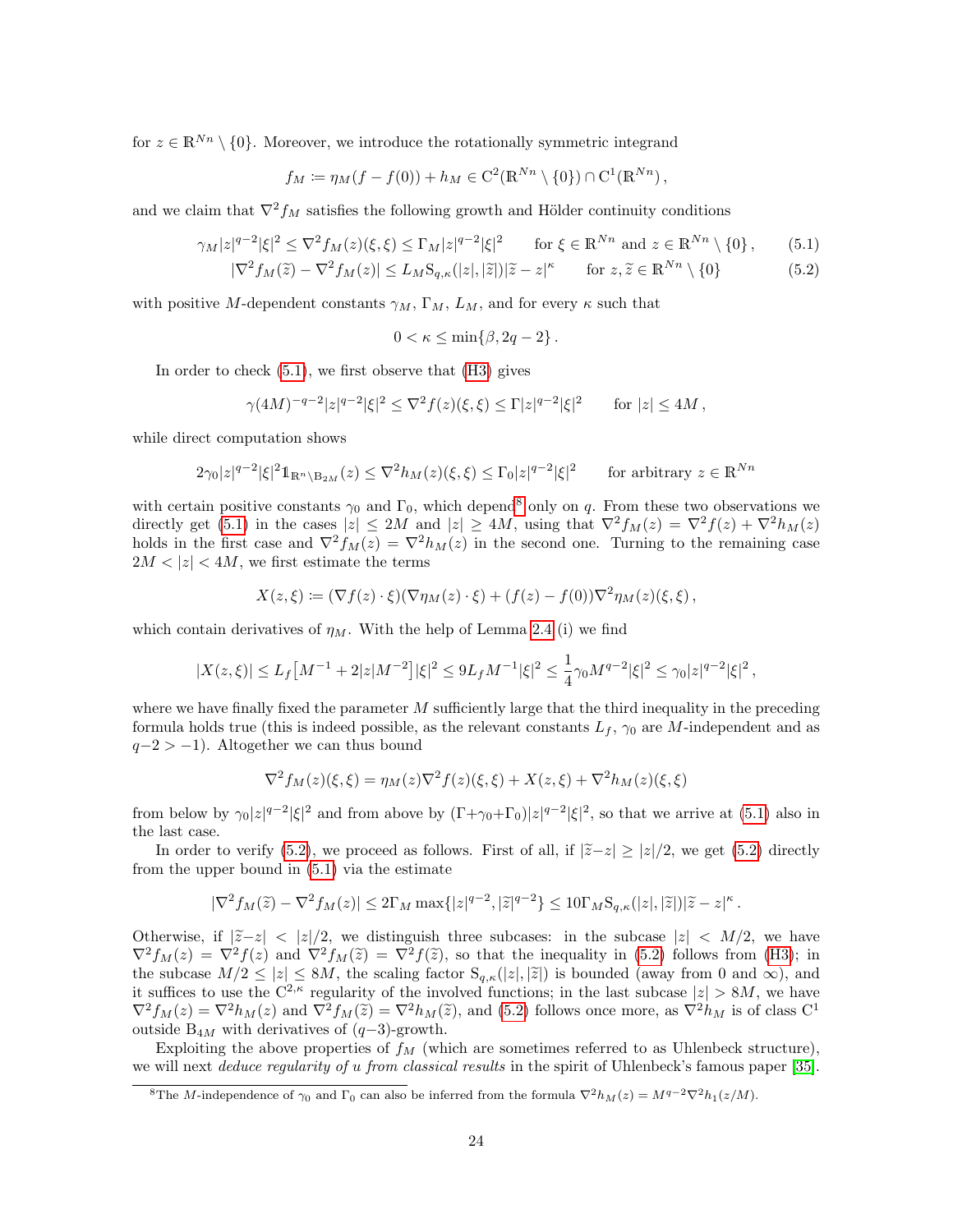To this end, we recall that u is a generalized minimizer of F, which is  $W^{1,\infty}$  on  $\Omega'$ . In particular, u then minimizes  $w \mapsto \int_{\Omega'} f(\nabla w) dx$  in  $u + W_0^{1,\infty}(\Omega', \mathbb{R}^N)$ , and in view of  $\|\nabla u\|_{\mathcal{L}^\infty(\Omega', \mathbb{R}^{N_n})} < M$  and  $f_M = f - f(0)$  on B<sub>M</sub>, the corresponding Euler equation gives

$$
\int_{\Omega'} \nabla f_M(\nabla u) \cdot \nabla \varphi \, dx = \int_{\Omega'} \nabla f(\nabla u) \cdot \nabla \varphi \, dx = 0,
$$

first for all  $\varphi \in W_0^{1,\infty}(\Omega',\mathbb{R}^N)$  and then also for all  $\varphi \in W_0^{1,q}(\Omega',\mathbb{R}^N)$ . As  $f_M$  is convex, u minimizes  $w \mapsto \int_{\Omega'} f_M(\nabla w) dx$  in  $u+W_0^{1,q}(\Omega',\mathbb{R}^N)$ , and we can rely on classical regularity results for integrands with  $q$ -growth and rotational symmetry. Precisely, we observe that  $(5.1)$  implies suitable growth conditions for  $f_M$  and  $\nabla f_M$ , and then we apply<sup>[9](#page-24-0)</sup> [\[18,](#page-26-16) Theorem 3.1] in the case  $q > 2$  and [\[1,](#page-25-7) Theorem 1.1] in the case  $q < 2$ . From these results we infer the existence of an exponent  $\alpha > 0$  (which in general may depend on M and thereby on  $\Omega'$ ) such that  $u \in C^{1,\alpha}_{loc}(\Omega', \mathbb{R}^N)$  holds. Since  $\Omega' \subseteq \Omega$  was arbitrary, this proves the claim of Theorem [1.3](#page-3-0) regarding  $C^{1,\alpha}$  regularity. In particular, u is of class  $C^1$  on  $\Omega$ , and therefore the claimed uniqueness statement follows from  $[5,$  Corollary  $2.5]^{10}$  $2.5]^{10}$  $2.5]^{10}$ .

Finally, we *comment on the particular case*  $q = 2$ , in which the basic reasoning is very similar to the one just given. However, in order to quote a suitably formulated result from the literature, it seems advantageous to work with an auxiliary integrand  $f_M$  of superquadratic growth. This can, for instance, be accomplished by choosing

$$
h_M(z) := (|z| - M)^3_+.
$$

Then one obtains for  $f_M$  the non-degenerate growth condition

$$
\gamma_M(1+|z|)|\xi|^2 \le \nabla^2 f_M(z)(\xi,\xi) \le \Gamma_M(1+|z|)|\xi|^2
$$

and a correspondingly scaled Hölder condition with exponent  $\beta$ , so that  $C^{1,\alpha}$  regularity of u on  $\Omega'$  still follows from [\[18,](#page-26-16) Theorem 3.1].  $\Box$ 

<span id="page-24-2"></span>Remark 5.1. In non-degenerate situations, one can improve on the regularity result of Theorem [1.3.](#page-3-0) Indeed, if, under the assumptions of the theorem with  $\beta < 1$ , u is a generalized minimizer of F, then  $\Omega^* := \{x \in \Omega : \nabla u(x) \neq 0\}$  is an open set and we have  $u \in C^{2,\beta}_{loc}(\Omega^*, \mathbb{R}^N)$ . Furthermore, in the non-degenerate case  $q = 2$  we even have  $u \in C^{2,\beta}_{loc}(\Omega,\mathbb{R}^N)$ .

The statements of Remark [5.1](#page-24-2) are routine consequences of Theorem [1.3.](#page-3-0) Nevertheless, we comment briefly on the proof.

Sketch of proof for Remark [5.1.](#page-24-2) Since we already know that u is of class  $C^1$ , the set  $\Omega^*$  of nondegenerate points is open. Now we consider a subdomain  $\Omega' \in \Omega$  and the corresponding exponent  $\alpha \in (0,1)$  (which exists by Theorem [1.3\)](#page-3-0) such that we have  $u \in C^{1,\alpha}(\Omega', \mathbb{R}^N)$ . Then, it is not difficult to show that the partial derivatives  $\partial_i u$  with  $i \in \{1, 2, ..., n\}$  are  $W^{1,2}$  solutions of the differentiated Euler equation

$$
\int_{\Omega^*\cap\Omega'} \nabla^2 f(\nabla u)(\nabla \partial_i u, \nabla \varphi) \,dx = 0 \quad \text{for all } \varphi \in C_{\mathrm{cpt}}^\infty(\Omega^* \cap \Omega', \mathbb{R}^N),
$$

where the coefficients  $\nabla^2 f(\nabla u)$  are uniformly elliptic, bounded, and of class  $C^{0,\beta\alpha}$  on compact subsets of  $\Omega^* \cap \Omega'$ . By means of the Schauder estimates [\[17,](#page-26-24) Theorem 5.19] it follows that the  $\partial_i u$  are locally

<span id="page-24-0"></span><sup>9</sup>Both papers quoted here build on an application of the De Giorgi-Nash-Moser theorem to a certain subsolution  $H(\nabla u)$  of an elliptic equation, but it is not accurately justified why  $H(\nabla u)$  is of class  $W^{1,2}$  or why it is a subsolution. However, these difficulties disappear in our situation, since we have the extra information  $u \in W^{1,\infty}(\Omega', \mathbb{R}^N)$  at our disposal. With this knowledge, it is straightforward to adapt the arguments of [\[18,](#page-26-16) [1\]](#page-25-7) and to obtain the relevant  $W^{1,2}$  regularity of  $H(\nabla u)$ .

<span id="page-24-1"></span> $10$ In [\[5,](#page-25-3) Definition 3.1], we introduced a notion of generalized minimizers which makes sense even for possibly unbounded and irregular  $\Omega$ . It follows from [\[2,](#page-25-9) Corollary 3.89] that this notion coincides with the one of Definition [2.1](#page-5-3) in the case of bounded Lipschitz domains  $\Omega$  which we consider here.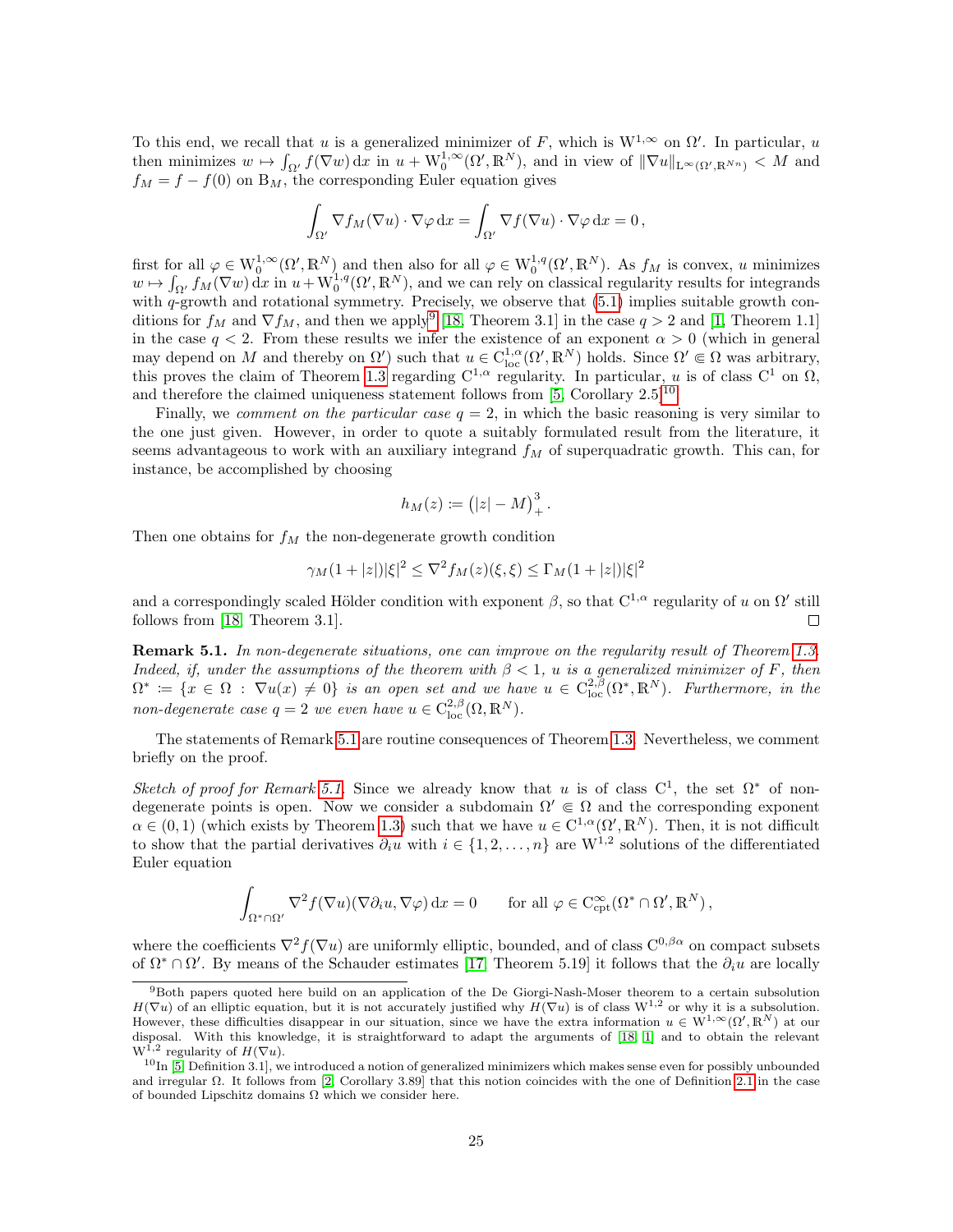$C^{1,\beta\alpha}$  on  $\Omega^*\cap\Omega'$ . Thus, the coefficients  $\nabla^2 f(\nabla u)$  are even locally  $C^{0,\beta}$  on  $\Omega^*$ , and then, by a second application of the Schauder estimates, the  $\partial_i u$  are  $C^{1,\beta}$  on  $\Omega^*$ . In the case  $q=2$ , the same reasoning works on all of  $\Omega$ .  $\Box$ 

*Proof of Theorem [1.1.](#page-1-3)* We argue that the choice  $f = m_p$ , with a fixed  $1 < p < 2$ , does indeed satisfy the assumption [\(H3\)](#page-3-1) — as already claimed in the introduction. Indeed, the conditions in the first line of [\(H3\)](#page-3-1) are obviously valid, and the ones in the second line can be verified — for  $q = p$ ,  $\mu = 1+p$ , and constants  $\gamma$ , Γ, which depend only on  $p$  — with the help of the explicit formula

<span id="page-25-10"></span>
$$
\nabla^2 \mathbf{m}_p(z) = (1+|z|^p)^{\frac{1}{p}-1}|z|^{p-2}\mathbf{I}_{Nn} + (1+|z|^p)^{\frac{1}{p}-2}(p-2-|z|^p)|z|^{p-4}z \otimes z. \tag{5.3}
$$

In order to verify the last requirement in [\(H3\)](#page-3-1), we read off from [\(5.3\)](#page-25-10) that  $\nabla^2 m_p = \ell_1 H_1 + \ell_2 H_2$  holds for fixed functions  $\ell_1, H_1, \ell_2, H_2$  such that  $\ell_1$  and  $\ell_2$  are bounded Lipschitz functions on  $\mathbb{R}^{Nn}$ , while H<sub>1</sub> and H<sub>2</sub> are homogeneous of degree p–2 and smooth on  $\mathbb{R}^{N_n} \setminus \{0\}$ . From the homogeneity of H<sub>1</sub> we infer

$$
|H_1(z)| \le C|z|^{p-2}, \qquad |H_1(\tilde{z}) - H_1(z)| \le C\mathcal{S}_{p,1}(|z|,|\tilde{z}|)|\tilde{z} - z|
$$

for all  $z, \tilde{z} \in \mathbb{R}^{Nn} \setminus \{0\}$ , and for the product  $\ell_1H_1$ , taking into account that  $\ell_1$  is bounded and<br>Linschitz continuous it is not difficult to show Lipschitz-continuous, it is not difficult to show

$$
|\ell_1(\widetilde{z})H_1(\widetilde{z}) - \ell_1(z)H_1(z)| \leq C_1(1+|z|+|\widetilde{z}|)S_{p;1}(|z|,|\widetilde{z}|)|\widetilde{z} - z|,
$$

still for all  $z, \tilde{z} \in \mathbb{R}^{N_n} \setminus \{0\}$ , and with a constant  $C_1 \in \mathbb{R}$ . Evidently, the same reasoning works for  $\ell_2H_2$ , and thus the third line of [\(H3\)](#page-3-1) is verified for  $q = p$ , for  $\beta = 1$ , and — assuming that for  $\ell_2H_2$ we have an analogous estimate with a constant  $C_2$  — for  $\Psi(t) = (C_1+C_2)(1+t)$ .

Consequently, Theorem [1.3](#page-3-0) is applicable to the model integrals  $M_p$  with  $1 < p < 2$ , and it yields the claimed uniqueness statement and  $C^1$  regularity on  $\Omega$  for every generalized minimizer u of  $M_p$ . Moreover, by Remark [5.1,](#page-24-2) we even have  $\mathbb{C}^2$  regularity of u on  $\Omega^*$ , and it just remains to reason that u is locally  $C^{1,\alpha}$  on a neighborhood of  $\Omega \setminus \Omega^*$  in  $\Omega$ , with a fixed Hölder exponent  $\alpha(n, N, p) > 0$  (which in particular does not depend on the distance to  $\partial\Omega$ ). However, this last requirement is ensured, when we notice that every point of  $\Omega$  is a Lebesgue point of  $\nabla u$  (by  $C^1$  regularity) and then apply the local regularity result [\[27,](#page-26-8) Theorem 2.5] in every point of  $\Omega \setminus \Omega^*$ .  $\Box$ 

# References

- <span id="page-25-7"></span>[1] E. Acerbi and N. Fusco, Regularity for minimizers of non-quadratic functionals: the case  $1 < p < 2$ , J. Math. Anal. Appl. 140 (1989), 115–135.
- <span id="page-25-9"></span>[2] L. Ambrosio, N. Fusco, and D. Pallara, Functions of bounded variation and free discontinuity problems, Oxford University Press, Oxford, 2000.
- <span id="page-25-5"></span>[3] G. Anzellotti and M. Giaquinta, Convex functionals and partial regularity, Arch. Ration. Mech. Anal. 102 (1988), 243–272.
- <span id="page-25-2"></span>[4] L. Beck and T. Schmidt, On the Dirichlet problem for variational integrals in BV, J. Reine Angew. Math. 674 (2013), 113–194.
- <span id="page-25-3"></span>[5] L. Beck and T. Schmidt, Convex duality and uniqueness for BV minimizers, Preprint (2014), 32 pages, available at [http://cvgmt.sns.it/paper/2138/.](http://cvgmt.sns.it/paper/2138/)
- <span id="page-25-8"></span>[6] M. Bildhauer, A uniqueness theorem for the dual problem associated to a variational problem with linear growth, J. Math. Sci., New York 115 (2003), 2747–2752; translation from Zap. Nauchn. Semin. POMI 271 (2000), 83–91.
- <span id="page-25-1"></span>[7] M. Bildhauer, A priori gradient estimates for bounded generalized solutions of a class of variational problems with linear growth, J. Convex Anal. 9 (2002), 117–137.
- <span id="page-25-6"></span>[8] M. Bildhauer, Convex variational problems. Linear, nearly linear and anisotropic growth conditions, Springer Lecture Notes in Mathematics 1818, Berlin, 2003.
- <span id="page-25-4"></span>[9] M. Bildhauer, Two dimensional variational problems with linear growth, Manuscr. Math. 110 (2003), 325–342.
- <span id="page-25-0"></span>[10] M. Bildhauer and M. Fuchs, On a class of variational integrals with linear growth satisfying the condition of  $\mu\text{-}\ell ellipticity,$  Rend. Mat. Appl., VII. Ser.  $\bf 22$  (2002), 249–274.